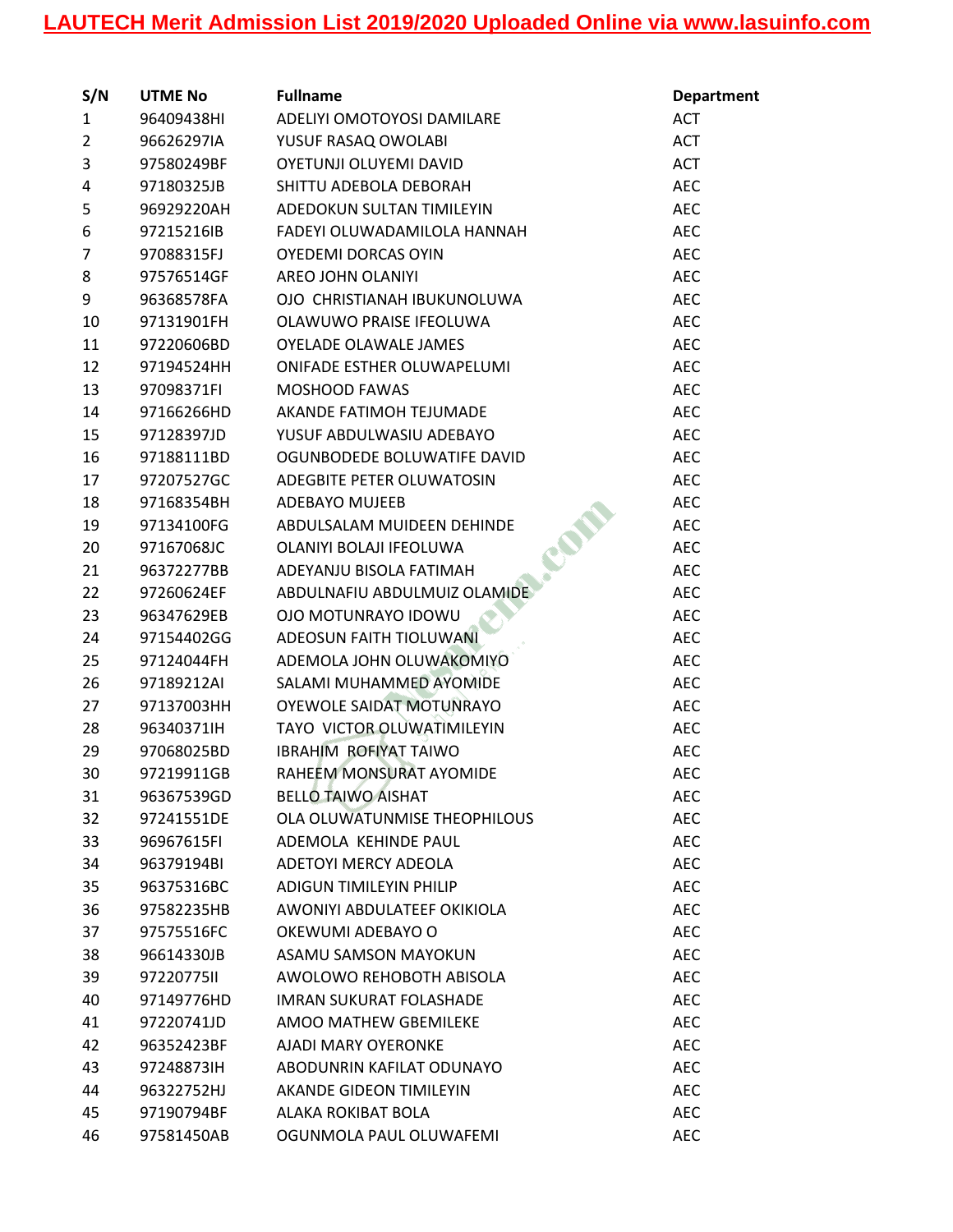| 47 | 97251556IJ | ADENIYI DORCAS FIYINFOLUWA      | <b>AEC</b> |
|----|------------|---------------------------------|------------|
| 48 | 97089310IB | ADIGUN ROSELINE IFEOLUWA        | <b>AEC</b> |
| 49 | 97210376FB | OYEBAMIJI ROKIBA OLUWAKEMI      | <b>AEC</b> |
| 50 | 97186842DH | <b>ODEYEMI BAYONLE ODEDEJI</b>  | <b>AEC</b> |
| 51 | 96343372AI | OYEYIOLA OYINLOYE ELIZABETH     | <b>AEC</b> |
| 52 | 97176701AC | YUSUPH HASSAN                   | <b>AEC</b> |
| 53 | 97175721DC | <b>OMISORE MATTHEW OLUWOLE</b>  | <b>AEC</b> |
| 54 | 97132667IH | SALAKO MICHEAL ADEDIRAN         | <b>AEC</b> |
| 55 | 96360933JD | TAIWO AMINAT AWENI              | <b>AEC</b> |
| 56 | 96378202IE | KAZEEM JELILI ADEYINKA          | <b>AEC</b> |
| 57 | 97165416AE | OLADIPUPO ABIODUN EMMANUEL      | <b>AEC</b> |
| 58 | 97577501BE | ADEGBITE OLUWATUMISE TOSIN      | <b>AEC</b> |
| 59 | 96332264GB | AJADI AFEEZ OLUWASEGUN          | <b>AEC</b> |
| 60 | 96389605BJ | ODUNODU MUBARAK OLUWADAMILOLA   | <b>AER</b> |
| 61 | 97170859GI | KAYODE ISAAC BOLUWATIFE         | <b>AER</b> |
| 62 | 97180849HB | ADISA OYINDASOLA MOROLAKE       | AER        |
| 63 | 97198411FG | <b>BUSARI ESTHER IYANUOLUWA</b> | AER        |
| 64 | 97165781HD | ALABI OLUWADARASIMI ADEMOLA     | <b>AER</b> |
| 65 | 96868021IA | AJIBIKE SAMUEL OLUWASEGUN       | <b>AER</b> |
| 66 | 96590033DI | ADEBAYO MARY BOLUWATIFE         | <b>AER</b> |
| 67 | 96378463HH | AKINLOYE STELLA OLAMIDE         | <b>AER</b> |
| 68 | 96917835BI | OSINEYE ISRAEL ADURAGBEMI       | AER        |
| 69 | 96913163GG | <b>ANTHONY PETER UWA</b>        | <b>AER</b> |
| 70 | 97193083DF | HAMZAT ABIDEEN OPEYEMI          | AER        |
| 71 | 96411844DI | OYEKUNLE TITILAYO ADEDOYIN      | <b>AER</b> |
| 72 | 95756254DG | AWOJOLU ABIODUN DAVID           | <b>AER</b> |
| 73 | 97089085HH | OLADOGBA OLAWUMI EUNICE         | <b>AER</b> |
| 74 | 97154613BF | AFOLABI BARAKAT OMOBOLANLE      | <b>AER</b> |
| 75 | 97140280ED | ISSAQ ROQEEBAH OMOLOLA          | <b>AER</b> |
| 76 | 97235797DA | RASHEED IBRAHIM OLADIPUPO       | AER        |
| 77 | 97090638HE | KAREEM TAWAKALITU OMOWUMI       | <b>AER</b> |
| 78 | 97180307EI | OGUNJINMI DANIEL FAVOUR         | AER.       |
| 79 | 96619221GF | ADEDOKUN OPEYEMI TAOBAT         | AER        |
| 80 | 96359380JG | BABALOLA ISAAC DAMOLA           | AER        |
| 81 | 97067255JC | AARE BOLUWATIFE EMMANUEL        | AER        |
| 82 | 96368641FF | SULAIMAN HASSANAT OYEPEJU       | <b>AER</b> |
| 83 | 96979587DC | AKINNIRANYE OLAMILEKAN          | <b>AER</b> |
| 84 | 97579942GD | ALABI OMOBOLAJI ABDULQUADRI     | <b>AER</b> |
| 85 | 97164819EJ | AZEEZ ABEEB DAMILOLA            | <b>AER</b> |
| 86 | 97186174AE | OLAGUNJU OLORUNSEGUN PELUMI     | <b>AER</b> |
| 87 | 96915481JG | AJAYI OLAYEMI JOSEPH            | <b>AER</b> |
| 88 | 97151826DE | ABEJIDE OLUWAPELUMI MARY        | AER.       |
| 89 | 97103135CF | ADEBAYO DORCAS OLUWATOYIN       | <b>AER</b> |
| 90 | 97194135IA | AKINWOLA OLUSEYI LEKAN          | <b>AER</b> |
| 91 | 97219855DF | ADEPOJU OLAMILEKAN EMMANUEL     | <b>AER</b> |
| 92 | 96931860EB | AJAYI AYOMIDE ADESHOLA          | <b>AER</b> |
| 93 | 97175555EF | EKUNDAYO MODUPE REBECCA         | <b>AER</b> |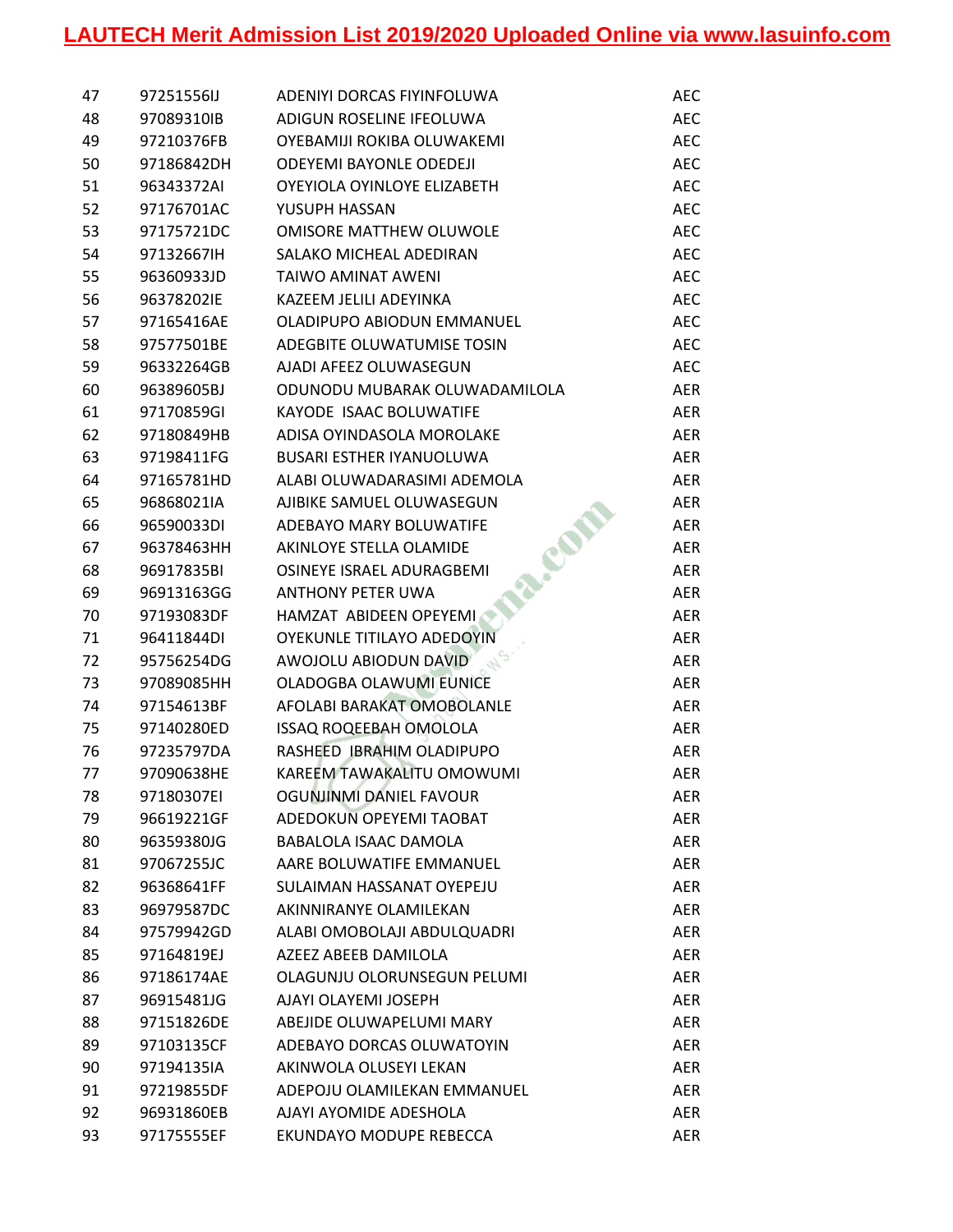| 94  | 97253754JB | FADAIRO MERCY, SOLOMON            | <b>AER</b> |
|-----|------------|-----------------------------------|------------|
| 95  | 96401731BG | RAFIU MUTIU MATTHEW               | AER        |
| 96  | 96886275CG | OLAGUNJU QUADRI DOLAPO            | AER        |
| 97  | 97199954ID | OWOLABI YAKUB OLAYEMI             | <b>AER</b> |
| 98  | 97104051JA | OLONADE SODIQ AYOMIDE             | AER        |
| 99  | 97179286AH | OLADIPUPO TOMIWA ISAIAH           | AER        |
| 100 | 96380233AF | <b>IBIKUNLE JOSEPH ADEWALE</b>    | AER        |
| 101 | 97582480BF | OLANIYI RASHEED KOLAWOLE          | AER        |
| 102 | 97036353GG | AKINYOYENU TOBI ISAAC             | AER        |
| 103 | 95730105BA | OLOGUNTOYE OLULADE STEPHEN        | AER        |
| 104 | 97244073DE | <b>ISHOLA SHUAIB OLALEKAN</b>     | <b>AER</b> |
| 105 | 97178676JB | <b>IDEWOR SUNDAY ALOAYE</b>       | AER        |
| 106 | 97164518HJ | AJIBADE OLAYINKA DEBORAH          | AER        |
| 107 | 96373893BD | <b>TAOFIK HABEEBAT</b>            | AER        |
| 108 | 96918825FF | OYINLOYE BOLUWATIFE ABRAHAM       | AER        |
| 109 | 97244513HC | OLADIPUPO AISHAT OLARONKE         | <b>AER</b> |
| 110 | 96345347JH | SANGODEJI RUTH FOLASHADE          | AER        |
| 111 | 96373130HB | OGUNNIRAN RAPHEAL TUNMISE         | <b>AER</b> |
| 112 | 97175615FJ | ADUROTA MICHEAL OLADAYO           | <b>AGE</b> |
| 113 | 96911412IB | OGUNSUYI AYOMIDE AZEEZ            | <b>AGE</b> |
| 114 | 96332867JF | ADEYEMI EMMANUEL JUNIOR           | <b>AGE</b> |
| 115 | 97212081HH | AKINWALE OLUWATIMILEYIN PRISCILLA | AGE        |
| 116 | 96366397JE | OKE JAMES OLUWAFEMI               | <b>AGE</b> |
| 117 | 97242258EH | HAMZAT KUNLE ABASS                | <b>AGE</b> |
| 118 | 96807845JB | <b>HAMMED BASIT ALANI</b>         | <b>AGE</b> |
| 119 | 96595588FH | OROGUN JUWON JOSEPH               | AGE        |
| 120 | 96607403BH | <b>BASHEER ABDUL AHMEED</b>       | AGE        |
| 121 | 97130519DC | ADEDEJI AYODELE VICTOR            | <b>AGE</b> |
| 122 | 97102125EI | ADEBAYO GBOLAHAN DHIKRULLAHI      | AGE        |
| 123 | 96373066GJ | ADEBAYO DAMILOLA MARY             | AGE        |
| 124 | 97164991BI | ALABI QUDUS ADEMOLA               | <b>AGE</b> |
| 125 | 97215240AJ | AYANSOGA OLAMIDE AYOMIKUN         | AGE        |
| 126 | 97153456JB | KOLUSHADE ADEBANJO TIJESUNIMI     | AGE        |
| 127 | 96498522GB | <b>ODUNSI FAVOUR DAMILARE</b>     | <b>AGE</b> |
| 128 | 97038147BJ | <b>OYEKANMI JOHN</b>              | <b>AGE</b> |
| 129 | 96437603HA | PAUL CHIMEZIE MOSES               | <b>AGE</b> |
| 130 | 95751418JB | <b>BAMIWO ADEGOKE JOEL</b>        | AGE        |
| 131 | 96407007JG | OWOSENI JOSHUA OLUWAGBENGA        | AGE        |
| 132 | 97234014EE | TIJANI HASSAN ADESHINA            | <b>AGE</b> |
| 133 | 97247528EI | SALAUDEEN ABEEBLAHI OLADIPUPO     | <b>AGE</b> |
| 134 | 97249084DG | OLALERE STEPHEN OLUWAPELUMI       | <b>AGE</b> |
| 135 | 96379568GA | OJESANMI OLUWABUKUNMI INIOLUWA    | AGE        |
| 136 | 96518633GC | AZEEZ OLUWASEYI TIMILEHIN         | AGE        |
| 137 | 96359642IG | AJADI DAMILARE ADEKUNLE           | AGE        |
| 138 | 96523265DH | OGUNNIYI OLUWADAMILOLA FEMI       | AGE        |
| 139 | 96992072BJ | <b>OLADAIYE JOHNSON ISAAC</b>     | <b>AGE</b> |
| 140 | 97579232FJ | OLASEHINDE IYANU ABRAHAM          | <b>AGE</b> |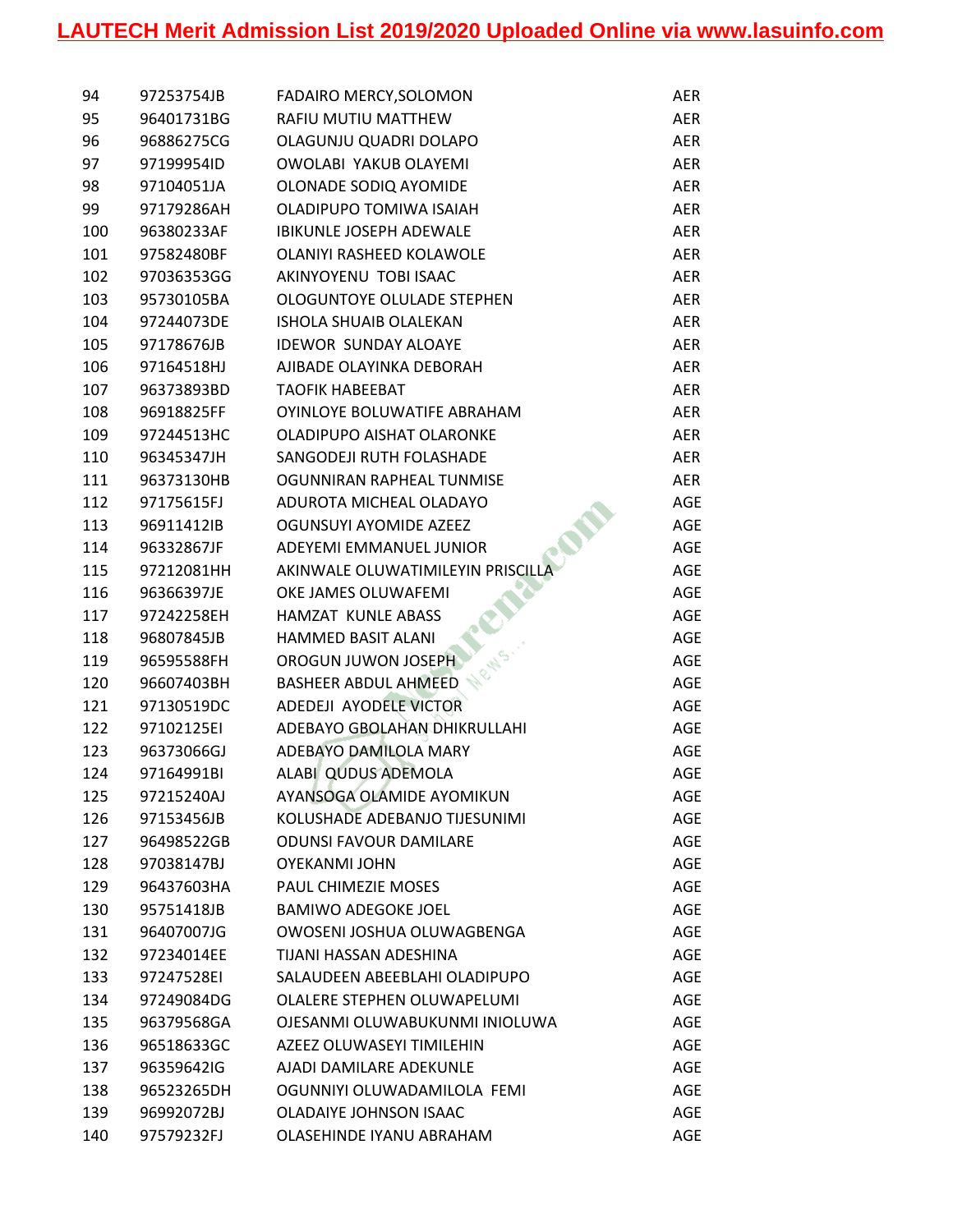| 141 | 96967693BI | OLATOYE OLUWASEYI FELICIA          | AGE        |
|-----|------------|------------------------------------|------------|
| 142 | 96331438BH | OJO FIYINFOLUWA MOTUNRAYO          | AGE        |
| 143 | 97242635IA | OKEYANJU FEYISETAN ABDULMALIK      | AGE        |
| 144 | 9757773511 | JOSEPH OLUWATOSIN VICTOR           | AGE        |
| 145 | 96371511HI | OLALEKE VICTOR AKINTOMIDE          | <b>AGE</b> |
| 146 | 97575255FJ | ADEJOBI EMMANUEL OLUWAGBENGA       | ANA        |
| 147 | 96949898FD | AJIBOYE NINIOLA PHILEMON           | ANA        |
| 148 | 97162738IE | ADEPOJU ADEWUNMI TAOFEEKAT         | ANA        |
| 149 | 96521753BE | RAHEEM AZEEZ ADEDAYO               | ANA        |
| 150 | 96352566HB | AJALA TOLUWASE EZEKIEL             | ANA        |
| 151 | 96604516EF | ADIGUN OLUWASEUN DEMILADE          | ANA        |
| 152 | 97141147GB | <b>ILORI PRECIOUS OLUWAFIKEMI</b>  | ANA        |
| 153 | 97252633FJ | FASOLA JOSHUA OPEYEMI              | ANA        |
| 154 | 97006115IF | <b>OLADELE AYOMIDE MARVELLOUS</b>  | <b>ANA</b> |
| 155 | 97097376DG | AWOOLA OLUWABUKOLA RACHAEL         | ANA        |
| 156 | 97200145JC | OLUWAGBEMI JEDUTHUN AYOMIDE        | ANA        |
| 157 | 97079756DB | ADISA KEHINDE RICHARD              | ANA        |
| 158 | 97072529IB | ADEWALE MATTHEW KOLAWOLE           | ANA        |
| 159 | 97105106CJ | KOLAPO TEMIDAYO ADEDAMOLA          | ANA        |
| 160 | 97137264HA | AKINTUNDE JANET OLUWAPONMILE       | ANA        |
| 161 | 97140548BF | <b>IDOWU OLUWATIMILEHIN FAVOUR</b> | ANA        |
| 162 | 96920631GJ | OLAOYE OLAMIDE ESTHER              | ANA        |
| 163 | 97091261EI | OBAYEMI BABATUNDE TEMIDAYO         | ANA        |
| 164 | 96318853DJ | OYEWO RACHAEL OLUWASEUN            | ANA        |
| 165 | 97136826CG | OSENI BADIRAT ABIOLA               | ANA        |
| 166 | 97074059FA | OMILANA OLUWADAMILARE ISAAC        | ANA        |
| 167 | 97133155HI | ABDULKAREEM ABDULKAREEM ADISA      | ANA        |
| 168 | 96445022CG | <b>TOKEDE YEMISI SERAH</b>         | ANA        |
| 169 | 97124339EF | <b>SUNDAY JOHNSON AYOMIDE</b>      | ANA        |
| 170 | 96488007IB | ALABI MARIAM ADEOLA                | ANA        |
| 171 | 97066788DI | <b>OYERINDE RIDWAN ADEKUNLE</b>    | ANA        |
| 172 | 97091768HJ | <b>SULAIMAN KHADIJAT AGBEKE</b>    | ANA        |
| 173 | 96483446IH | <b>BABATUNDE OLUWAFEMI ISRAEL</b>  | ANA        |
| 174 | 97143315FG | BABALOLA MIRACLE EYITAYO           | ANA        |
| 175 | 97123798BJ | ALANI FAROUQ ADEBOLA               | ANA        |
| 176 | 97577503AI | ADEDAPO AISHA ABISOLA              | ANA        |
| 177 | 97116333AH | <b>ILYAS NABILAT TITILAYO</b>      | ANA        |
| 178 | 96102560IF | AYOADE OLUWAREMILEKUN BLESSING     | ANA        |
| 179 | 97072051GA | <b>OLAJESU MOSES OLALERE</b>       | <b>ANA</b> |
| 180 | 97078543IB | <b>ODUNLADE ADEOLA BLESSING</b>    | ANA        |
| 181 | 97579220JF | <b>OZOR ABIODUN ISAAC</b>          | ANA        |
| 182 | 97161880DJ | ADEPOJU ZAINAB ADERAYO             | ANA        |
| 183 | 97140028CD | AYANDARE HABEEBAH OMOWUMI          | ANA        |
| 184 | 97148255HH | <b>HAMMED RUKAYAT</b>              | ANA        |
| 185 | 96955409BA | ADEBAYO ZAINAB YETUNDE             | ANA        |
| 186 | 96919062CD | ONI TEMITOPE BOLUWATIFE            | ANA        |
| 187 | 97134522FB | ADIO FOLASHAYO OLUWAPELUMI         | ANA        |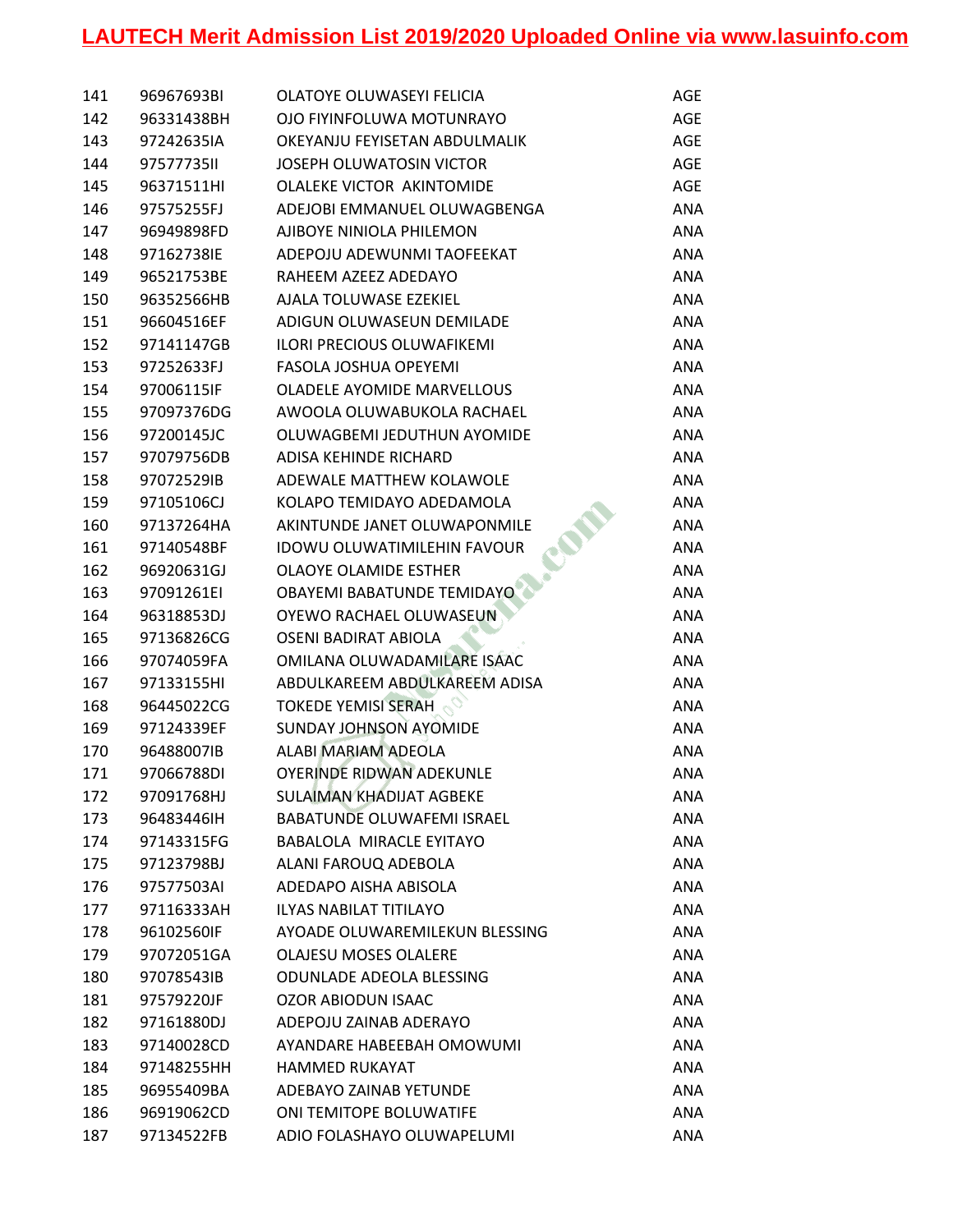| 188 | 96407501GJ | OJEKUNLE OLUWATOBI EMMANUEL       | ANA        |
|-----|------------|-----------------------------------|------------|
| 189 | 97046298BA | AKINDELE LYDIA OYINDAMOLA         | ANA        |
| 190 | 96911891AC | OYEDIRAN ELIZABETH FUNMILAYO      | ANA        |
| 191 | 97123592FF | OGUNDIPE OLABISI ESTHER           | ANA        |
| 192 | 97575225FC | <b>ASAFA TOPE</b>                 | <b>ANA</b> |
| 193 | 97121674IG | JOSHUA OLUWATOBI OPEYEMI          | <b>ANA</b> |
| 194 | 97133289GE | AKINBOYE RIDWAN ALABI             | ANA        |
| 195 | 97134651FC | ALIU FOLASADE ROSHEEDAT           | ANA        |
| 196 | 97153963CF | KOLUSADE OLUWASEYI OLAYINKA       | ANA        |
| 197 | 97149012DH | ADENIRAN IBRAHIM ADEWALE          | <b>ANA</b> |
| 198 | 97093369CJ | OLAOMOJU SEYI SHOLA               | ANA        |
| 199 | 97579474BC | ADEBAYO TIMILEHIN PATRICIA        | ANA        |
| 200 | 97147029GJ | IBRAHIM AISHAT OYINDAMOLA         | <b>ANA</b> |
| 201 | 97100615BJ | <b>SULAIMON LATIFAT</b>           | <b>ANA</b> |
| 202 | 96580466CH | OMONIYI MATTHEW OLUSEGUN          | ANA        |
| 203 | 97115773DI | <b>BENARD ESTHER OLAMIDE</b>      | ANA        |
| 204 | 96358500CA | OLADIMEJI MERCY ADEOLA            | ANA        |
| 205 | 97121063HG | <b>OYEYEMI MERCY FRANCISCA</b>    | ANA        |
| 206 | 97242252GF | AKANDE INIOLUWA GLORIA            | <b>ANA</b> |
| 207 | 97241902EI | <b>TIJANI OLAWALE OPEYEMI</b>     | <b>ANA</b> |
| 208 | 97205102GC | <b>OLADEJO RUTH MERCY</b>         | ANA        |
| 209 | 96363566FB | ALABI ELIZABETH OLUWASEUN         | ANA        |
| 210 | 97244036EI | OYEKOLA BOLAJI RICHARD            | ANA        |
| 211 | 96363856FE | OJELABI TEMILOLUWA STEVE          | <b>ANA</b> |
| 212 | 97582008HD | AKELE TOLUWANIMI EZEKIEL          | ANA        |
| 213 | 97169805CJ | OYENIYI DEBORAH MOYINOLUWA        | ANA        |
| 214 | 97154307GA | MUKAILA TAWA ADEOLA               | ANA        |
| 215 | 97221477BJ | KAREEM SEGUN OLUWASEUN            | ANA        |
| 216 | 97245854CG | AYANKUNLE OLUWATOYIN ADEBIMPE     | ANA        |
| 217 | 97160132EF | HAMMED ZAINAB AYOMIDE             | ANA        |
| 218 | 97180140GE | ADEPOJU MARIAM BISOLA             | ANA        |
| 219 | 96363572DD | <b>BADMUS MUBARAK OLAYINKA</b>    | ANA        |
| 220 | 97533042BG | OGUNGBOLA PRECIOUS IBUKUN         | ANA        |
| 221 | 97249621HE | SALAWU HILARIOUS ADETOLA          | ANA        |
| 222 | 96338490AH | <b>EGBENIYI OPEYEMI OREOFE</b>    | ANA        |
| 223 | 96877553AC | AKINSANMI VICTOR, OLADAPO         | ANA        |
| 224 | 97239518CC | ADEWALE ADESHINA ABAYOMI          | ANA        |
| 225 | 97166356JE | OBALOLA AISHAT ABIOLA             | ANA        |
| 226 | 97580953DH | OLAYODE PRECIOUS ADEOLA           | ANA        |
| 227 | 97204938GJ | <b>BAMIDURO ISRAEL AKOREDE</b>    | ANA        |
| 228 | 96616572FI | <b>BANKOLE DEBORAH BOLUWATIFE</b> | ANA        |
| 229 | 96460079FH | NAFIU ZAINAB OLAJUMOKE            | ANA        |
| 230 | 97156806DC | ADEDIGBA OLAYEMI ELIZABETH        | ANA        |
| 231 | 97159139BH | ADESHINA ELIJAH OMOGBOLAHAN       | ANA        |
| 232 | 97582439EB | OLANIRAN SAMUEL OLUWASAYO         | ANA        |
| 233 | 97189835HJ | OLADEJI OREOLUWA KARIMOT          | ANA        |
| 234 | 96372558EB | ADEGBILE JOYCE OLUWAFUNMILADE     | ANA        |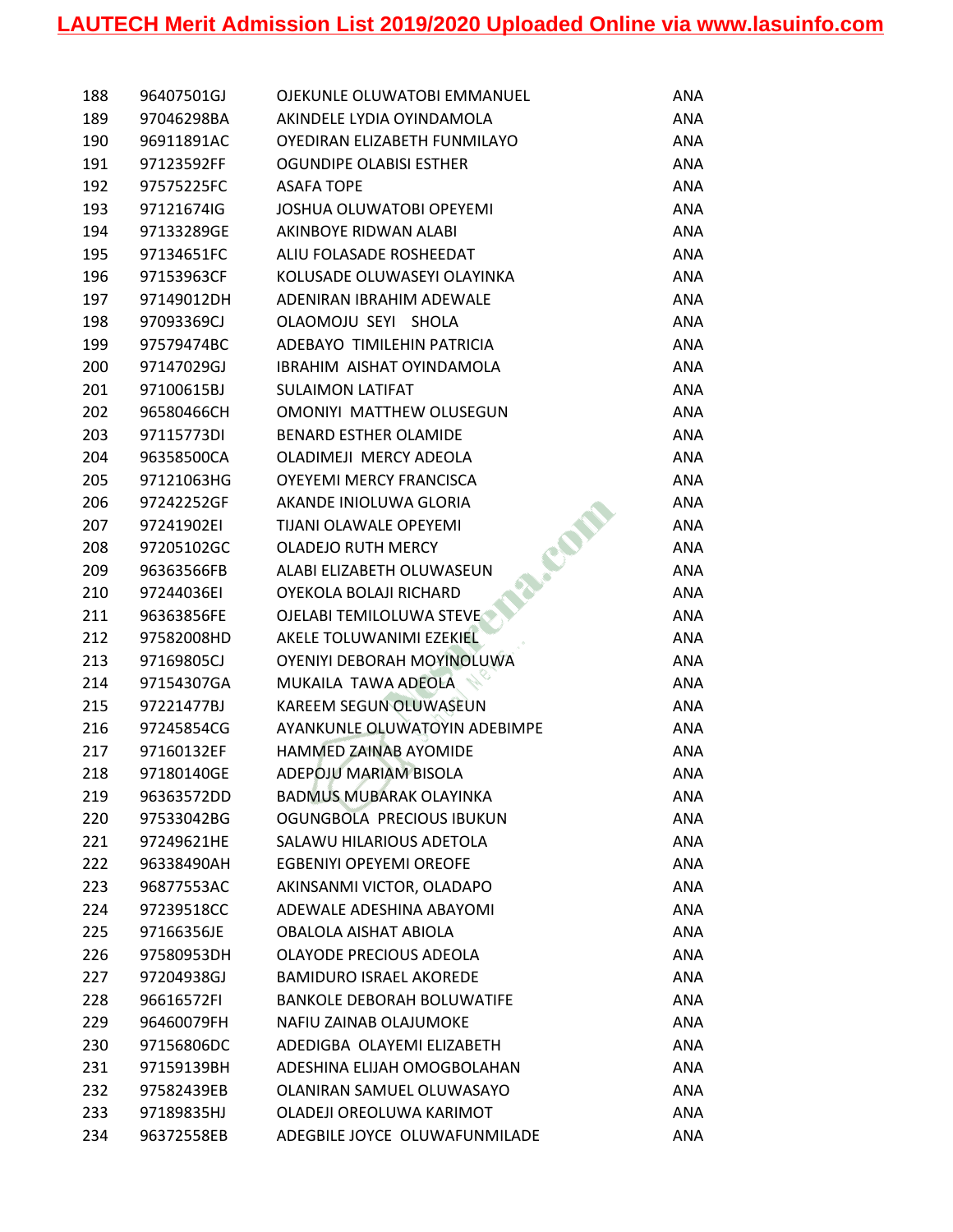| 235 | 96347817FJ | AKINTADE SAANUMI ISAAC            | ANA        |
|-----|------------|-----------------------------------|------------|
| 236 | 97153257AJ | OLAYIWOLA MARY MORENIKEJI         | ANA        |
| 237 | 97242046AE | AZEES ZAINAB ADEBOLA              | ANA        |
| 238 | 96333173FA | ADETUNJI SAMUEL ADESINA           | ANA        |
| 239 | 97157899FB | TAIWO OLUWATIMILEYIN BOLANLE      | <b>ANA</b> |
| 240 | 97156140JA | OLADIMEJI BARAKAT AJIBOLA         | ANA        |
| 241 | 96370372AD | <b>OJO OPEYEMI EUNICE</b>         | ANA        |
| 242 | 97201214IG | OYEDIRAN GBEMISOLA OYEDUNMOMI     | ANA        |
| 243 | 97255769GA | <b>BAMIMORE RODIAT MONISOLA</b>   | <b>ANA</b> |
| 244 | 97215515FH | OLABAMIJI QUYUM OLANREWAJU        | ANA        |
| 245 | 96859775ID | <b>GANIYU NASIRAT ABIDEMI</b>     | ANA        |
| 246 | 9723678011 | AYOOLA VICTOR ADEMOLA             | ANA        |
| 247 | 97194179EF | HAMMED ROKEEBAT SHALEWA           | ANA        |
| 248 | 96381130DA | AYANO HELEN ONAOLAOLUWAPO         | <b>ANA</b> |
| 249 | 97242063FA | <b>IBRAHIM MAYOWA ROSHIDAT</b>    | ANA        |
| 250 | 96373126ID | OLAJIDE ARINOLA ADUNNI            | ANA        |
| 251 | 97006630JC | DIAMOND ONOME DAMILOLA            | ANA        |
| 252 | 96867796HG | <b>OJETUNDE AYODELE PRECIOUS</b>  | ANA        |
| 253 | 97199132CH | ADEBOWALE FAITH ODUNAYO           | ANA        |
| 254 | 96337203IF | OGUNMODEDE CECILIA OLUWATOYIN     | ANA        |
| 255 | 97183271IA | ADEGOKE RACHEAL OLUWABUKUNMI      | ANA        |
| 256 | 97222784HF | OMIDIJI ONYEKACHI OLUWAREMILEKUN  | ANA        |
| 257 | 96352129CE | SANNI FARUQ OLASILE               | <b>ANA</b> |
| 258 | 97582474DD | AKANDE JOEL BLESSING              | <b>ANA</b> |
| 259 | 97016144GI | OGUTUGA DAVID DAYO                | ANA        |
| 260 | 97377435HD | THOMAS TEMILOLUWA OLAWAGBENGA     | ANA        |
| 261 | 97248028AD | <b>ELIJAH TOLULOPE KOLADE</b>     | ANA        |
| 262 | 96388359HB | SALAMI TIMILEHIN SALAUDEEN        | ANA        |
| 263 | 97022913DE | RAMOTALLAHI OPEYEMI KIJAH         | ANA        |
| 264 | 97012875HI | <b>FALADE QUEEN OLAYINKA</b>      | ANA        |
| 265 | 96625334FJ | <b>JAMIU BASIRAT EMILOJU</b>      | ANA        |
| 266 | 97179228IE | <b>IRUOJE PRECIOUS OLANREWAJU</b> | ANA        |
| 267 | 96388213CE | MUSA HASSAN ABIODUN               | ANA        |
| 268 | 9712755811 | LAWANSON AOLAT OLAWUMI            | ANB        |
| 269 | 97178805JC | OLADOJA OLUWATOYIN LYDIA          | ANB        |
| 270 | 97242526BJ | AYANWALE FAVOUR KAYODE            | ANB        |
| 271 | 95619293CH | ADEOYE ADEOLUWA                   | ANB        |
| 272 | 96371788CD | ILUFOYE IYANUOLUWA ELIZABETH      | ANB        |
| 273 | 97183863FA | AFOLABI MUIZ OPEYEMI              | ANB        |
| 274 | 97168552AF | <b>OLADIPUPO GLORY OPEYEMI</b>    | ANB        |
| 275 | 96850284DI | <b>EBO GRACE ADERONKE</b>         | ANB        |
| 276 | 97115097CJ | OWOMOYELA DANIEL SEYI             | ANB        |
| 277 | 96426509IB | AYOOLA OLUBUKOLA ESTHER           | ANB        |
| 278 | 96392319CF | ADESOLA TEMILOLUWA ADERAYO        | ANB        |
| 279 | 97184364AC | OLADEJI MUT'MOHEENAH BOLANLE      | ANB        |
| 280 | 97203421GB | BAMIDELE GRACE OYEYEMI            | ANB        |
| 281 | 96905538EJ | OSHIN REBECCA OLUWAFUNMILAYO      | ANB        |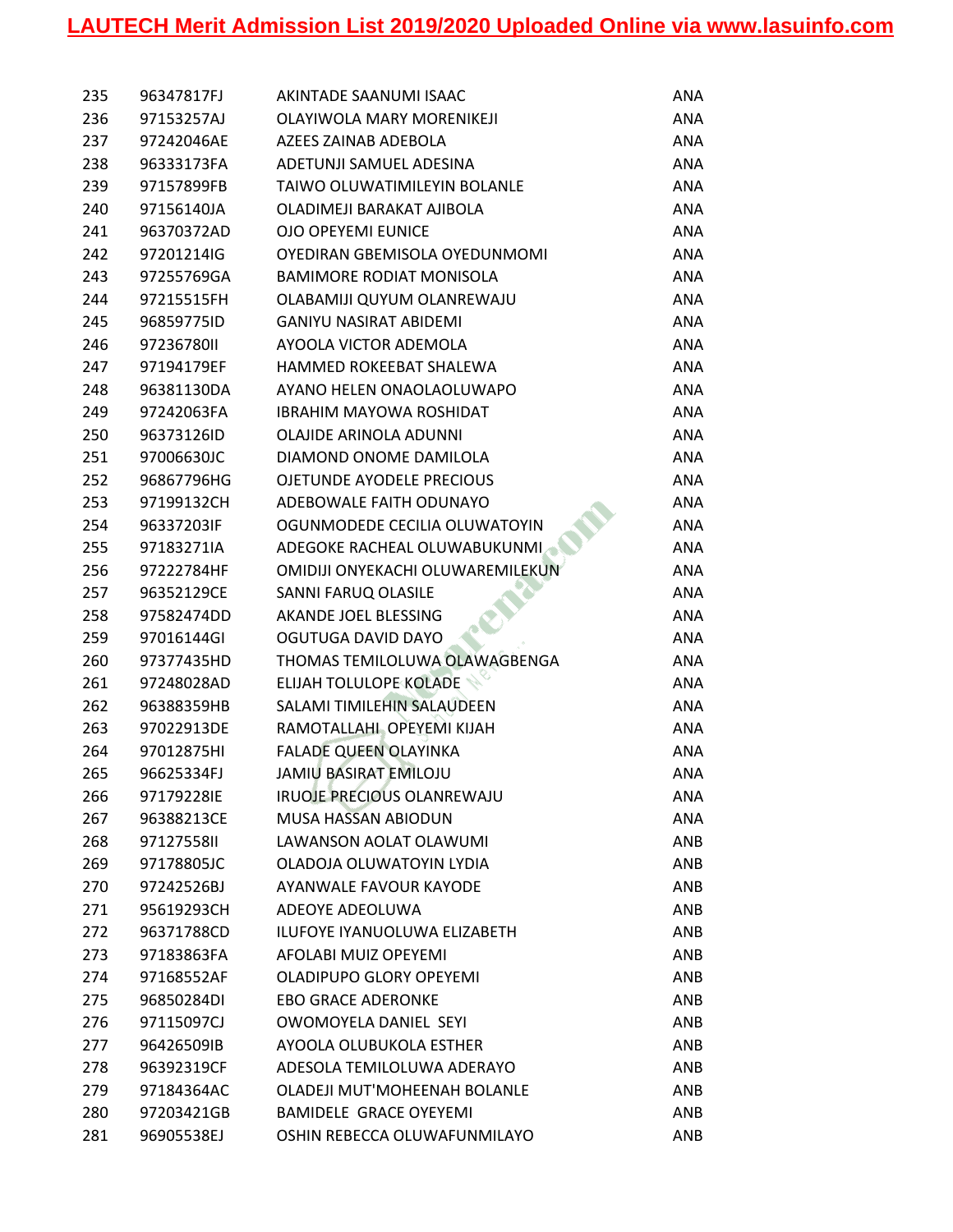| 282 | 96989593IE | ONANUGA MARIAM AYOMIDE           | ANB        |
|-----|------------|----------------------------------|------------|
| 283 | 96563666IE | <b>BELLO USMAN TOMIWA</b>        | ANB        |
| 284 | 97254315FH | OYELAMI JOSHUA ARAOYE            | ANB        |
| 285 | 97249609BD | ISIAQ ABDULHAMEED OLANREWAJU     | ANB        |
| 286 | 97222754GI | <b>OLAOYO MERCY TEMITOPE</b>     | ANB        |
| 287 | 97160071DE | <b>JUNAID BARAKAT OYINDAMOLA</b> | ANB        |
| 288 | 96548158EI | AJAYI HEPHZIBAH OLUWADAMILOLA    | ANB        |
| 289 | 97131093FG | ALAO FAIZOL MARVELLOUS           | ANB        |
| 290 | 96928112DD | OLAJIDE TOYYIBAT OYINLOLA        | ANB        |
| 291 | 97117853AG | <b>ADAM ABEEDAT KEHINDE</b>      | ANB        |
| 292 | 97210314ED | FATOKUN ENIOLA BENJAMIN          | ANB        |
| 293 | 97256295DE | <b>OYEDELE RACHEAL OYEBISI</b>   | ANB        |
| 294 | 97228502JA | BABATUNDE ROQEEBAT BOLUWATIFE    | ANB        |
| 295 | 97168566GA | ADEOYE FERANMI ELIZABETH         | ANB        |
| 296 | 97148410JH | AINA MODUPE CHRISTIANAH          | ANB        |
| 297 | 97581725EJ | ABDULWAHAB SAYYID-ALIYY TEMITOPE | ANB        |
| 298 | 97224780AE | AFOLABI ESTHER BOLANLE           | ANB        |
| 299 | 96876575CG | ADEBAYO YEMISI OLAJUMOKE         | ANB        |
| 300 | 97211048HC | AYOOLA OPEOLUWA VICTORIA         | ANB        |
| 301 | 96622435CG | OYELEYE DASOLA OMOLADE           | ANB        |
| 302 | 97018292CG | OGUNTUASE AYOMIDE EMMANUEL       | ANB        |
| 303 | 97177892BI | OLAYINKA BOLUWATIFE ISRAEL       | <b>APH</b> |
| 304 | 96875772BA | <b>LAMIDI YUSIRA OLANIKE</b>     | <b>APH</b> |
| 305 | 9725327011 | ADEROJU ROSELINE TEMITOPE        | <b>APH</b> |
| 306 | 97247616HF | <b>BAMIDELE MAYOWA OLANIYI</b>   | APH        |
| 307 | 97154213FB | OLALERE YUSUF OLALEKAN           | APH        |
| 308 | 96365009IH | AYOOLA OLAMIDE DAVID             | <b>APH</b> |
| 309 | 96997638AF | <b>OJO FAYOKE MERCY</b>          | <b>APH</b> |
| 310 | 97235762DI | MUDASIRU BASIT OLOLADE           | <b>APH</b> |
| 311 | 96865541FB | OLAGBENRO PEACE OLAJUMOKE        | <b>APH</b> |
| 312 | 96388864BB | ADETUNJI MAYOWA RAPHAEL          | APH        |
| 313 | 97170575EH | OYERINDE OYETOMIWA GODSWILL      | APH.       |
| 314 | 97253832FB | <b>BADMOS FATIMAH TITILOPE</b>   | APH        |
| 315 | 97213342HH | <b>IBRAHIM IBUKUN KABIR</b>      | <b>APH</b> |
| 316 | 96333068HE | LADEJI OLUWATOMISONA             | <b>APH</b> |
| 317 | 96344102EJ | ADENIYI FRIDAWZ EKOOLA           | <b>APH</b> |
| 318 | 97139510CF | ABDUL KAREEM FATIHA OLABISI      | APH        |
| 319 | 96978513FD | OLUSEGUN KEHINDE OLAYEMI         | APH        |
| 320 | 97042559HC | <b>FATOKI EMMANUEL TIMILEHIN</b> | <b>APH</b> |
| 321 | 96379306HA | OLADIPO CHRISTOPHER OLUWASEUN    | APH        |
| 322 | 96345034GG | OLASIJI AYOOLA DANIEL            | APH        |
| 323 | 96355468JF | HAMZAT RIDWAN REMI               | APH        |
| 324 | 97152730DI | ALAMU WASILAT OLAJUMOKE          | APH        |
| 325 | 97577692CD | ADELEKE JUSTINA ADEDASOLA        | <b>APH</b> |
| 326 | 97175364DG | AFOLABI ENOCH OLUWASEUN          | APH        |
| 327 | 96354041BB | ALAGBE LYDIA OPEYEMI             | <b>APH</b> |
| 328 | 97575949BE | BADMUS ADEYOOLA OLUWATUMININU    | <b>APH</b> |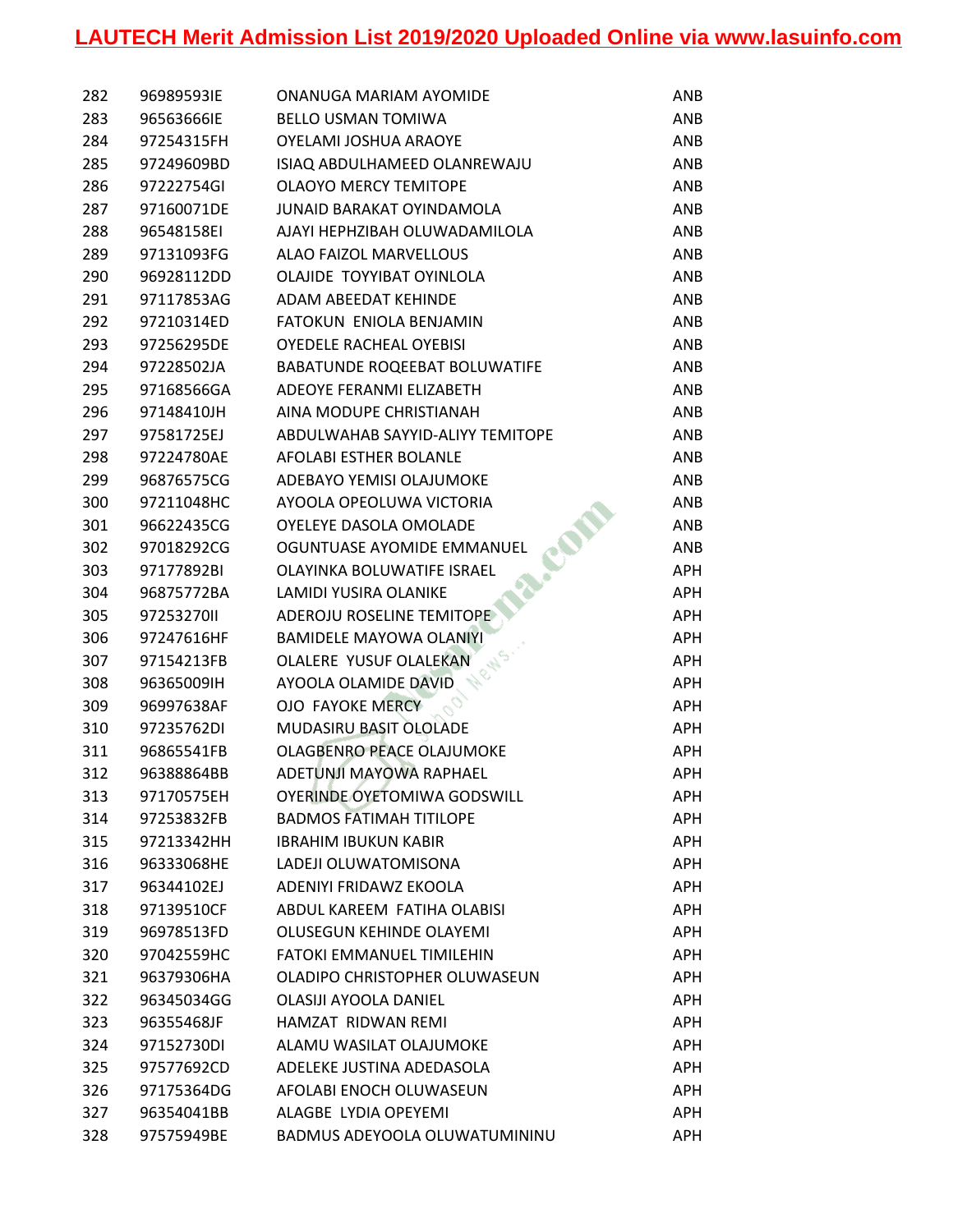| 329 | 97182525IH | OLAOLUWA OYINDAMOLA AYINKE      | APH        |
|-----|------------|---------------------------------|------------|
| 330 | 97577445JF | RAHEEM MARIAM OLUWAFERANMI      | APH        |
| 331 | 96622302DH | OLAYIMIKA OLUWASEMILORE ABRAHAM | APH        |
| 332 | 96918412DD | OLATUNJI RUKAYAT TIMILEYIN      | <b>APH</b> |
| 333 | 96993838FG | AYOOLA DEBORAH OLUWATOSIN       | <b>APH</b> |
| 334 | 97207630EE | SALAUDEEN MURITALA OPEYEMI      | APH        |
| 335 | 97145568IH | <b>ODEBUNMI PRAISE ENIOLA</b>   | <b>APH</b> |
| 336 | 96369518ED | <b>ADEGOKE TIMILEYIN</b>        | <b>APH</b> |
| 337 | 97577479IA | <b>RAJI SEGUN GIDEON</b>        | <b>APH</b> |
| 338 | 97237285CI | OJELERE OJEKUNLE ADENIYI        | <b>APH</b> |
| 339 | 97158468JA | <b>BAKARE RAHINAT OLUWAKEMI</b> | <b>APH</b> |
| 340 | 96978253FH | OLUJIMI FAITH AYANFEOLUWA       | <b>APH</b> |
| 341 | 96361268FI | AKINLABI STEPHEN OLUWADAMILARE  | <b>APH</b> |
| 342 | 96515569DJ | THAMRADEEN ABDULBASIT ADEYEMI   | <b>APH</b> |
| 343 | 97260313AI | ABDULRASAQ WARIS OLAWALE        | APH        |
| 344 | 97188784DB | OLADIMEJI BUSAYO SARAH          | APH        |
| 345 | 97180392IE | ADEWUYI ISRAEL OLUSEGUN         | <b>APH</b> |
| 346 | 96373975FI | FATAYO OPEYEMI ELIZABETH        | <b>APH</b> |
| 347 | 96912688DG | AFOLABI ZAINAB ABIDEMI          | <b>APH</b> |
| 348 | 96967329ED | ADIGUN FOLASHADE FOAUSIYAH      | APH        |
| 349 | 97578213BC | CON<br>ADEYEMO OLUWASEGUN JOHN  | APH        |
| 350 | 96335541CH | ATANDA VICTOR TIMILEYIN         | APH        |
| 351 | 97233262GJ | IYANDA ROKIBAT AYOMIDE          | <b>APH</b> |
| 352 | 96848509CI | ADEBAYO SAMUEL OLAMIDE          | <b>APH</b> |
| 353 | 9625475211 | ABDULFATAI FAIZAT               | <b>APH</b> |
| 354 | 96356576GJ | <b>IDOWU AKINWUMI SUNDAY</b>    | APH        |
| 355 | 97248356IG | ADENIRAN JOY ENIOLAOLUWA        | <b>APH</b> |
| 356 | 97576258FH | YUNUS TAIWO DAMILOLA            | <b>APH</b> |
| 357 | 97250878IG | <b>ALAKA YUSUFF OWOADE</b>      | APH        |
| 358 | 97212615CH | <b>IDOWU OLAJUWON TIMOTHY</b>   | <b>APH</b> |
| 359 | 96375079EE | OYENIRAN ADEWUMI HANNAH         | <b>APH</b> |
| 360 | 97237753HJ | ADEOYE ADEOLA OLUWATOFUNMI      | APH        |
| 361 | 97580439CH | OJO HELEN OLUWAFUNMILAYO        | APH        |
| 362 | 97182726GG | ADERIBIGBE MUIDEEN OLAWALE      | <b>APH</b> |
| 363 | 97576971FC | AJANI ESTHER OMOBONIKE          | <b>APH</b> |
| 364 | 96376962CB | AYINLA KHAIRAT AJIBOLA          | <b>APH</b> |
| 365 | 97172371JB | AKINTOLA OLAYINKA ELIJAH        | APH        |
| 366 | 97243058HC | SOBALOJU ENOCK ADEDOTUN         | <b>APH</b> |
| 367 | 96795792GJ | JOSEPH JOSHUA ALAO              | <b>APH</b> |
| 368 | 96871023JF | ADEYEMI FUNMILAYO IYABO         | <b>APH</b> |
| 369 | 96348519IH | OYEYEMI OLUWASEGUN IYANUOLUWA   | <b>APH</b> |
| 370 | 97240869ED | ABIMBOWO WALIYAT AANUOLUWAPO    | APH        |
| 371 | 97109352JF | POPOOLA TIMILEYIN               | <b>APH</b> |
| 372 | 97217146BE | <b>OMODE STEPHEN KAYODE</b>     | <b>APH</b> |
| 373 | 97248009GA | ADELEKAN FAISAT ADEKEMI         | <b>APH</b> |
| 374 | 96371067FC | LASISI PETER OLUWABUKUNMI       | <b>APH</b> |
| 375 | 97260052BF | OJO MOSES OLUWAMAYOWA           | <b>APH</b> |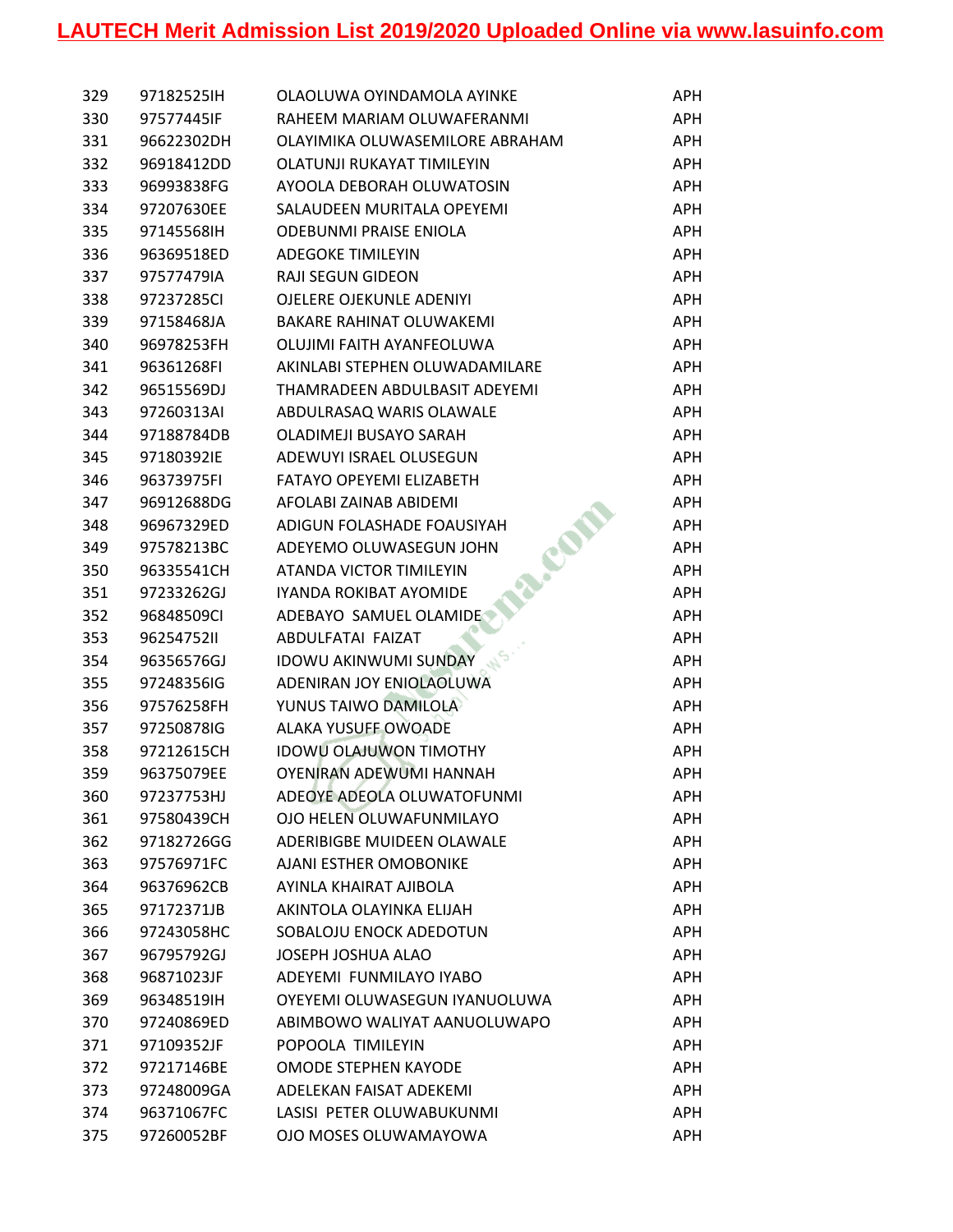| 376 | 97250254BI | <b>BALOGUN ZAINAB YETUNDE</b>    | APH        |
|-----|------------|----------------------------------|------------|
| 377 | 96849785IA | ADENEKAN AJIBADE BOLUWATIFE      | <b>APH</b> |
| 378 | 97154632FF | LATEEF MARIAM AYOMI              | <b>APH</b> |
| 379 | 97218282AB | OLADOKUN WAREEZ OLAMILEKAN       | <b>APH</b> |
| 380 | 97261034HG | <b>BABATUNDE GIDEON FERANMI</b>  | <b>APH</b> |
| 381 | 96885600BE | OGUNWALE ZACCHEOUS OLUWABUSAYO   | <b>APH</b> |
| 382 | 96353937DC | OLADEJI OOREOLUWA SIMEON         | <b>APH</b> |
| 383 | 97251305GG | AKINKUNMI FERANMI RUTH           | <b>APH</b> |
| 384 | 96373568BI | AMUSAN PAUL OLAMIDE              | <b>APH</b> |
| 385 | 97252589JE | AJAYI OLUGBENGA ROLLAND          | <b>APH</b> |
| 386 | 96352818JB | ALABI OLUWAKEMI OMOLOLA          | <b>APH</b> |
| 387 | 96381317FB | OGUNTUNDE DAMILARE OLAYINKA      | <b>APH</b> |
| 388 | 96333997AD | ADEDOKUN AYOBAMI JOSHUA          | <b>APH</b> |
| 389 | 97245538AE | OLAWUWO SAMSON OLUWASEYI         | <b>APH</b> |
| 390 | 97579454HC | ADEGBOYE CECILIA ODUNOLA         | <b>APH</b> |
| 391 | 96863262AB | <b>OLUSETAN ADEBAYO MOSES</b>    | <b>APH</b> |
| 392 | 96379671EC | TIJJANI RIDWAN                   | <b>APH</b> |
| 393 | 96990765GA | OJEBOLA PETER ABAYOMI            | <b>APH</b> |
| 394 | 96353772EC | AYINDE TIMOTHY VICTOR            | <b>APH</b> |
| 395 | 97237257BF | <b>AZEEZ HASSANAT KEHINDE</b>    | <b>APH</b> |
| 396 | 97222524HJ | AJIBOLA KINGSLEY OLUWASEYI       | <b>APH</b> |
| 397 | 97077056IA | OGUNDIRAN BLESSING OLUWADAMILOLA | <b>APH</b> |
| 398 | 97579965JB | <b>ABODUNRIN SODIK TUNDE</b>     | <b>APH</b> |
| 399 | 97229519EG | ONI ROSELINE OLUWAFEYIKEMI       | <b>APH</b> |
| 400 | 97196920GH | TAOFEEQ ABDULRAHMAN AJIBOYE.     | <b>APH</b> |
| 401 | 97186647EA | MUDATHIR WALIYAT BOLAJI          | <b>APH</b> |
| 402 | 97199938DE | OLANIREGUN KHALIFAT TIWADAYO     | <b>APH</b> |
| 403 | 97205516IB | <b>BANJO PRECIOUS GRACE</b>      | <b>APH</b> |
| 404 | 97242061FG | ALEEM TAOFIKAT JADESOLA          | <b>APH</b> |
| 405 | 96914838IF | ADEBUSUYI TAIWO DAVID            | <b>APH</b> |
| 406 | 97577499CA | OLADELE FERANMI ABRAHAM          | <b>APH</b> |
| 407 | 96374648HG | <b>OLADELE VICTOR AYODEJI</b>    | APH        |
| 408 | 97580524GD | LIASU MALIK OLAWALE              | APH        |
| 409 | 97198690JC | OLALEKAN ABISOLA BASIRAT         | APH        |
| 410 | 97122017CH | <b>AYOFE AFEEZ BAMIDELE</b>      | <b>APH</b> |
| 411 | 97576004ED | OGUNWOYE STEPHEN OLUWASEUN       | <b>APH</b> |
| 412 | 96342769HB | ADEDOYIN HENRY OLAMILEKAN        | <b>APH</b> |
| 413 | 97166055CH | TIJANI MUJIDAT TITILOPE          | <b>APH</b> |
| 414 | 97247392GI | MUSTAPHA ABDUS-SALAAM KOLAWOLE   | <b>APH</b> |
| 415 | 97219937IA | OJENIYI OREOLUWA COMFORT         | <b>APH</b> |
| 416 | 97242574GJ | KAREEM ISLAMIYAT OLADOYIN        | <b>APH</b> |
| 417 | 97245758CD | <b>BELLO KHADIJAT ADENIKE</b>    | <b>APH</b> |
| 418 | 97207723FG | AKINRANTI IFEOLUWA ELIZABETH     | <b>APH</b> |
| 419 | 97138317BF | OGUNNIYI TOYOSI BUKOLA           | <b>APH</b> |
| 420 | 97215693AI | OYELAKIN ABIDEMI DANIEL          | <b>APH</b> |
| 421 | 97168073IE | OYEWO ISRAEL OLADIPUPO           | <b>APH</b> |
| 422 | 96372259GF | ADELABI STELLA ADEJOKE           | APH        |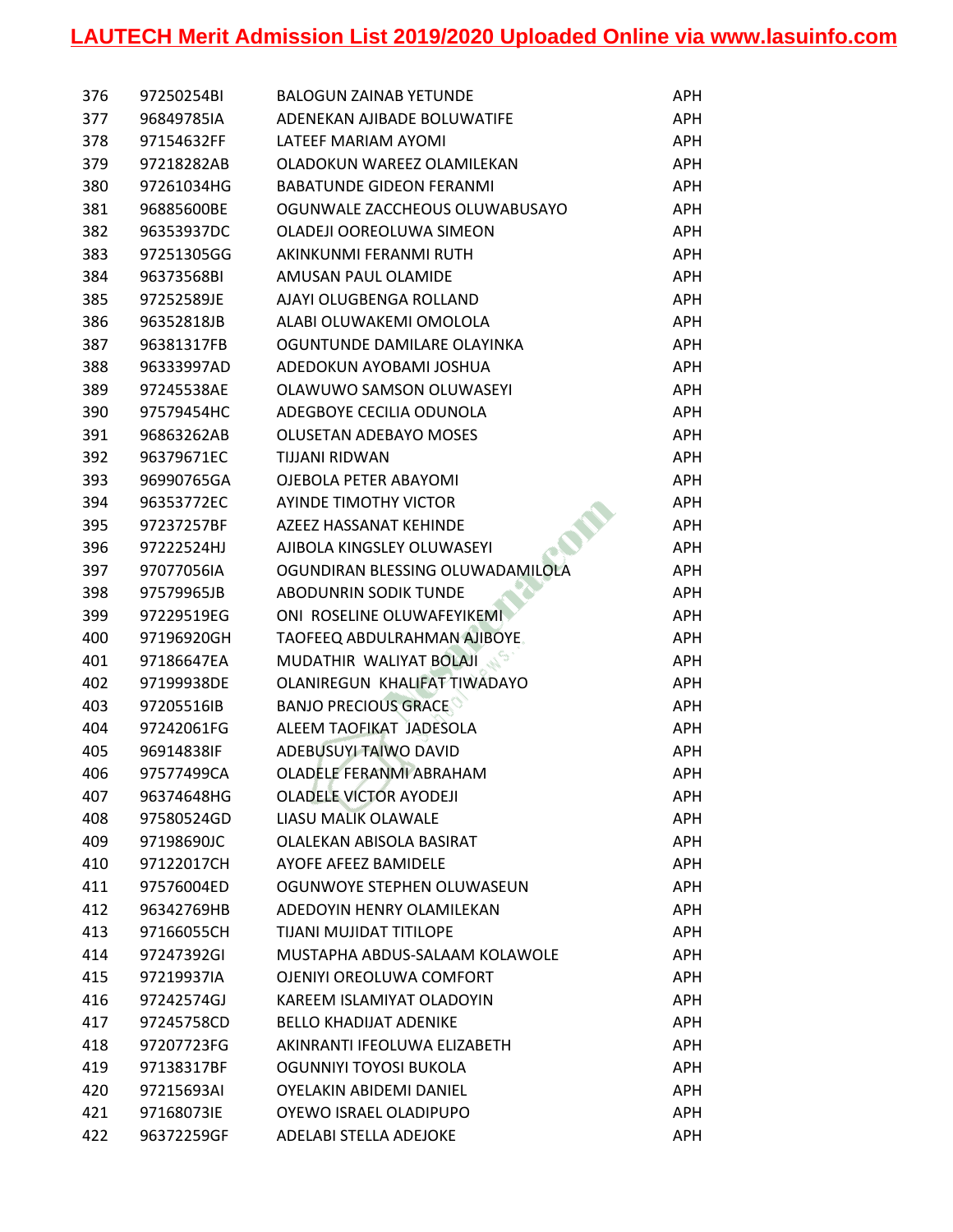| 423 | 97579689EG | NAJIMUDEEN YUSUF OLANREWAJU       | APH.       |
|-----|------------|-----------------------------------|------------|
| 424 | 97190311AJ | FIJABI RAMON OLAYINKA             | APH        |
| 425 | 97180335GB | ADIGUN NINIOLA NAFISAT            | <b>APH</b> |
| 426 | 96853570HE | SALAKO FAITH OGOOLUWA             | <b>APH</b> |
| 427 | 97208436FB | AKINLABI JOHN AYOMIDE             | <b>APH</b> |
| 428 | 96355878CJ | OLAWUYI DAVID OLUWASEYI           | <b>APH</b> |
| 429 | 96351776BG | MIKAHEEL ADESIKE SUKURAT          | <b>APH</b> |
| 430 | 97257050JH | OMISANDE FAVOUR OMOLAYO           | <b>APH</b> |
| 431 | 97176886CJ | <b>AZEEZ RAMAT AYOMIDE</b>        | <b>APH</b> |
| 432 | 97251802DA | OJO FLORENCE OLUWAMAYOWA          | <b>APH</b> |
| 433 | 96378819HG | OYEDIRAN ADEOLA REBECCA           | <b>APH</b> |
| 434 | 97133285HG | ADEDEJI SODIQ ADEWUMI             | <b>APH</b> |
| 435 | 97231512IB | ADEOJO STEPHEN OLUWATOFUNMI       | <b>APH</b> |
| 436 | 97148375AI | <b>ADEBAYO DARE</b>               | <b>APH</b> |
| 437 | 97170815AG | OJEDEJI VICTORIA OLAMIDE          | <b>APH</b> |
| 438 | 97575200DA | IS'HAQ AISHA OLADUNNI             | APH        |
| 439 | 97167182EB | <b>ODURINDE PEACE ABOSEDE</b>     | <b>APH</b> |
| 440 | 96376593GB | AJIBULU FOLUSO                    | <b>APH</b> |
| 441 | 97197396JE | AKEREDOLU AYOBAMI TEMITOPE        | <b>APH</b> |
| 442 | 97200719BJ | AKINTUNDE AMOKE AISHAT            | APH        |
| 443 | 96334342DF | AJAO LUKMAN ADEWALE               | <b>APH</b> |
| 444 | 95747778FA | OLUBODUN PELUMI KOLAPO            | <b>APH</b> |
| 445 | 97578688EC | AKANMU PETER DAMILARE             | <b>APH</b> |
| 446 | 97578226HA | OYEWALE GLADYS OLUWABAMISE        | <b>APH</b> |
| 447 | 97258570JG | ABDULRAHEEM MUFIDAT AYOKA         | <b>APH</b> |
| 448 | 97151698DA | JIMOH SULIYAT BOLAJI              | <b>APH</b> |
| 449 | 97160037DJ | OLOGBURO OLUWATOMIWA DAMILOLA     | <b>APH</b> |
| 450 | 97579951DG | <b>AJALA TAIWO GIDEON</b>         | <b>APH</b> |
| 451 | 96613034AC | ADEWALE ABDULAZEEZ OLUWATIMILEHIN | <b>APH</b> |
| 452 | 97202432CB | OYELEYE AJARAT OMOFOLAKE          | APH        |
| 453 | 97230761AG | <b>ADEROJU IDRIS ADEOLA</b>       | APH        |
| 454 | 97017851II | <b>OPETUSIN FOLASADE MARY</b>     | APH        |
| 455 | 96989808CB | OLAYIWOLA AMINAT OLAITAN          | <b>APH</b> |
| 456 | 97158623BD | AKINTOLA SEGUN OPEYEMI            | <b>APH</b> |
| 457 | 97159925IE | AJALA IDRIS ADEMOLA               | <b>APH</b> |
| 458 | 97172962GE | ADEGBITE OLUWAKOLADE DAVID        | <b>ARC</b> |
| 459 | 97119057IA | <b>KAYODE TOMIWA DAVID</b>        | <b>ARC</b> |
| 460 | 97114038AF | YEKEEN HABEEB VICTOR              | <b>ARC</b> |
| 461 | 97126158CA | <b>FASIPE JOSEPH AKINSOLA</b>     | <b>ARC</b> |
| 462 | 96354089GB | OLAGUNJU WALIHYLAH OLADIMEJI      | <b>ARC</b> |
| 463 | 97163654FC | <b>GIWA FAWAZ AYOMIDE</b>         | <b>ARC</b> |
| 464 | 96858353IB | OGUNLEYE ALFRED OLUWAPELUMI       | <b>ARC</b> |
| 465 | 97012764CD | AJANAKU GBENGA TEMIDAYO           | <b>ARC</b> |
| 466 | 96568117CA | SAMI OLUWADAMILOLA OMONIYI        | <b>ARC</b> |
| 467 | 96966238BI | OLOWOYO OLUWAFEMI EMMANUEL        | <b>ARC</b> |
| 468 | 97143275HJ | OLAWALE MUSTAPHA TAIWO            | <b>BCH</b> |
| 469 | 97198842CE | GBADAMOSI ABDULAZIZ ADEBAYO       | <b>BCH</b> |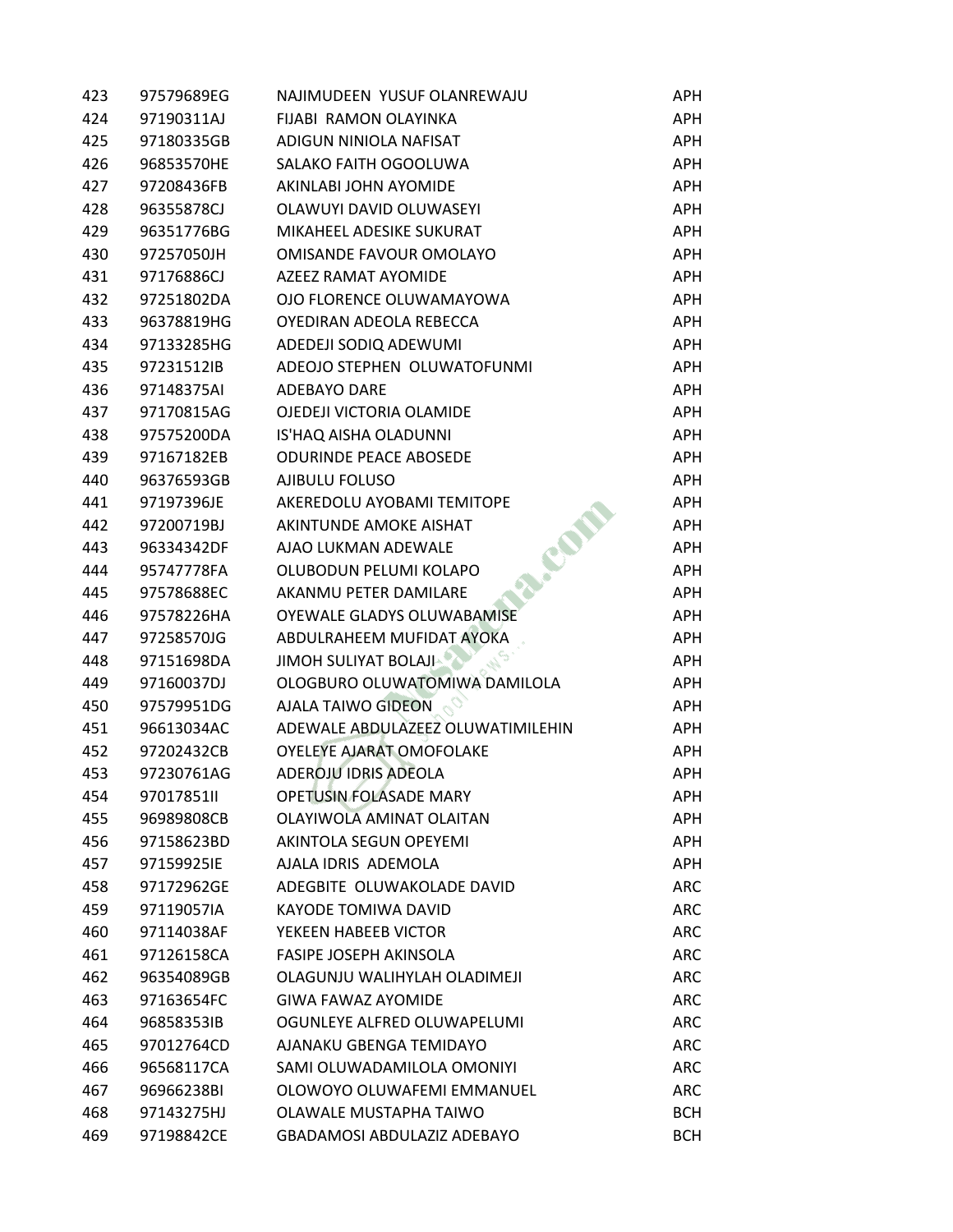| 470 | 97111283CF | ABDULLATEEF NAFISAT BOLANLE       | <b>BCH</b> |
|-----|------------|-----------------------------------|------------|
| 471 | 96609804IJ | OLANREWAJU MATHEW OLUWASEGUN      | <b>BCH</b> |
| 472 | 95728510EC | OREWOLE OLUWANIFEMI ADESOLA       | <b>BCH</b> |
| 473 | 97192035HF | ALOJA PRAISE OLUWATUNMISE         | <b>BCH</b> |
| 474 | 96516519AC | <b>FOLORUNSHO VICTOR AYODEJI</b>  | <b>BCH</b> |
| 475 | 97112585JG | OLANIPEKUN BOLUWATIFE AYOMIDE     | <b>BCH</b> |
| 476 | 97136146CJ | OLADIRAN CHRISTIANAH ARIKE        | <b>BCH</b> |
| 477 | 79130908CJ | OLADIPUPO PETER BOLU              | <b>BCH</b> |
| 478 | 97169670EG | <b>OLADELE PETER TEMITOPE</b>     | <b>BCH</b> |
| 479 | 97108550HG | ABIODUN TIMILEHIN AYOMIDE         | <b>BCH</b> |
| 480 | 97135513IF | ADENIYI ISLAMIYAH OPEYEMI         | <b>BCH</b> |
| 481 | 97092834IC | OLUWAKOLADE RUTH PRAYER           | <b>BCH</b> |
| 482 | 97097614AB | OLADAPO MARVELLOUS TOLULOPE       | <b>BCH</b> |
| 483 | 97087791HJ | <b>BALOGUN HOLINESS FUNMILAYO</b> | <b>BCH</b> |
| 484 | 97117855JH | TAYE MARVELOUS WASIU              | <b>BCH</b> |
| 485 | 97135419HG | ADESOYE BISOLA OLUWAPONMILE       | <b>BCH</b> |
| 486 | 97138020DD | AYANTOLA JOHN BOLU                | <b>BCH</b> |
| 487 | 97188533AI | ODEWALE MARY JOY                  | <b>BCH</b> |
| 488 | 97145029FF | <b>BANKOLE NAFISAT ODUNOLA</b>    | <b>BCH</b> |
| 489 | 96320003IB | <b>FALADE ADENIKE BLESSING</b>    | <b>BCH</b> |
| 490 | 97132099EF | ONI OLASUNBO HAFSHO               | <b>BCH</b> |
| 491 | 97211119FD | OPATAYO TOHEEB OLAMILEKAN         | <b>BCH</b> |
| 492 | 97147057IC | ALABI CALEB DARASIMI              | <b>BCH</b> |
| 493 | 97097865CE | IYIOLA RACHEAL ANUOLUWAPO         | <b>BCH</b> |
| 494 | 97149619FJ | OLONADE ENIOLA FELICIA            | <b>BCH</b> |
| 495 | 97130583DE | <b>IBIYEMI IBRAHEEM AYOMIDE</b>   | <b>BCH</b> |
| 496 | 96364156CH | ANJORIN OYINDAMOLA INIOLUWA       | <b>BCH</b> |
| 497 | 97140113FJ | <b>IBRAHIIM SADIIQ ADEKUNLE</b>   | <b>BCH</b> |
| 498 | 96954164FJ | AKINWOLE AKINSOLA ADURAGBEMI      | <b>BCH</b> |
| 499 | 97128359BD | <b>OLUWAFEMI TAIWO FELIX</b>      | <b>BCH</b> |
| 500 | 97016594HG | POPOOLA ROFIAT OPEYEMI            | <b>BCH</b> |
| 501 | 96983339CI | <b>OYEDELE OLAMIDE JOY</b>        | <b>BCH</b> |
| 502 | 97038838IA | OMOBOBAMI BUKOLA BUNMI            | <b>BCH</b> |
| 503 | 96390873JF | OLADUNJOYE AFEEZ OLABANJI         | <b>BCH</b> |
| 504 | 96962052GD | <b>OYEYIOLA VICTOR</b>            | <b>BCH</b> |
| 505 | 97219031IC | <b>OMISAKIN OLANIKE RACHAEL</b>   | <b>BCH</b> |
| 506 | 97138901AJ | OLADIPO MARVELLOUS DAVID          | <b>BCH</b> |
| 507 | 97101374HA | ADENIYI RUKKOYYAH BIDEMI          | <b>BCH</b> |
| 508 | 97179023CA | ORIADE MARY OLUWADUNSIN           | <b>BCH</b> |
| 509 | 97141265JF | AFOLABI AMINAT OLANSILE           | <b>BCH</b> |
| 510 | 97089879CD | OMOLOLU ITUNU ABIDEMI             | <b>BCH</b> |
| 511 | 96559562HH | ABIDOYE OLAMIDE IDRIS             | <b>BCH</b> |
| 512 | 97107817EE | <b>ISHOLA KHADIJAT TEMITOPE</b>   | <b>BCH</b> |
| 513 | 97103075BB | <b>AKINTUNDE MATTHEW OLABISI</b>  | <b>BCH</b> |
| 514 | 97084077GG | NAJEEM NAFISAT ABIDEMI            | <b>BCH</b> |
| 515 | 97126808BA | <b>NURENI BARAKAT ASABI</b>       | <b>BCH</b> |
| 516 | 97112345EA | FAGBOHUNGBE ABOLADE KIKELOMO      | <b>BCH</b> |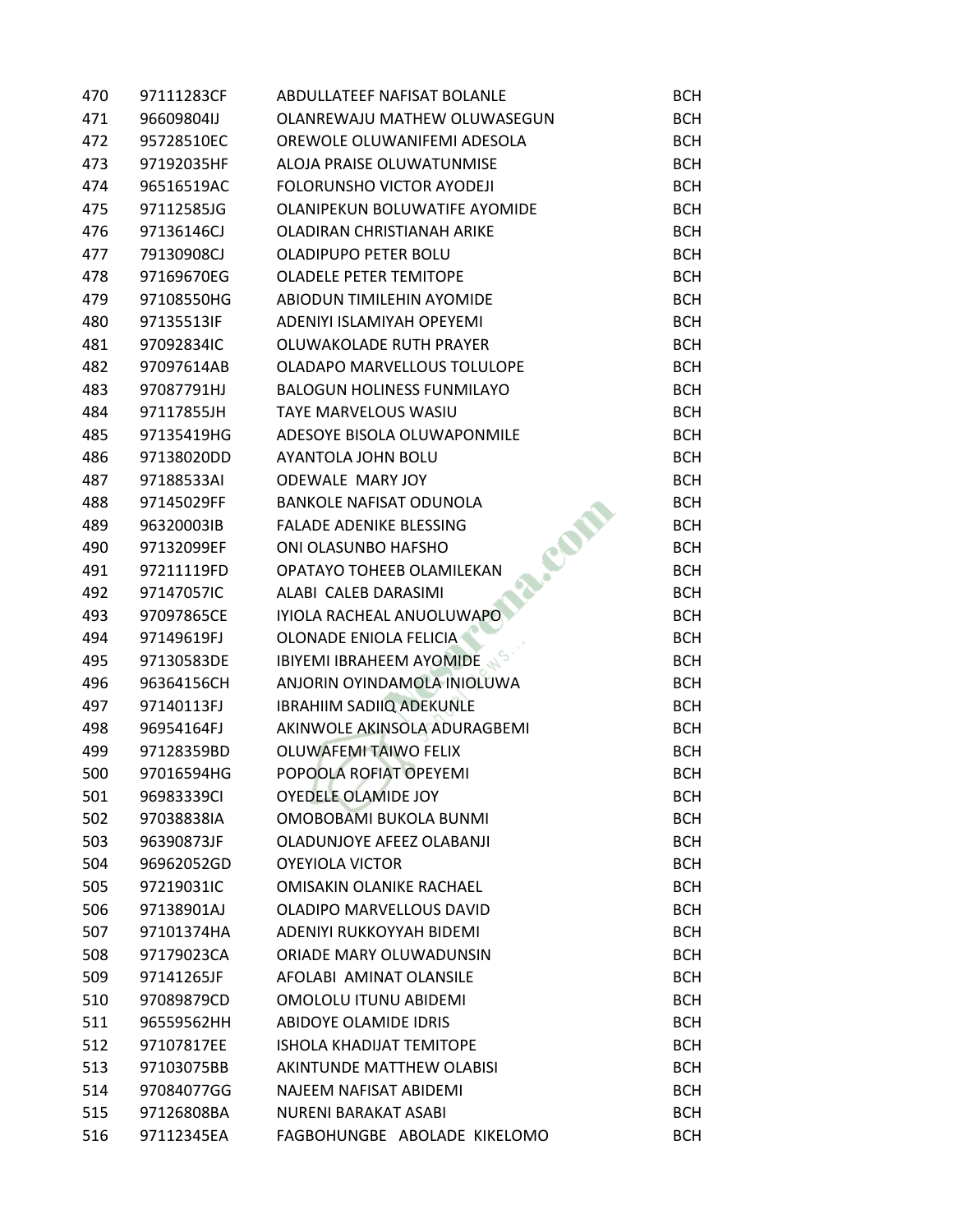| 517 | 97111823FE | ADEMOLA KARIMOT ADENIKE             | <b>BCH</b> |
|-----|------------|-------------------------------------|------------|
| 518 | 97084791FI | <b>AYOTUNDE BLESSING OLUFEMI</b>    | <b>BCH</b> |
| 519 | 97145419EJ | ABIONA AISHAT DASOLA                | <b>BCH</b> |
| 520 | 97120762AJ | <b>ILORI PRECIOUS OLUBUKUNMI</b>    | <b>BCH</b> |
| 521 | 97108835JE | <b>OBAEERU EJERO TRACY</b>          | <b>BCH</b> |
| 522 | 97216397DA | ADEKANMI ANDREW ADEAYO              | <b>BCH</b> |
| 523 | 97044779AI | AZEEZ KAFAYAT BISOLA                | <b>BCH</b> |
| 524 | 96401256ID | <b>TAIWO FAITH FUNMILAYO</b>        | <b>BCH</b> |
| 525 | 97136047DF | DADA DAMILOLA ELIZABETH             | <b>BCH</b> |
| 526 | 97196782JD | ADEYEMO AANUOLUWAPO ELIZABETH       | <b>BCH</b> |
| 527 | 97129629ID | AKINTOLA AKEEM OLAKUNLE             | <b>BCH</b> |
| 528 | 96400188IG | RAJI RODIAT ADESEWA                 | <b>BCH</b> |
| 529 | 97192972HH | AJIFOWOBAJE OLUWABUKUNMI RACHEAL    | <b>BCH</b> |
| 530 | 96921007AI | RASAQ ABIDEMI IDAYAT                | <b>BCH</b> |
| 531 | 96417723FF | ABISONA ADETOLA ESTHER              | <b>BCH</b> |
| 532 | 97155052FG | OLAORE MARYAM AYOBAMI               | <b>BCH</b> |
| 533 | 97256305AE | OLASUNKANMI MUFEED OLAMIDE          | <b>BCH</b> |
| 534 | 96426585EH | AYANDELE ANJOLAOLUWA LYDIA          | <b>BCH</b> |
| 535 | 96989268IJ | <b>JOHNSON DAMILARE DANIEL</b>      | <b>BCH</b> |
| 536 | 97182022EE | LAWAL OYINKANSOLA KAUSAR            | <b>BCH</b> |
| 537 | 96390711JG | OLADIMEJI SAMUEL OLUWADAMILOLA      | <b>BCH</b> |
| 538 | 97181848IB | <b>DAMILARE</b><br>ADEDOKUN MICHAEL | <b>BCH</b> |
| 539 | 96927547HJ | OBABUNMI MARY SIMILOLUWA            | <b>BCH</b> |
| 540 | 96358803IB | OLADIPO VICTORIA BUSAYO             | <b>BCH</b> |
| 541 | 96966083JF | OLAWOORE MAYOWA TEMILEYI            | <b>BCH</b> |
| 542 | 96967450GI | OSUNLEKE PETER IBUKUNOLUWA          | <b>BCH</b> |
| 543 | 97210971BC | OLANIRAN VICTOR OLUWADAMILARE       | <b>BCH</b> |
| 544 | 97370267ED | OLAYIWOLA PRECIOUS EBUNOLUWA        | <b>BCH</b> |
| 545 | 97153624HC | OYEBOLA MERCY OLUWAMAYOKUN          | <b>BCH</b> |
| 546 | 97248272EH | <b>JIMOH ABDULROSHEED</b>           | <b>BCH</b> |
| 547 | 97159536IH | DARAMOLA DOLAPO TAOFEEKAT           | <b>BCH</b> |
| 548 | 97197756IB | ADETUTU BUKOLA ABIGEAL              | <b>BCH</b> |
| 549 | 97259774HD | AJIBOWO ADEWUMI IYANUOLUWA          | <b>BCH</b> |
| 550 | 96353759IB | AWOYEM8 ABEEDAH ADEBIMPE            | <b>BCH</b> |
| 551 | 97214374IF | EGBINOLA MUISAT MOROUNKEJI          | <b>BCH</b> |
| 552 | 97081390HG | ADIGUN DAMILARE AKINTAYO            | <b>BCH</b> |
| 553 | 97212624JH | <b>GEORGE OLABISI AYOMIDE</b>       | <b>BCH</b> |
| 554 | 96366131BJ | TAIWO PRAISE OLUWAFERANMI           | <b>BCH</b> |
| 555 | 96381132CE | <b>ADERIBIGBE LOVETH ◆ AYOMIDE</b>  | <b>BCH</b> |
| 556 | 96370620DF | OLANIRAN KEHINDE OLUWADAMILOLA      | <b>BCH</b> |
| 557 | 97243020IJ | OLAGOKE BOLUWATIFE OLUWAKEMI        | <b>BCH</b> |
| 558 | 97151709JE | OLAJIDE OLUWAKEMI MOTUNRAYO         | <b>BCH</b> |
| 559 | 97191619GC | LAWAL FAROUQ AKOREDE                | <b>BCH</b> |
| 560 | 97177063IA | AREO AYODEJI PETER                  | <b>BCH</b> |
| 561 | 96363366GJ | SOLOMON ABAYOMI OLALEKAN            | <b>BCH</b> |
| 562 | 97177348AB | ADIGUN LATEEFAT ANUOLUWAPO          | <b>BCH</b> |
| 563 | 97218347JH | ADEYEMO REMILEKUN ELIZABETH         | <b>BCH</b> |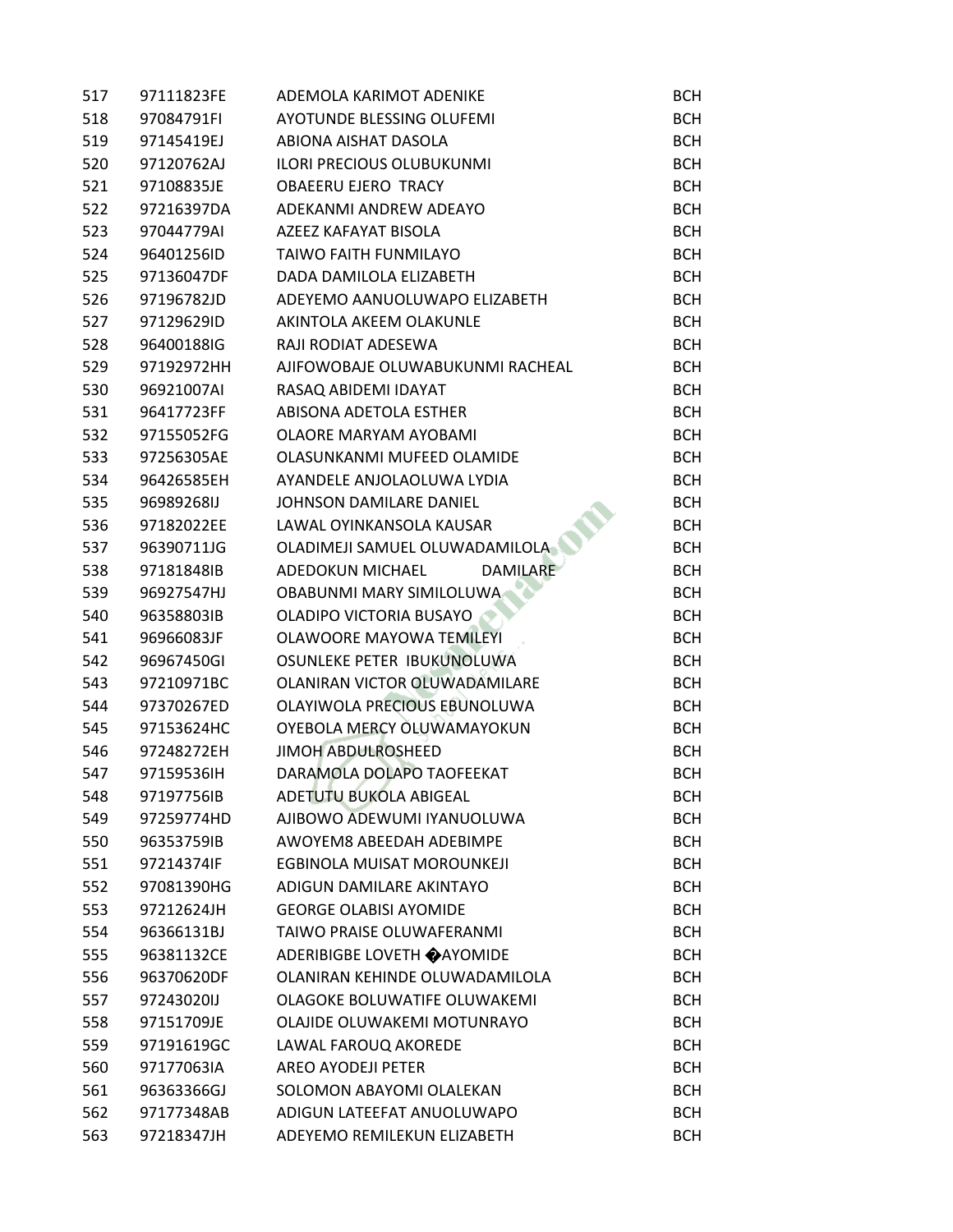| 564 | 97216598AJ | KILANI PAUL SUNDAY                 | <b>BCH</b> |
|-----|------------|------------------------------------|------------|
| 565 | 97578981DG | ADELANI MATTHEW ADEYINKA           | <b>BCH</b> |
| 566 | 97157837ED | OLADITI FAVOUR OLUWASEUN           | <b>BCH</b> |
| 567 | 97245792BI | ABODUNRIN ESTHER JUMOKE            | <b>BCH</b> |
| 568 | 97185711DF | FARAYOLA PETER OLUWAFEMI           | <b>BCH</b> |
| 569 | 97203869HF | OLALEYE OLUWASAYO SERAH            | <b>BCH</b> |
| 570 | 96359032HD | OGUNDEYI VICTORIA OLUBUNMI         | <b>BCH</b> |
| 571 | 97242142AH | <b>TIJANI TOHEEB OPEYEMI</b>       | <b>BCH</b> |
| 572 | 97158593AG | ALAMU OLUYINKA MARY                | <b>BCH</b> |
| 573 | 96624189AC | <b>OLASHILE WASIU AWERE</b>        | <b>BCH</b> |
| 574 | 97170165BG | OLANREWAJU ABIMBOLA BECKY          | <b>BCH</b> |
| 575 | 96513356IC | AKANDE OLUWASEUN AMOS              | <b>BCH</b> |
| 576 | 95746252GJ | AGUNBIADE EMMANUEL OLUWASEUN       | <b>BCH</b> |
| 577 | 96401608JE | <b>ODUWOLE RUTH OLORUNTOBI</b>     | <b>BCH</b> |
| 578 | 96414318IF | NELSON WURAOLA KAFAYAT             | <b>BCH</b> |
| 579 | 97044529HJ | OLAGUNDOYE AYOMIDE SIMEON          | <b>BCH</b> |
| 580 | 96873816FI | OGUNDELE EDWARD AYODELE            | <b>BCH</b> |
| 581 | 96877035AE | FAKILE RAHEEMOT OLOLADE            | <b>BCH</b> |
| 582 | 96420350DB | ADELABU ADURAYEMI ELIZABETH        | <b>BCH</b> |
| 583 | 97126027CF | <b>IBITOYE TAIWO OLAMIDE</b>       | <b>BCH</b> |
| 584 | 97240880BA | AJIBOLA MARY OLUWAFUNMILAYO        | <b>BCH</b> |
| 585 | 96956524GA | ADARANIJO OLUWAPELUMI DORCAS       | <b>CEP</b> |
| 586 | 97253277GH | OLADOKUN OYINDAMOLA DEBORAH        | <b>CEP</b> |
| 587 | 97213060FA | OMOLEWA DEBORAH AMINAT             | <b>CEP</b> |
| 588 | 97217331EB | ADEDIRAN ADEWALE TESTIMONY         | <b>CHE</b> |
| 589 | 97170407GG | <b>FAJEMISIN MICHAEL TIMILEYIN</b> | <b>CHE</b> |
| 590 | 96943801BB | AJITERU OLAOLUWA OLUWAFEMI         | <b>CHE</b> |
| 591 | 97242800HA | OYEBAMIJI TAOFEEKAT OMOSEWA        | <b>CHE</b> |
| 592 | 96537678GA | ADEYANJU PAUL TEMILADE             | <b>CHE</b> |
| 593 | 96606657CE | ADEOSUN TOBI ADAMSON               | <b>CHE</b> |
| 594 | 96594104EH | <b>BOLAJI PRECIOUS OYINDAMOLA</b>  | <b>CHE</b> |
| 595 | 97245786DG | ASIYANBI ADEKUNLE TEMILOLUWALASE   | <b>CHE</b> |
| 596 | 96543120DA | MICHAEL VICTOR CHIEDOZIE           | <b>CHE</b> |
| 597 | 97019509GB | ALABI PAUL OLUWAPELUMI             | <b>CHE</b> |
| 598 | 95726535FA | <b>IIORI KAYODE PATRICK</b>        | <b>CHE</b> |
| 599 | 97191950DJ | ISHOLA LUQMAN OLANREWAJU           | <b>CHE</b> |
| 600 | 97240274IC | ALAKITAN ABDULMUJEEB OPEYEMI       | <b>CHE</b> |
| 601 | 96370317HB | AKOREDE ZAINAB OMOWUMI             | <b>CHE</b> |
| 602 | 96457916EH | <b>BANKOLE BUSOLA CHRISTIANA</b>   | <b>CHE</b> |
| 603 | 96374027JG | OYEWOLE MOTUNRAYO GLORY            | <b>CHE</b> |
| 604 | 96521283GG | AFOLABI OLUWAPELUMI FAVOUR         | <b>CHE</b> |
| 605 | 97100068BB | ADEYEMI TOMIWA EMMANUEL            | <b>CHE</b> |
| 606 | 97207326ID | OLUOKUN AYOMIDE QUDUS              | <b>CHE</b> |
| 607 | 96989571FD | <b>TAYO OLOLADE AISHAT</b>         | <b>CHE</b> |
| 608 | 96915672AI | AZEEZ BAKIYAT OLUWAGBEMISOLA       | <b>CHE</b> |
| 609 | 95755273GJ | ABIOYE OYINDAMOLA OLUWAPELUMI      | <b>CHE</b> |
| 610 | 95557048DH | <b>OGHENEOVO BEST</b>              | <b>CHE</b> |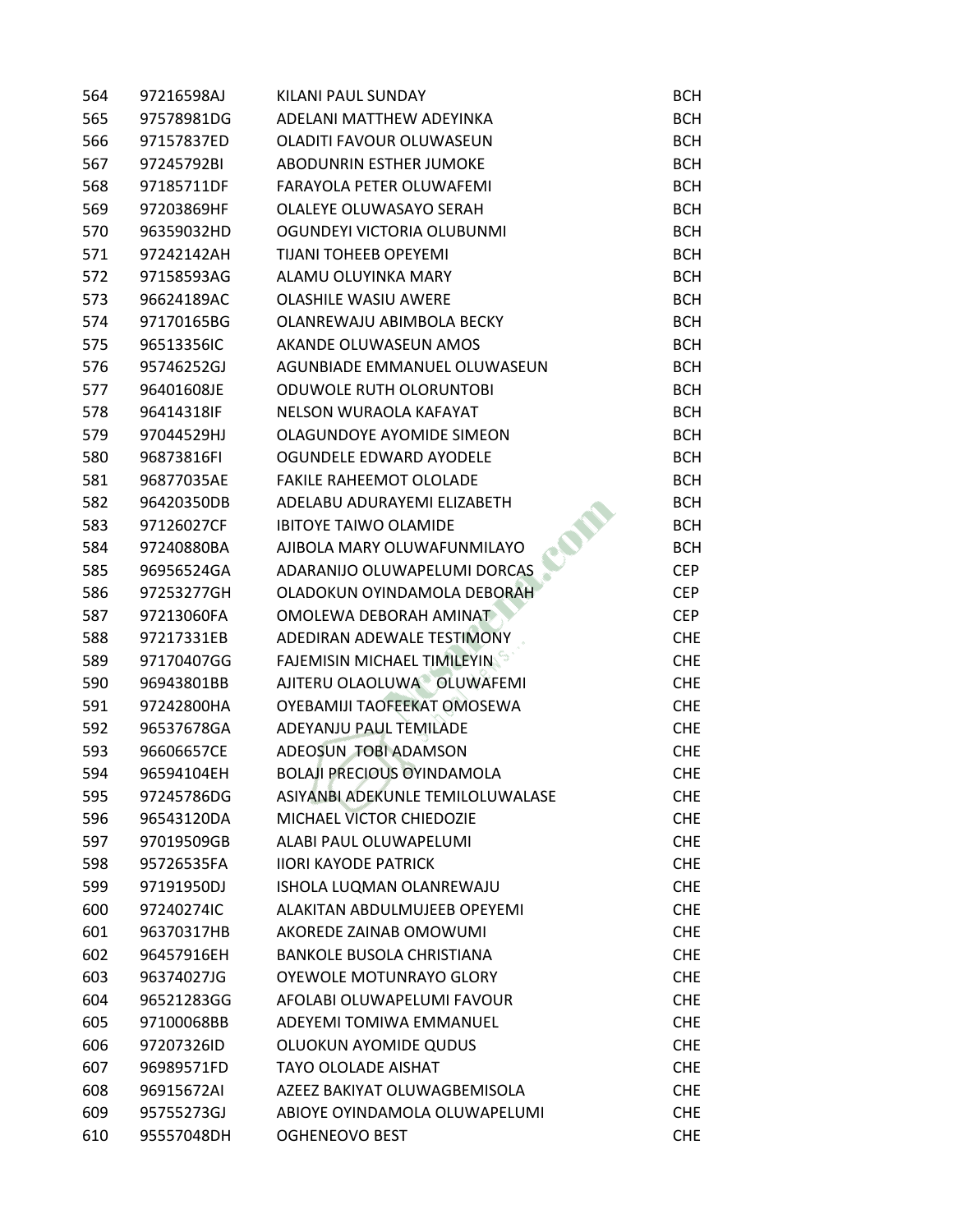| 611 | 97130381FI | ADEDOJA HAMMED ADEYEMI               | CHE        |
|-----|------------|--------------------------------------|------------|
| 612 | 97174346ID | ADEAGBO FAITH OLUWADAMILARE          | <b>CHE</b> |
| 613 | 96851252EE | <b>EMEAGI CHRYSOSTOM</b>             | <b>CHE</b> |
| 614 | 97246644IB | OMONIYI OLUWATOBI ISAAC              | <b>CHE</b> |
| 615 | 96577192FC | <b>BANABO OYINTAREBI JONATHAN</b>    | <b>CHE</b> |
| 616 | 96868018IJ | <b>IGE WARIS OLATUNDE</b>            | <b>CHE</b> |
| 617 | 96540288IH | IYIOLA SUBOMI QUAM                   | <b>CHE</b> |
| 618 | 96320782HC | <b>ADEYEMI TAYO TIMOTHY</b>          | <b>CHE</b> |
| 619 | 97249278DG | <b>ADEBAYO SUKURAT</b>               | <b>CPS</b> |
| 620 | 97159858JB | YUSUFF AKINKUNMI AFEEZ               | <b>CPS</b> |
| 621 | 97171906DB | ADEGBOLA TAIWO ESTHER                | <b>CPS</b> |
| 622 | 96393465HJ | ADISA ROKIBAT WURAOLA                | <b>CPS</b> |
| 623 | 97215667IG | SALAMI OLUWAPAMILERIN OLUWAGBEMISOLA | <b>CPS</b> |
| 624 | 96958630EH | <b>BALOGUN MISTURA MAYOWA</b>        | <b>CPS</b> |
| 625 | 97022291FH | DARAMOLA SAMUEL BRIGHT               | <b>CPS</b> |
| 626 | 97127060DA | OLAKIIGBE STEPHEN DAMILARE           | <b>CPS</b> |
| 627 | 97191675II | <b>ISHOLA ISAIAH ODUNAYO</b>         | <b>CPS</b> |
| 628 | 97166645AD | AKINRO O OLUWAPELUMI                 | <b>CPS</b> |
| 629 | 96351083FI | AJIBOYE OBADIAH OLADUNMOYE           | <b>CPS</b> |
| 630 | 97210011HJ | FATOMI ABDUL-RAHMON OLAITAN          | <b>CSE</b> |
| 631 | 97240021GF | OBE TIJESUNI VICTOR                  | <b>CSE</b> |
| 632 | 97576463CE | <b>OYELADE MERCY ADEKEMI</b>         | <b>CSE</b> |
| 633 | 97118257FF | AKINOLA HALIMAT MORONKEJI            | <b>CSE</b> |
| 634 | 96380374GH | ADEWALE JAMIU BUSAYO                 | <b>CSE</b> |
| 635 | 97219307DA | OLABODE MIRACLE OLUWABUNMI.          | <b>CSE</b> |
| 636 | 96972643AJ | AREMU OREOLUWA BLESSING              | <b>CSE</b> |
| 637 | 97243763JB | <b>TEWOGBADE ADEDEJI MAYOWA</b>      | <b>CSE</b> |
| 638 | 97215756BD | <b>SANUSI SEGUN TOHEEB</b>           | <b>CSE</b> |
| 639 | 96445273EJ | OLOYEDE LEKAN JOSHUA                 | <b>CSE</b> |
| 640 | 96974099AG | SIYANBOLA EMMANUEL OLUWAPELUMI       | <b>CSE</b> |
| 641 | 97163541AD | AFOLABI DANIEL AYANFEOLUWA           | <b>CSE</b> |
| 642 | 97126107HG | POPOOLA SUNDAY MOSES                 | <b>CSE</b> |
| 643 | 96924299CG | <b>ISAAC PAUL TOSIN</b>              | <b>CSE</b> |
| 644 | 96592346ID | OBIYEMI EMMANUEL OLUWASEYI           | <b>CSE</b> |
| 645 | 97146398CC | EKEADE OLUWATOBI STEPHEN             | <b>CSE</b> |
| 646 | 97097617IJ | <b>TAIWO OPEYEMI EMMANUEL</b>        | <b>CSE</b> |
| 647 | 97580947FF | ADEFOWOPE OLALEKAN DARE              | <b>CSE</b> |
| 648 | 97143009AE | ADEMOLA ABDULLAHI AKOFE              | <b>CSE</b> |
| 649 | 96622091II | AKINYEMI EMMANUEL AKINTUNDE          | <b>CSE</b> |
| 650 | 97069047FB | <b>IDOWU ADEDOTUN JEREMIAH</b>       | <b>CSE</b> |
| 651 | 97185782BG | <b>JOLAYEMI GODWIN ABIODUN</b>       | <b>CSE</b> |
| 652 | 96399723CG | <b>BELLO ABDULLAH BAMIDELE</b>       | <b>CSE</b> |
| 653 | 97083850GI | HUSSEIN ABDULWASIU OLAMIDE           | <b>CSE</b> |
| 654 | 97093101FH | ASAFA HAMDALAT OPEYEMI               | <b>CSE</b> |
| 655 | 96409412FJ | OGUNLEYE IYANU SOLOMON               | <b>CSE</b> |
| 656 | 97071260AI | ADEDAYO TOLUWASE STEPHEN             | <b>CSE</b> |
| 657 | 97198599HE | AKINLEYE FAVOUR IYANUOLUWA           | <b>CSE</b> |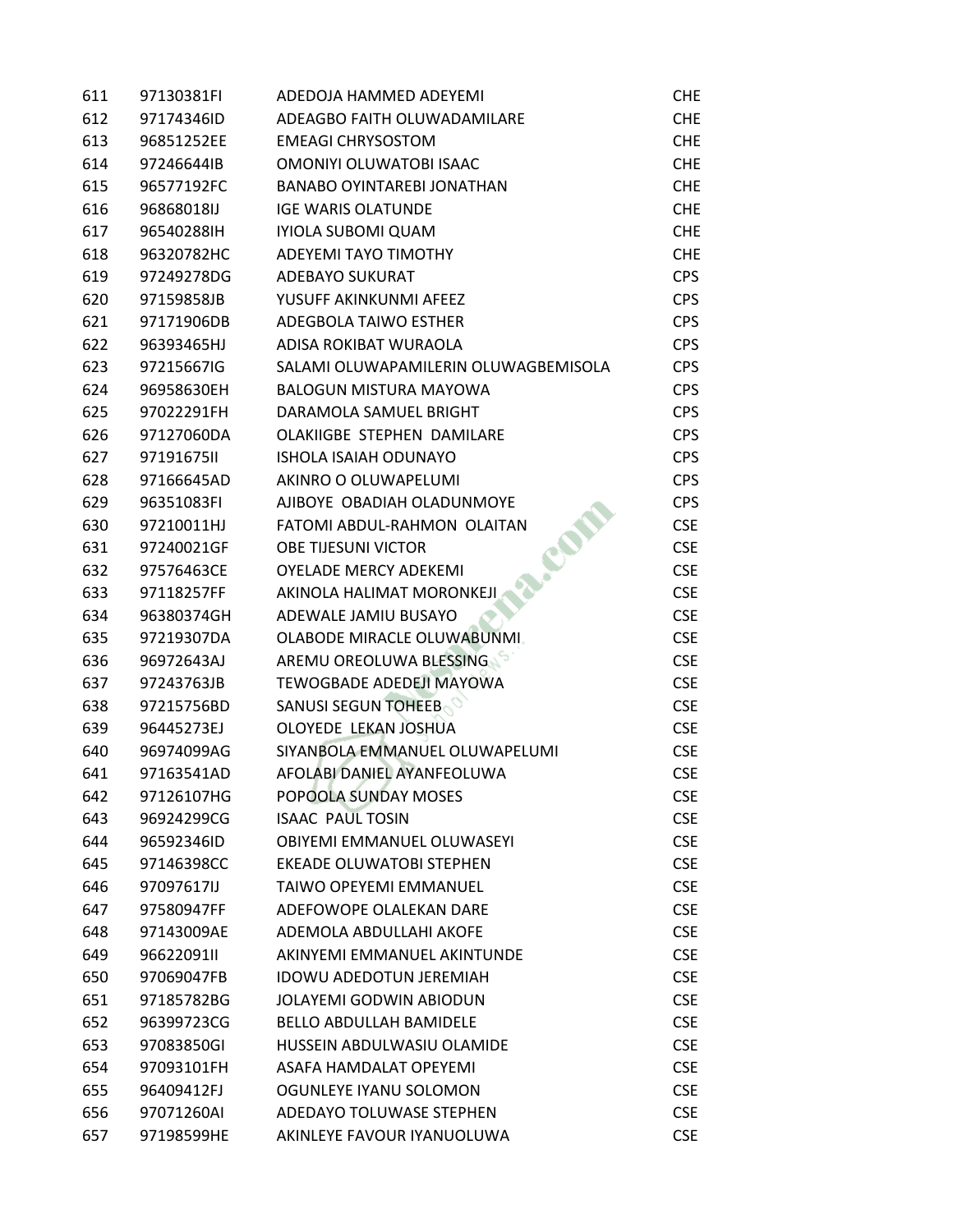| 658 | 97577452GE | AJAYI SODEEQ AKINKUNMI              | <b>CSE</b> |
|-----|------------|-------------------------------------|------------|
| 659 | 97099847JC | ADEWALE JOSHUA ADENIYI              | <b>CSE</b> |
| 660 | 97148865JA | QAZEEM MUBARAQ ADEKUNLE             | <b>CSE</b> |
| 661 | 97196158CF | OYINLOLA AYODEJI PETER              | <b>CSE</b> |
| 662 | 97100077IB | ADEDOYIN ABIMBOLA OLUWAFUNKE        | <b>CSE</b> |
| 663 | 97060800FH | AJILEYE DAMILOLA OLUWASOGO          | <b>CSE</b> |
| 664 | 97071259BB | USMAN IBRAHEEM AKOREDE              | <b>CSE</b> |
| 665 | 97124867BD | ALABI IDRIS OLASUNKANMI             | <b>CSE</b> |
| 666 | 96604069CI | ABIDOYE HAKEEM OBADARA              | <b>CSE</b> |
| 667 | 96895356EA | AWOYEMI SAMUEL AYOKUNLE             | <b>CSE</b> |
| 668 | 97095625FB | OLAFIMIHAN ADEDAMOLA FELIX          | <b>CSE</b> |
| 669 | 96538979DH | ADEWALE WASIU ADEMOLA               | <b>CSE</b> |
| 670 | 97186387EE | <b>ODEYEMI TOSIN SOLOMON</b>        | <b>CSE</b> |
| 671 | 97122272DI | AJADI ABDUSSAMAD ABIODUN            | <b>CSE</b> |
| 672 | 97173313HI | SAPARA IBIDAWAPO OLUWATOBILOBA      | <b>CSE</b> |
| 673 | 97156330AF | ADEBAYO OLUWATOMIWA MICHAEL         | <b>CSE</b> |
| 674 | 96972945HD | OJO DANIEL AYOMIDE                  | <b>CSE</b> |
| 675 | 97131799HC | OJO EZEKIEL OLUWASEUN               | <b>CSE</b> |
| 676 | 97166303FJ | ADEYEYE MICHEAL OLUWASEYI           | <b>CSE</b> |
| 677 | 97180350BG | OYEHAN EYITAYO ISAAC                | <b>CSE</b> |
| 678 | 97255279HF | BRE<br>OLAWALE ISRAEL TIMILEYIN     | <b>CSE</b> |
| 679 | 97150116CD | <b>BAMIDELE SHAKIRAT ADENIKE</b>    | <b>CSE</b> |
| 680 | 96953503AF | <b>BAMIDELE ODUNAYO CHRISTIANAH</b> | <b>CSE</b> |
| 681 | 97082330GJ | ADELAKUN ADEKUNLE GABRIEL           | <b>CSE</b> |
| 682 | 97122292HF | <b>OJO AKINTAYO SEMIU</b>           | <b>CSE</b> |
| 683 | 97115860GI | AFOLAYAN SAMUEL OLUWABORI           | <b>CSE</b> |
| 684 | 97067268FD | ADEBISI HAMMED BABATUNDE            | <b>CSE</b> |
| 685 | 97582458IB | KOLAWOLE KOLADE IYANUOLUWA          | <b>CSE</b> |
| 686 | 97107580HG | ADELEKE AYOMIDE JOSHUA              | <b>CSE</b> |
| 687 | 97143350EI | ADEGBOYEGA REBECCA TEMITOPE         | <b>CSE</b> |
| 688 | 97118787BH | <b>OYETUNJI KINGSLEY DAMILARE</b>   | <b>CSE</b> |
| 689 | 97181169IB | AFOLABI AJIBOLA AYOMIDE             | <b>CSE</b> |
| 690 | 97147400CD | AHMED ABEEB OLAYINKA                | <b>CSE</b> |
| 691 | 95729014IC | LAWAL LUKMAN AYOBAMI                | <b>CSE</b> |
| 692 | 97140603EE | ADELUGBIN QUDUS OLAYINKA            | <b>CSE</b> |
| 693 | 96924049JH | ADENIYI VICTOR OLADIMEJI            | <b>CSE</b> |
| 694 | 97111600EE | SEBIOTIMO JOSEPH ADEBAYO            | <b>CSE</b> |
| 695 | 96989537FI | ADEYANJU GBADEGESIN DAVID           | <b>CSE</b> |
| 696 | 97251271HB | <b>OLADELE KHALID OLADOTUN</b>      | <b>CSE</b> |
| 697 | 97038762BH | <b>OLATUNDE EMMANUEL MOBOLAJI</b>   | <b>CSE</b> |
| 698 | 97205282AH | OLADUNJOYE QURYUM ABIODUN           | <b>CSE</b> |
| 699 | 96339054GB | AWOLOLA CHRISTOPHER ABOLAJI         | <b>CSE</b> |
| 700 | 97580251AJ | AJANI PETER ADEBAYO                 | <b>CSE</b> |
| 701 | 96603154FH | YEKINNI ABDUL-HAKEEM ADEWUYI        | <b>CSE</b> |
| 702 | 97249770BF | <b>OYETUNDE VICTOR</b>              | <b>CSE</b> |
| 703 | 96325846BC | <b>FASASI SUFYAN BABATUNDE</b>      | <b>CSE</b> |
| 704 | 96593819CJ | TIJANI ABDULBASIT OLAMIDE           | <b>CSE</b> |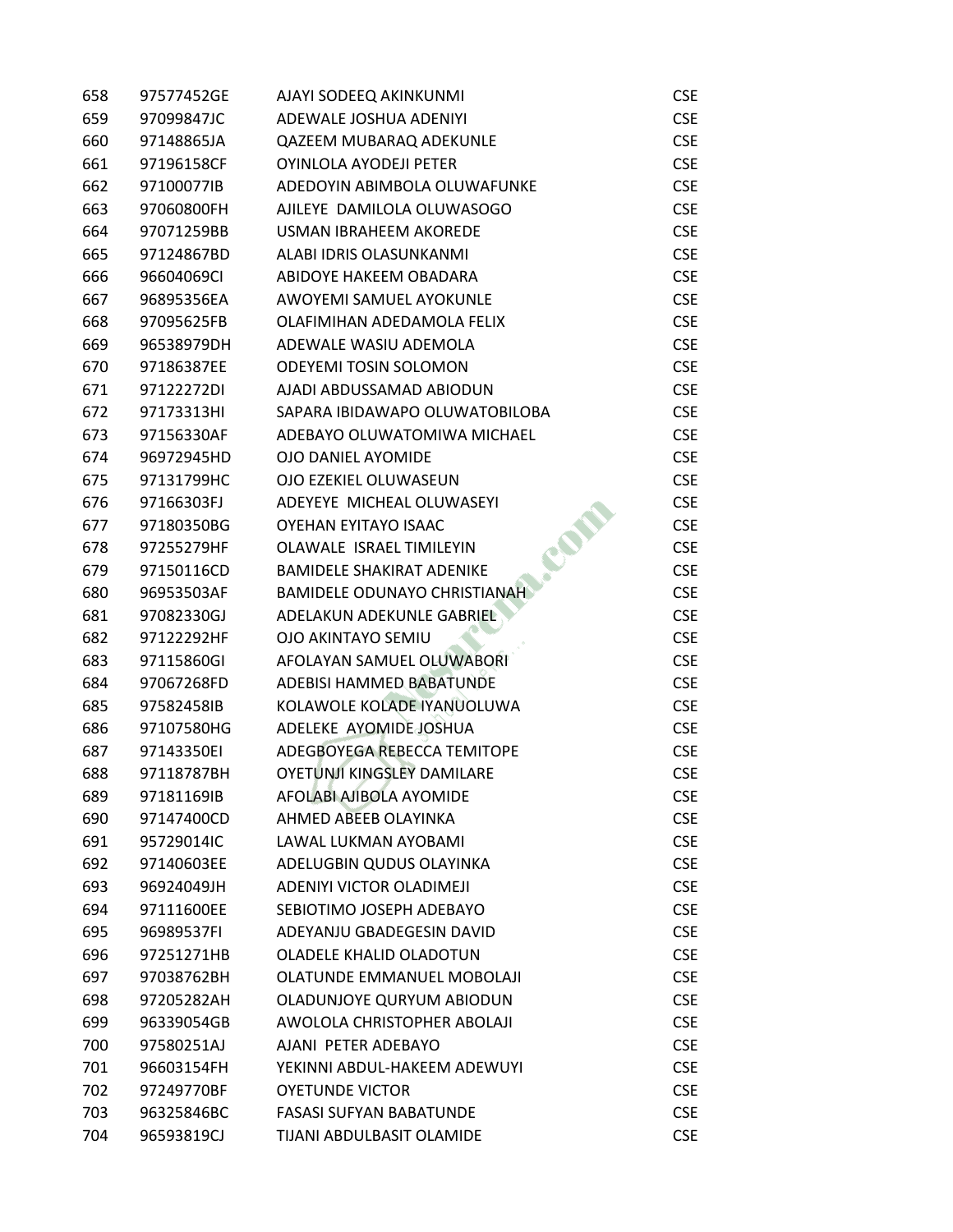| 705 | 96371123HI | <b>AYORINDE MERCY ADEBOYIN</b>     | <b>CSE</b> |
|-----|------------|------------------------------------|------------|
| 706 | 97165845HF | AKANO EBENEZER LEKAN               | <b>CSE</b> |
| 707 | 97255358DC | <b>GBADAMOSI SAKARIYAU ADEMOLA</b> | <b>CSE</b> |
| 708 | 96352757IA | OLADAPO TEMITOPE AYANTAYO          | <b>CSE</b> |
| 709 | 96369566JD | <b>AJANI BEN DARA</b>              | <b>CSE</b> |
| 710 | 97190264FD | RAJI WAJUD AJIBOLA                 | <b>CSE</b> |
| 711 | 97169902CJ | BABALOLA OLUWAPELUMI OLABODE       | <b>CSE</b> |
| 712 | 97160537JB | OLANREWAJU WONDERFUL MOLOLUWA      | <b>CSE</b> |
| 713 | 96335927DD | THOMAS OLUWAMIMAYOMIWA ELIJAH      | <b>CSE</b> |
| 714 | 96345781FG | AREMU DAMILARE TIMILEYIN           | <b>CSE</b> |
| 715 | 97209837BJ | AKINTOLA OPEYEMI ODUNAYO           | <b>CSE</b> |
| 716 | 97220005HA | OSHIKOYA OPEYEMI AYODELE           | <b>CSE</b> |
| 717 | 96369582EF | TAIWO OLUSOLA JOSEPH               | <b>CSE</b> |
| 718 | 96336825FF | OGUNTOYE STEPHEN OLUWAFIKUNAYOMI   | <b>CSE</b> |
| 719 | 97256005DB | ABDULRASHEED MOHAMMED AKANO        | <b>CSE</b> |
| 720 | 97165188AJ | OTITOOLA DAMILOLA ABOSEDE          | <b>CSE</b> |
| 721 | 97581687GG | OKE ELIJAH IYANUOLUWA              | <b>CSE</b> |
| 722 | 97179161JB | AYOADE MAYOWA JAMES                | <b>CSE</b> |
| 723 | 97240775DE | ABDULRASAK MARIAM OLANIKE          | <b>CSE</b> |
| 724 | 97158675FB | FABUNMI SAMUEL AJIBOLA             | <b>CSE</b> |
| 725 | 96364316DC | OJEDIRAN OLUWAFERANMI SAMUEL       | <b>CSE</b> |
| 726 | 96627489JD | OLADIPO BIOLA DEHINDE              | <b>CSE</b> |
| 727 | 97165659FB | SALAM DAPO MAYOWA                  | <b>CSE</b> |
| 728 | 972422771H | ABDUL-WAHEED ABDUL-QODRI OPEYEMI   | <b>CSE</b> |
| 729 | 95456261EJ | <b>GANIYU ABDULWAHAB TITILOPE</b>  | <b>CSE</b> |
| 730 | 96362107GD | OKE BOLUWATIFE OLUWAPELUMI         | <b>CSE</b> |
| 731 | 97221049EC | AJIFERUKE AYOMIDE PRECIOUS         | <b>CSE</b> |
| 732 | 97248260ID | DUROSINMI BLESSING DANIEL          | <b>CSE</b> |
| 733 | 97186181IA | AKINWALE QUDUS OPEYEMI             | <b>CSE</b> |
| 734 | 96335793EH | AKINTOLA ISRAEL OLUWAFEMI          | <b>CSE</b> |
| 735 | 96353068CA | AYANDEJI ISAAC OLUWATIMILEYIN      | <b>CSE</b> |
| 736 | 96349318BI | AKANO PROMISE OBALOLUWA            | <b>CSE</b> |
| 737 | 96402726DI | AMOO FAWAZ                         | <b>CSE</b> |
| 738 | 96444175EF | ABIDOYE IBRAHIM ADEOYE             | <b>CSE</b> |
| 739 | 97578444JF | ATANDA OLUWASOLA MICHEAL           | <b>CSE</b> |
| 740 | 96362332GH | <b>ODEJOBI TOSIN PETER</b>         | <b>CSE</b> |
| 741 | 96364552AD | OKE ISAIAH ADEBARE                 | <b>CSE</b> |
| 742 | 97227046JD | <b>KEWULERE ABDULMALIK AYOMIDE</b> | <b>CSE</b> |
| 743 | 96963381FD | MUDATHIR AYOMIKUN FUAD             | <b>CSE</b> |
| 744 | 97213622BD | <b>GBOLAHAN MICHEAL OLUWASEUN</b>  | <b>CSE</b> |
| 745 | 97162330EH | OLAOYE DOLAPO ABIODUN              | <b>CSE</b> |
| 746 | 96362786GD | ADENIJI NATHANIEL OLUWABUKUNMI     | <b>CSE</b> |
| 747 | 96918114FE | ABDULSALAM WALIU AYOMIDE           | <b>CSE</b> |
| 748 | 97211115GF | TOLANI TIMILEHIN ALZAYAD           | <b>CSE</b> |
| 749 | 97151338ED | SALAKO OLUWABUNMI MOYOSORE         | <b>CSE</b> |
| 750 | 96651814GC | IWALEWA FAWAZ OLAMILEKAN           | <b>CSE</b> |
| 751 | 97575972EC | OLUWADIPE GBENGA MICHAEL           | <b>CSE</b> |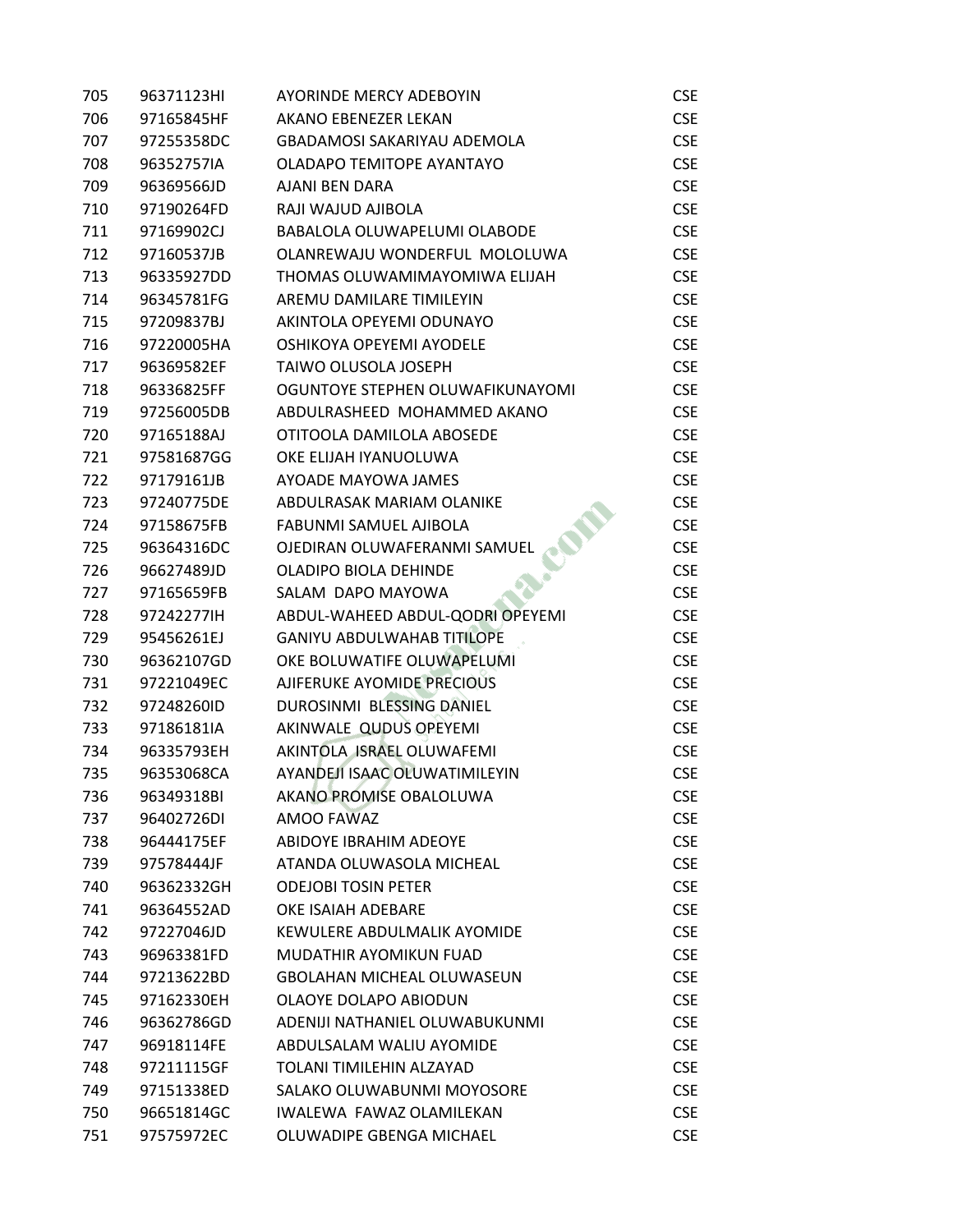| 752 | 97176984CG | TIJANI AFEEZ AYOBAMI               | <b>CSE</b> |
|-----|------------|------------------------------------|------------|
| 753 | 96900514IG | <b>OMALE MICHAEL EGBO</b>          | <b>CSE</b> |
| 754 | 96490791HB | ONIPEDE ABDULHAKEEM FEYISHOLA      | <b>CSE</b> |
| 755 | 97004907CD | AINA GIDEON OLUWATOBI              | <b>CSE</b> |
| 756 | 96650273CJ | <b>ONYEKACHI CHARLES CHUKWUDI</b>  | <b>CSE</b> |
| 757 | 96969344BC | OYINLOYE STEPHEN OLAMIDE           | <b>CSE</b> |
| 758 | 96992762ID | <b>ODUDE JAMES AYOMIDE</b>         | <b>CSE</b> |
| 759 | 96804069HA | <b>EZEKIEL SAMUEL</b>              | <b>CSE</b> |
| 760 | 96346050CF | <b>OJOAWO JAMES KOLAWOLE</b>       | <b>CVE</b> |
| 761 | 97087894GB | AJAYI AKINYINKA UMAR               | <b>CVE</b> |
| 762 | 97118029GA | ADEBANWO TIMILEHIN TIMOTHY         | <b>CVE</b> |
| 763 | 97072254DD | <b>BABATUNDE VICTOR GBAMINIYI</b>  | <b>CVE</b> |
| 764 | 97139545BH | <b>BADA PRECIOUS QUADRI</b>        | <b>CVE</b> |
| 765 | 97121821DD | <b>BABATUNDE AJIBOLA OPEYEMI</b>   | <b>CVE</b> |
| 766 | 96929332FJ | <b>OLUYOMI JOHN KEHINDE</b>        | <b>CVE</b> |
| 767 | 97165481AD | <b>ADEBIYI ISRAEL ADEYEMI</b>      | <b>CVE</b> |
| 768 | 96619702HH | ADENIYI ABAYOMI AHMED              | <b>CVE</b> |
| 769 | 97138514AG | ADELEKE MARVELOUS ADEBUSAYO        | <b>CVE</b> |
| 770 | 96361941HG | <b>ADISA FELIX OLADAYO</b>         | <b>CVE</b> |
| 771 | 97068515JF | OKELOLA LEKAN OLUWASEUN            | <b>CVE</b> |
| 772 | 97101638FE | <b>EBO VICTOR ADETUNJI</b>         | <b>CVE</b> |
| 773 | 97136318JF | AJALA AUGUSTINE MOYOSOOLUWA        | <b>CVE</b> |
| 774 | 97143670FI | AYEJINNA SAMUEL OLUWATOSIN         | <b>CVE</b> |
| 775 | 97128825HA | ABDULHAKEEM ABDULLAHI AKOREDE      | <b>CVE</b> |
| 776 | 97089047JE | <b>OYEBAMIJI TOHEEB AYOMIDE</b>    | <b>CVE</b> |
| 777 | 97101315FD | ALADE OPEYEMI SUNDAY               | <b>CVE</b> |
| 778 | 97202846EA | AJAYI KEHINDE MARVELLOUS           | <b>CVE</b> |
| 779 | 97147269CI | <b>OLABODE DAUD OLAWALE</b>        | <b>CVE</b> |
| 780 | 97122064IA | <b>ODENIYI CHRISTIANA TOMIWA</b>   | <b>CVE</b> |
| 781 | 97204447IH | AYEPOLA SOLOMON AKINKUNMI          | <b>CVE</b> |
| 782 | 96331812FJ | <b>ADELEKE TIMILEYIN JOHN</b>      | <b>CVE</b> |
| 783 | 97131259ED | <b>OPAKEYE MOSES BUKUNMI</b>       | <b>CVE</b> |
| 784 | 97082325IE | OYENIYI VICTORIA WURAOLA           | <b>CVE</b> |
| 785 | 97183989GA | OLUWATOSIN PELUMI AYOMIDE          | <b>CVE</b> |
| 786 | 97144565IJ | ADEWUYI ADEDAYO MICHAEL            | <b>CVE</b> |
| 787 | 96431172GA | ADEGBOYE QUDUS GBENGA              | <b>CVE</b> |
| 788 | 97070517AG | AJIDE ABBAS ADEWALE                | <b>CVE</b> |
| 789 | 97014366GH | <b>AYANKUNLE TIMILEHIN MICHAEL</b> | <b>CVE</b> |
| 790 | 96543032AD | ADEBISI NOHEEM ADEKUNLE            | <b>CVE</b> |
| 791 | 97045872CH | OLUWASHINA YINKA PAUL              | <b>CVE</b> |
| 792 | 97113543DF | ADEGOKE JOEL AYODELE               | <b>CVE</b> |
| 793 | 97190650FJ | AGBETI OLUWABUKUNMI AYOBAMI        | <b>CVE</b> |
| 794 | 97219987CH | AKINYOOLA ALABA OLAOLUWA           | <b>CVE</b> |
| 795 | 97198917JA | <b>ADETUNBI DANIEL SEYI</b>        | <b>CVE</b> |
| 796 | 97152447BE | ALUKO AKINOLA ODUNOLA              | <b>CVE</b> |
| 797 | 97106567BB | ADELEKE SAMAD ADIGUN               | <b>CVE</b> |
| 798 | 97180940IJ | OGUNDIRAN OLAMIDE KOREDE           | <b>CVE</b> |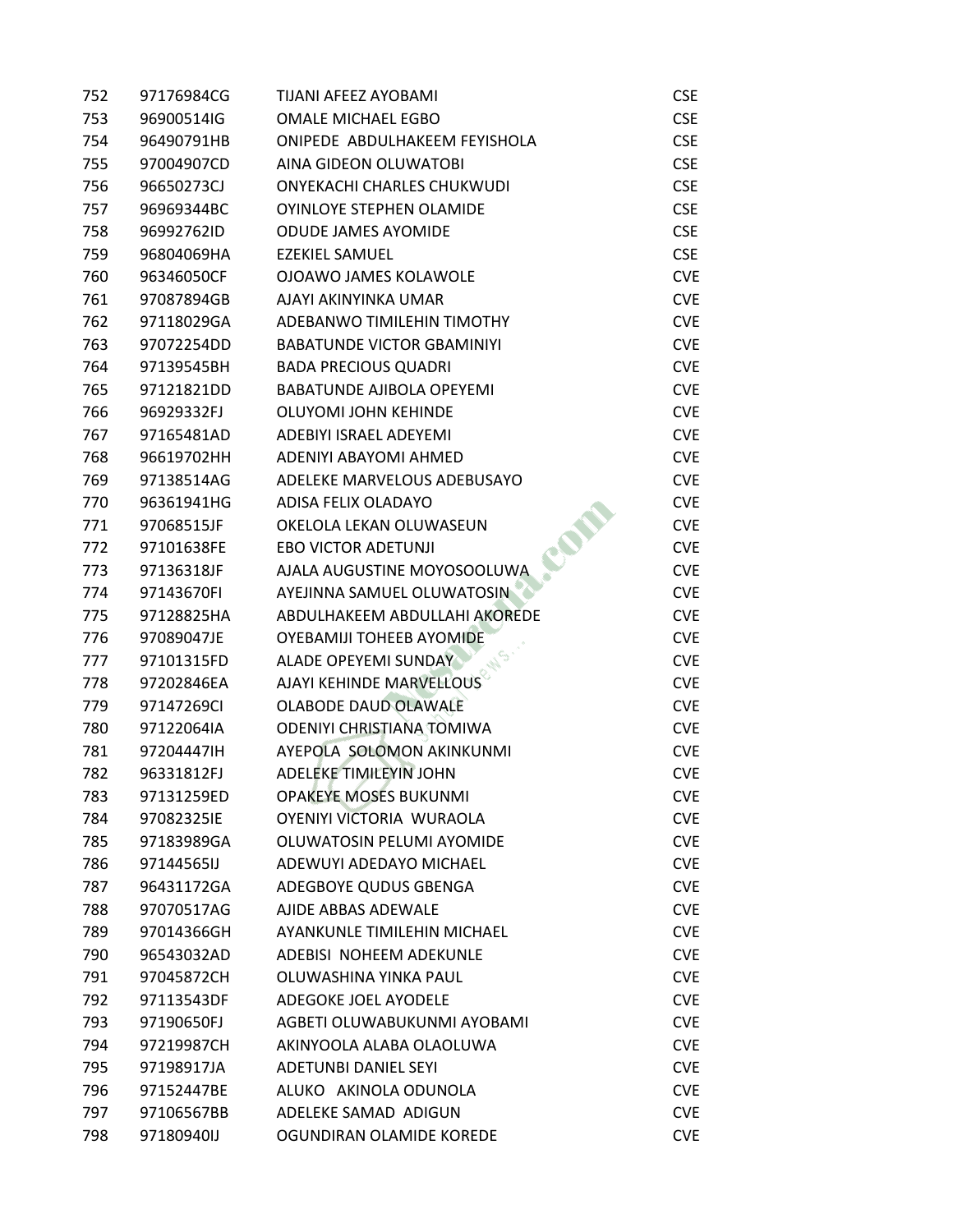| 799 | 97243516FG | OGUNKUNLE OLUWATOBI MICHAEL         | <b>CVE</b> |
|-----|------------|-------------------------------------|------------|
| 800 | 96351050GA | OTOLORIN SAMUEL AYOOLUWA            | <b>CVE</b> |
| 801 | 97578458FD | OJEDOKUN OREOLUWA PELUMI            | <b>CVE</b> |
| 802 | 97177021BC | ADEWOYIN MARVELLOUS OLUWAROTIMI     | <b>CVE</b> |
| 803 | 96368127EF | <b>GBADERO JULIUS</b>               | <b>CVE</b> |
| 804 | 97182511DC | OGUNSIJI OLUWASEGUN STEPHEN         | <b>CVE</b> |
| 805 | 95648299BI | ALAO OLUWABUKUNAYOMI ANITA          | <b>CVE</b> |
| 806 | 97204864JH | OJO HOSSEN AYODEJI                  | <b>CVE</b> |
| 807 | 96401070FJ | OLABANJI OLADIMEJI MICHEAL          | <b>CVE</b> |
| 808 | 97227525BE | ADEYEMO MUJAHID OLATOMIWA           | <b>CVE</b> |
| 809 | 9716354511 | OGUNSESAN ABDULAZEEZ ADEGBOYEGA     | <b>CVE</b> |
| 810 | 97209728FF | MICHAEL LOVE GABRIEL                | <b>CVE</b> |
| 811 | 97244276AH | SODEKE ABDUL RAHMON                 | <b>CVE</b> |
| 812 | 97153185DB | <b>JOLAOSO OLAOYE ADEOLA</b>        | <b>CVE</b> |
| 813 | 97215045BC | ADEBAYO SODIQ OPEYEMI               | <b>CVE</b> |
| 814 | 95733548GA | MICHEAL SAMUEL KOREDE               | <b>CVE</b> |
| 815 | 97186973DC | AYORINDE EXALT EMMANUEL             | <b>CVE</b> |
| 816 | 97201286GE | OLADEJI ABDULBASIT FAVOUR           | <b>CVE</b> |
| 817 | 96346301EI | OYAWALE EMMANUEL PROMISE            | <b>CVE</b> |
| 818 | 97193642AH | OWOLABI ABDUL-GANIY DAMOLA          | <b>CVE</b> |
| 819 | 96424866GD | ABDULAZEEZ RIDWANLAI OLUSEYI        | <b>CVE</b> |
| 820 | 97162375AJ | ADELEKE OLUMIDE MICHEAL             | <b>CVE</b> |
| 821 | 97243257FH | ADESOLA UTHMAN OPEYEMI              | <b>CVE</b> |
| 822 | 96561160DG | DUDUSOLA OLADIWURA SIMILOLUWA       | <b>CVE</b> |
| 823 | 96415952DD | <b>IWALOKUN ADEBOWALE BABATUNDE</b> | <b>CVE</b> |
| 824 | 97174337BD | ASUNMONU SAMSON ODUNAYO             | <b>CVE</b> |
| 825 | 97032275HI | AKINDEJOYE AKINBOBOLA JOSEPH        | <b>CVE</b> |
| 826 | 97129083HC | LAWAL TOHEEB OLAYINKA               | <b>CVE</b> |
| 827 | 96379356BH | <b>JEGEDE ADEIZA VICTOR</b>         | <b>CVE</b> |
| 828 | 96597015EE | ABDULRAHMAN JAMIU                   | EEE        |
| 829 | 97203840GF | OLATINWO THEOPHILUS OLUWATOBILOBA   | <b>EEE</b> |
| 830 | 96408603GB | ADEOSUN DANIEL AYOMIDE              | EEE.       |
| 831 | 96974684JE | OYEWALE DAVID OLUWAPELUMI           | <b>EEE</b> |
| 832 | 97159847CH | AREWA OPEYEMI DAVID                 | EEE.       |
| 833 | 97146317HB | <b>GBADEGESIN BASIT ADESHINA</b>    | EEE.       |
| 834 | 96923582ED | OLUYOMI JEREMIAH TAIWO              | EEE.       |
| 835 | 97176615GG | OLOYEDE JOHNSON IFEOLUWA            | EEE.       |
| 836 | 97577743GE | OSUNTOGUN SHERIFF OLAYINKA          | EEE.       |
| 837 | 97192807IH | <b>OYERINDE PETER ISEOLUWA</b>      | EEE.       |
| 838 | 97148620EJ | OKEWALE EMMANUEL AANUOLUWAPO        | EEE.       |
| 839 | 97139656HC | <b>IWALOYE TAOFEEK ADESINA</b>      | EEE.       |
| 840 | 96943857DH | AKINBAMI DANIEL MOFIYINFOLUWA       | EEE.       |
| 841 | 96571712AC | OLADAPO OLANIYI ISAAC               | EEE.       |
| 842 | 97168197AD | <b>OMOTOSO TIMILEHIN SAMUEL</b>     | EEE.       |
| 843 | 97125770CA | ATOYEBI JOEL AYOBAMI                | EEE.       |
| 844 | 95612034HG | ADESANMI FEMI JOHN                  | EEE        |
| 845 | 97160087ID | OWOLARAFE OLAOLUWA ISREAL           | EEE        |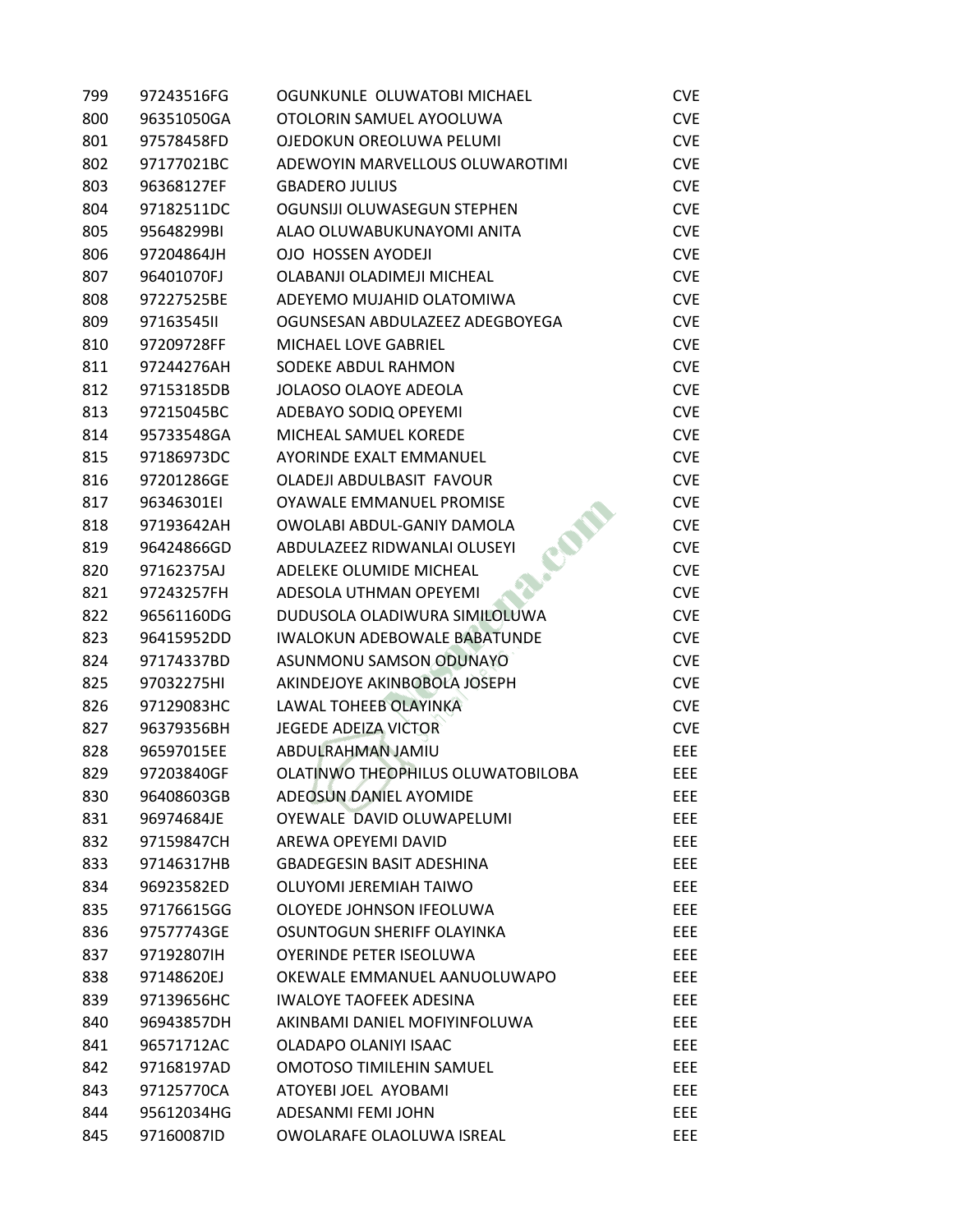| 846 | 97087368IH | OGBOWOOLA SEUN JOSEPH            | EEE.       |
|-----|------------|----------------------------------|------------|
| 847 | 97124277DH | OLAOYE JAMIU OLAWALE             | <b>EEE</b> |
| 848 | 96971631DI | ALUKO VICTOR MOFEYISOPE OLANIYI  | EEE        |
| 849 | 97122818EJ | AJALA GODWIN AKINROPO            | EEE        |
| 850 | 96963754AB | ALABI EBENEZER OLUMAYOWA         | <b>EEE</b> |
| 851 | 97141751JC | SANGODARE VICTORY TAIWO          | EEE        |
| 852 | 96395873DD | OLADOSU ABDULHAFEEZ AKANNI       | <b>EEE</b> |
| 853 | 97135915ED | <b>IBRAHEEM MUIDEEN ADETUNJI</b> | EEE        |
| 854 | 97136038GC | OYEDELE DAVID OYINLOYE           | <b>EEE</b> |
| 855 | 97198376GE | <b>OYELOLA MAYOKUN TAOFEEK</b>   | <b>EEE</b> |
| 856 | 97174519EJ | <b>OYERO SHINA NATHANIEL</b>     | EEE        |
| 857 | 97124506CJ | AZEEZ ELIJAH OLUWASOGO           | EEE        |
| 858 | 97116311HD | <b>ANTHONY FEMI SAMUEL</b>       | EEE        |
| 859 | 97099063BJ | OLUSOLA ISAAC ABAYOMI            | <b>EEE</b> |
| 860 | 97108006FJ | DUROJAYE SUNDAY KAYODE           | EEE.       |
| 861 | 97133529CD | ABIMBOLA ABDULAZEEZ OLADAPO      | EEE.       |
| 862 | 97144883AI | OLATUNJI EMMANUEL OLUMIDE        | <b>EEE</b> |
| 863 | 97077569JD | <b>OYEKUNLE FETUS KEHINDE</b>    | EEE        |
| 864 | 97158846CD | OGUNDAIRO ABDULMALIK ADESINA     | <b>EEE</b> |
| 865 | 96368728IF | SOLOMON OMOTAYO JOSHUA           | EEE        |
| 866 | 97171516DH | ADUNOLA MICHAEL OLANREWAJU       | EEE.       |
| 867 | 96498354IA | AJIBOLA TAIWO AYINDE             | <b>EEE</b> |
| 868 | 96343794AD | OLADOTUN IBIDAPO TOSIN           | <b>EEE</b> |
| 869 | 97575951AI | AKINOLA PHILIP OLADAYO           | <b>EEE</b> |
| 870 | 97183173ID | ADEBIYI DAVID DAPO               | EEE        |
| 871 | 97575474IB | AKINPELU ABEL ASEGUN             | EEE        |
| 872 | 97180805AJ | AYORINDE DAMILARE SUNDAY         | EEE        |
| 873 | 97183767EH | POPOOLA OLAMIDE AZEEZ            | <b>EEE</b> |
| 874 | 9758122711 | ABEGUNDE OREOLUWA JOHN           | <b>EEE</b> |
| 875 | 96356539ID | ABDULRASHEED KABIRAT OLAMIDE     | EEE        |
| 876 | 97111288BA | OJO MARVELLOUS TOLUWASE          | EEE.       |
| 877 | 96379627HH | OLALEYE ISAAC OLADAPO            | EEE        |
| 878 | 96508017JE | ABIDEEN YEKINI OLAMIDE           | EEE        |
| 879 | 97247284AE | <b>OYETUNJI FAVOUR SEGUN</b>     | EEE.       |
| 880 | 96381284FD | OGUNLANA CLEMENT BOLUWATIFE      | EEE.       |
| 881 | 97225257CI | AYOOLA MATTHIAS ORIADE           | <b>EEE</b> |
| 882 | 96350818HH | OLADEJO MARVELLOUS OLAKUNLE      | EEE        |
| 883 | 96906002BF | <b>BELLO FAVOUR TEMITOPE</b>     | EEE        |
| 884 | 96376881HA | ADEYI OLUWATOBI JONATHAN         | EEE        |
| 885 | 96605269BH | OJUROMI OLUWA-FERANMI SAMSON     | EEE.       |
| 886 | 97207829CJ | BABALOLA PIPELORE                | EEE        |
| 887 | 97013367FH | NAALO BERNARD SORBARI            | EEE        |
| 888 | 97182723HF | OLADIMEJI MUSTAPHA OLALEKAN      | <b>ESC</b> |
| 889 | 97175372BC | AKINTOLA OLUWATOYIN PEACE        | <b>ESC</b> |
| 890 | 97150604BE | ADEWUMI FOLASHADE FATIMOH        | <b>ESC</b> |
| 891 | 96624105GA | <b>MARTINS BIRDGET ANIEFON</b>   | <b>ESC</b> |
| 892 | 97035153HH | <b>OLAJIDE ABOSEDE</b>           | <b>ESC</b> |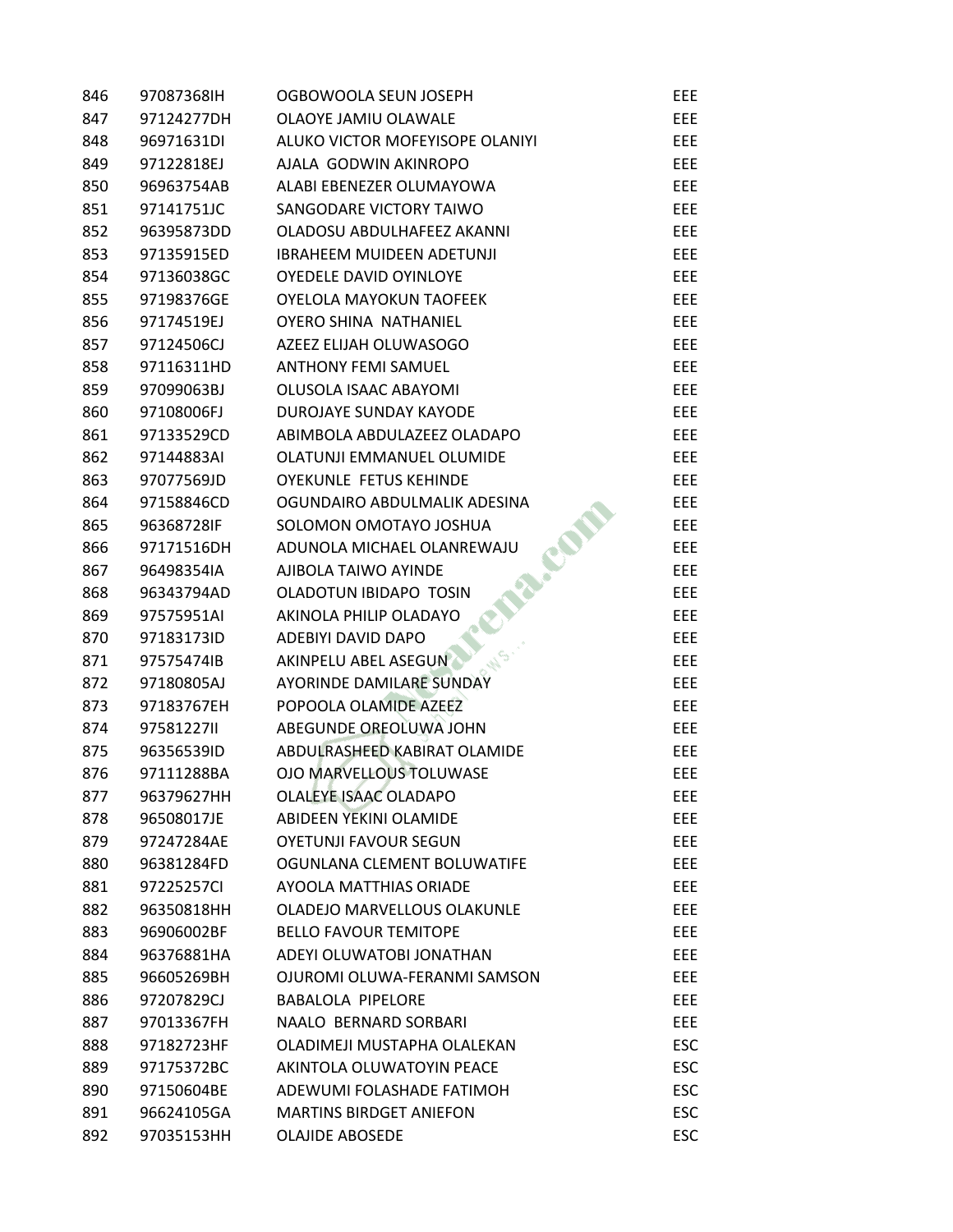| 893 | 97183773CJ | ADEKILE ADEDAMOLA IYANULOLUWA   | <b>FAA</b> |
|-----|------------|---------------------------------|------------|
| 894 | 96478069BJ | AKINSOLA AKINSANMI OLATUNJI     | <b>FSE</b> |
| 895 | 96988800DI | SALAMI HAWAWU OLAWUNMI          | <b>FSE</b> |
| 896 | 96358188ID | ADETUTU MOJOLAJESU ADERONKE     | <b>FSE</b> |
| 897 | 97208705CA | ADESINA VICTORIA OLUWAFIKAYO    | <b>FSE</b> |
| 898 | 97247037GG | OGUNRONBI MERCY OMOLOLA         | <b>FSE</b> |
| 899 | 97258299DG | ARIWOOLA KABIRAT OJUOLAPE       | <b>FSE</b> |
| 900 | 97256260EC | <b>IDOWU SUSAN AYODELE</b>      | <b>FSE</b> |
| 901 | 97170085GC | <b>KAREEM OPEYEMI RACHAEL</b>   | <b>FSE</b> |
| 902 | 97124272FC | <b>AKANBI MINIAT</b>            | <b>FSE</b> |
| 903 | 96864562HI | ADELAKUN RACHEAL OLUWATUNMISE   | <b>FSE</b> |
| 904 | 96880771EI | <b>OYEDIRAN DAVID FISAYO</b>    | <b>FSE</b> |
| 905 | 97252604EJ | ADENIRAN ABUBAKRI OLAMIDE       | <b>FSE</b> |
| 906 | 96560267JG | <b>IZUAFA OMO PHILIP</b>        | <b>FSE</b> |
| 907 | 96879521BF | OLADUNJOYE MATINS OLUWAPELUMI   | <b>FSE</b> |
| 908 | 96352316EF | ONANIRAN OLUWAYEMISI ADETOLA    | <b>FSE</b> |
| 909 | 97252127CF | DAUDA RIANAT AJOLAYO            | <b>FSE</b> |
| 910 | 97246575JE | ADEGBITE ADEDOYIN BLESSING      | <b>FSE</b> |
| 911 | 97015287CA | SAMUEL DAVID ADEDAMOLA          | <b>FSE</b> |
| 912 | 96456578IE | ADEKUNLE SAMUEL TOLUWALASE      | <b>FSE</b> |
| 913 | 97133504AB | <b>WAHAB NAIMOT OMOWUMI</b>     | <b>FSE</b> |
| 914 | 97175073DG | SIJUWOLA TIMILEYIN IYANU        | <b>FSE</b> |
| 915 | 96953285HH | MOSUNMOLA BARAKAT OPEYEMI       | <b>FSE</b> |
| 916 | 96378009IB | AJAO ROSELINE OYEBOLA           | <b>FSE</b> |
| 917 | 97207503DH | SADARE FUNMILOLA FAVOUR         | <b>FSE</b> |
| 918 | 97131876DF | OLAYIWOLA RASHEEDAT ABOLORE     | <b>FSE</b> |
| 919 | 97140004JF | <b>IDOWU MARVELLOUS AREMU</b>   | <b>FSE</b> |
| 920 | 96359855CJ | <b>OYEKAN CHRISTIANAH FAITH</b> | <b>FSE</b> |
| 921 | 97100256CJ | <b>GIWA HOPE DAMILOLA</b>       | <b>FSE</b> |
| 922 | 97219068GI | <b>ALABI AISHAH ABISOLA</b>     | <b>FSE</b> |
| 923 | 96372036FF | KOLADE ABIOLA OREOLUWA          | <b>FSE</b> |
| 924 | 95753278EA | WASIU FASILAT AYOBAMI           | <b>FSE</b> |
| 925 | 97161654DI | ADESINA FAUSAT OLUWATOBI        | <b>FSE</b> |
| 926 | 96352817JE | AMOLE ROSELINE OLARINRE         | <b>FSE</b> |
| 927 | 96361592FG | <b>USMAN FAVOUR FAITH</b>       | <b>FSE</b> |
| 928 | 96564966GE | KOSOKO JUSTINA OLUWAKEMI        | <b>FSE</b> |
| 929 | 96532457AJ | <b>BELLO WASILAT BUSAYO</b>     | <b>FSE</b> |
| 930 | 97138096JG | ADEOSUN GLORY BOLUWATIFE        | <b>FSE</b> |
| 931 | 96350816ID | ADENIRAN AYOMIDE JANET          | <b>FSE</b> |
| 932 | 97230752DD | MOSHOOD KAFILAT WURAOLA         | <b>FSE</b> |
| 933 | 97197842BH | IYIOLA ABIDEMI ESTHER           | <b>FSE</b> |
| 934 | 96374293HE | OJO GRACE OLUWAFUNMILOLA        | <b>FSE</b> |
| 935 | 97136259HI | ADEJUYITAN JOY ADEBOLA          | <b>FSE</b> |
| 936 | 96787593CI | <b>KEHINDE COMFORT</b>          | <b>FSE</b> |
| 937 | 97196016GD | ADEYEYE SEKINAT TEMILADE        | <b>FSE</b> |
| 938 | 97177525FC | AKINKUNMI PEACE IFEOLUWA        | <b>FSE</b> |
| 939 | 97247811HC | ADEDEJI TEMITOPE ADEOLA         | <b>FSE</b> |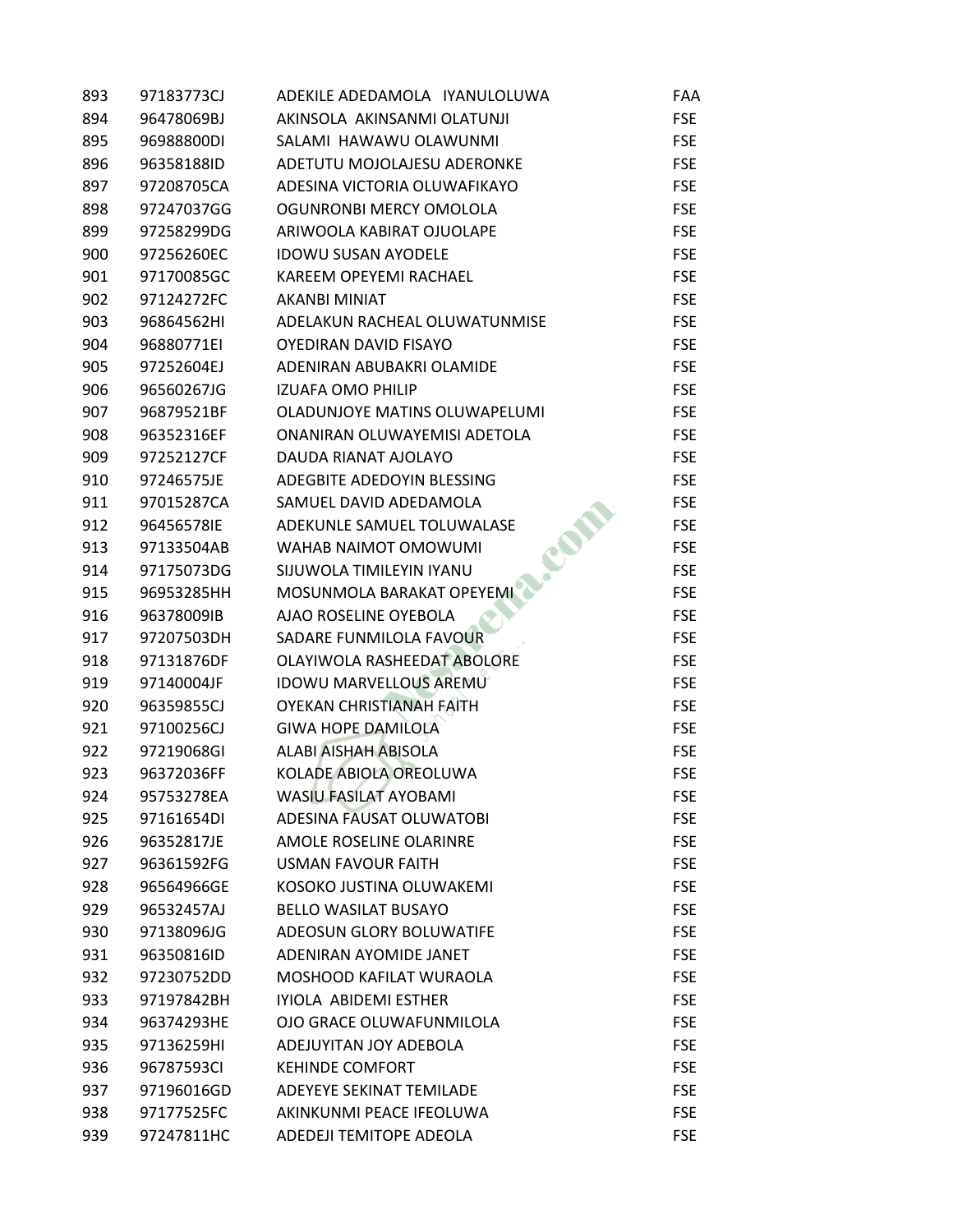| 940 | 96373320ID | <b>AREMU ESTHER MERCY</b>          | <b>FSE</b> |
|-----|------------|------------------------------------|------------|
| 941 | 96332125JA | OLANIYI DORCAS OLUWAKEMI           | <b>FSE</b> |
| 942 | 97150104FJ | OLANIYI HALIMOT OLABISI            | <b>FSE</b> |
| 943 | 96412561CB | OLADIPUPO MISTURAH OPEYEMI         | <b>FSE</b> |
| 944 | 97170607EI | ADEBAYO FAITH OLUWATOMIWA          | <b>FSE</b> |
| 945 | 97576976DH | <b>OLABODE BUKOLA DORCAS</b>       | <b>FSE</b> |
| 946 | 97014875JC | FATUKASI OMOLEREMI OLUWAFUNMILAYO  | <b>FSE</b> |
| 947 | 96462560ID | ABDULRAFIU IBRAHIM AYOMIDE         | <b>FSE</b> |
| 948 | 96350566FH | AWOLOWO IFEOLUWA OPEYEMI           | <b>FSE</b> |
| 949 | 97246504BG | AJALA MARIAM ADESEWA               | <b>FSE</b> |
| 950 | 97083057CC | <b>JOLAAWO FEYISAYO ABIDEMI</b>    | <b>FSE</b> |
| 951 | 97081620GF | ASAFA ADEDOLAPO MAGRET             | <b>FSE</b> |
| 952 | 96607387GF | TIJANI TAWAKALITU IBUKUN           | <b>FSE</b> |
| 953 | 96950358DB | ADEGOKE CHRISTIAN ONAOLUWA         | <b>FSE</b> |
| 954 | 96361293IA | ADEYANJU MORUFAT KEHINDE           | <b>FSE</b> |
| 955 | 97170946AB | ABDULAZEEZ ROKIBAT OLAMIDE         | <b>FSE</b> |
| 956 | 96988840BF | <b>JEKAMI TOFUNMI SARAH</b>        | <b>FSE</b> |
| 957 | 97162631BH | AKINTARO GRACE FUNMILOLA           | <b>FSE</b> |
| 958 | 97194950GA | OLADIPUPO BALQEES OLAIDE           | <b>FSE</b> |
| 959 | 96868333BH | ISHAQ FARIHYAH OLAJUMOKE           | <b>FSE</b> |
| 960 | 96628371GG | <b>AMOS OLAMIDE</b>                | <b>FSE</b> |
| 961 | 96517755HH | OLADELE IBRAHIM OLUWATOMI          | <b>FSE</b> |
| 962 | 97173354FC | ADEYINKA DANIEL MOBOLAJI           | <b>FSE</b> |
| 963 | 96985089BG | OYEDELE OLUWABUNMI OLUWASEYI       | <b>FSE</b> |
| 964 | 97581468EE | SAMUEL ODUNOLA BLESSING            | <b>FSE</b> |
| 965 | 97576473JB | MUHAMMED SEMIAT ADERONKE           | <b>FSE</b> |
| 966 | 97111296ID | AKINOLA OLUWATOSIN FAITH           | <b>FSE</b> |
| 967 | 9749790411 | <b>FADIPE OLUWAWEMIMO PRINCESS</b> | <b>FSE</b> |
| 968 | 97226049HH | <b>IGE COMFORT OPEYEMI</b>         | <b>FSE</b> |
| 969 | 97277249CI | <b>OLADEJO ANNABEL</b>             | <b>FSE</b> |
| 970 | 97165169GG | ADEYEMI RUTH ANUOLUWA              | <b>FSE</b> |
| 971 | 96344891BA | <b>AYEGBOYIN FELICIA OLOLADE</b>   | <b>FSE</b> |
| 972 | 96832375CH | ADEKOLA ELIZABETH ITUNUOLUWA       | <b>FSE</b> |
| 973 | 97079593DF | <b>FARINTO SOMIDIPUPO</b>          | <b>FSE</b> |
| 974 | 97577189HH | OLATUNJI GRACE OLASUBOMI           | <b>FSE</b> |
| 975 | 97200546FD | YEKEEN ANIFAT DAMILOLA             | <b>FSE</b> |
| 976 | 97068004HG | <b>IBIKUNLE PRAISE OMOTOLANI</b>   | <b>FSE</b> |
| 977 | 96906828FJ | <b>OLAWUYI TOYOSI DEBORAH</b>      | <b>FSE</b> |
| 978 | 96353803EG | ADEOMI OLUWATOBI SUBULADE          | <b>FSE</b> |
| 979 | 97129099CE | ADEYOJU GOODNEWS AYOMIDE           | <b>FSE</b> |
| 980 | 96335877IG | OLATUNDE CHRISTIANAH OYENIKE       | <b>FSE</b> |
| 981 | 96882778EB | LAWAL WASILAT MORENIKEJI           | <b>FSE</b> |
| 982 | 96024583FC | <b>OLURE MARY YETUNDE</b>          | <b>FSE</b> |
| 983 | 97111338FE | <b>OJO SEGUN OPEYEMI</b>           | <b>FSE</b> |
| 984 | 96389898BD | ADENIRAN RACHEAL OMOSEWA           | <b>FSE</b> |
| 985 | 96334579AD | ALAO GRACE OLUWATOYIN              | <b>FSE</b> |
| 986 | 96880595JB | ADESEUN BLESSING ADEDAYO           | <b>FSE</b> |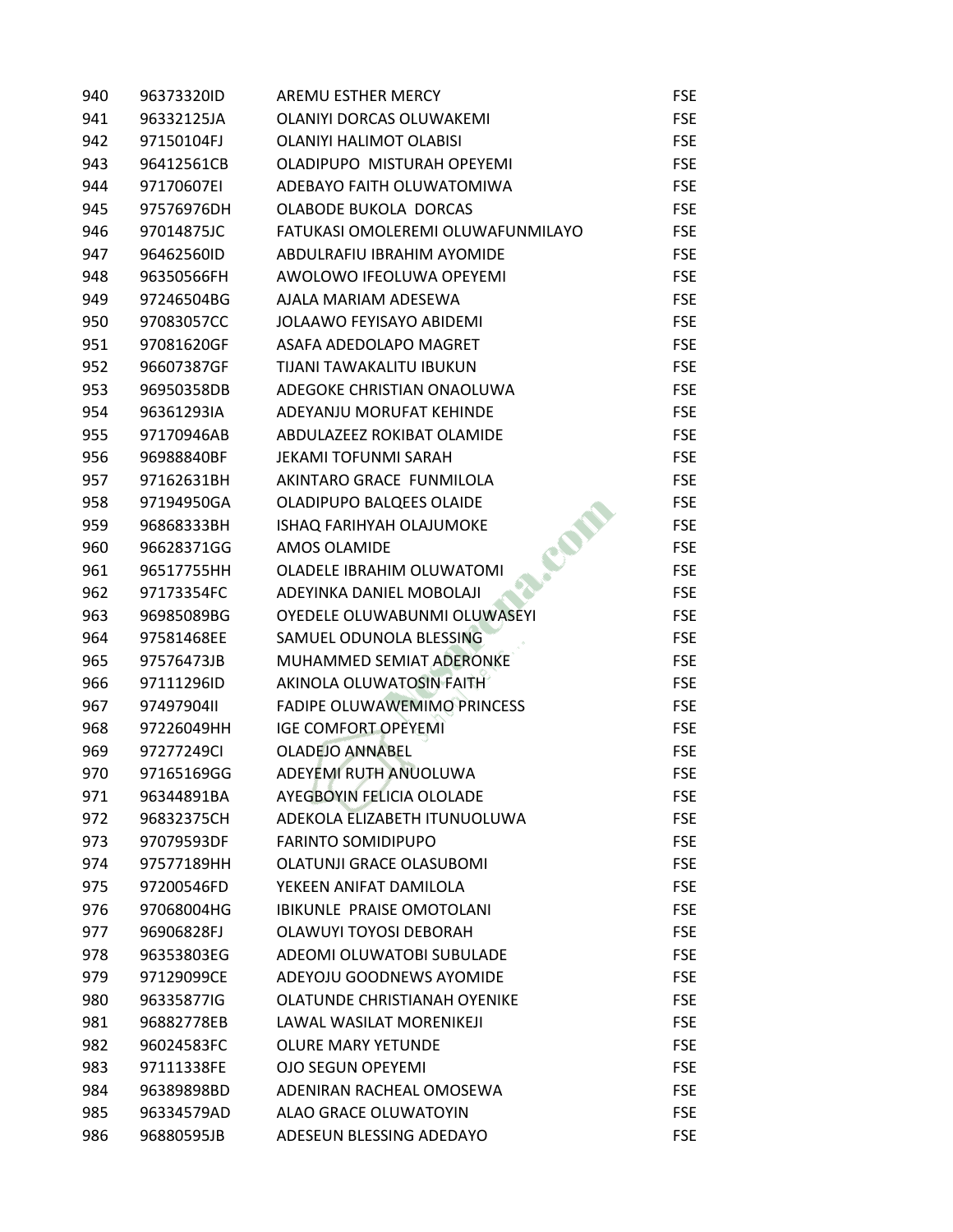| 987  | 97215654CI | IYIOLA KARIMAH DOLAPO              | <b>FSE</b> |
|------|------------|------------------------------------|------------|
| 988  | 96370164EF | ADENUGA KAOTHAR OMOBOLANLE         | <b>FSE</b> |
| 989  | 96361881GC | <b>LUQMAN FUNKE ZAINAB</b>         | <b>FSE</b> |
| 990  | 97141262AH | ADENIYI IFEOLUWA DEBORAH           | <b>FSE</b> |
| 991  | 95731032EC | <b>AYODELE TEMITOPE MARY</b>       | <b>FSE</b> |
| 992  | 96599561GJ | OKUSAGA ENIOLUWA ELIZABETH         | <b>FSE</b> |
| 993  | 96613579BG | LAWAL ARAFAT TAIYELOLU             | <b>FSE</b> |
| 994  | 96972502EE | ALAKINDE RACHEAL FOLASHADE         | <b>FSE</b> |
| 995  | 97090018JB | AKINOLA FUNMILAYO OLUWABUSAYO      | <b>FSE</b> |
| 996  | 97171866FE | AKINWALE RISQOT IBILOLA            | <b>FSE</b> |
| 997  | 96600854HA | AFOLABI RACHEAL OPEYEMI            | <b>FSE</b> |
| 998  | 97175058IB | FAMAKINDE MERCY TOFUNMI            | <b>FSE</b> |
| 999  | 97165794DE | ADEYEMI ANUOLUWAPO TITILOPE        | <b>FSE</b> |
| 1000 | 96812626AH | ADEWUMI OLOLADE ESTHER             | <b>FSE</b> |
| 1001 | 97576947CH | RAJI IFEOLUWA RACHEAL              | <b>FSE</b> |
| 1002 | 97091002EJ | <b>OJO BOLUWATIFE ROSELINE</b>     | <b>MED</b> |
| 1003 | 97182280EG | JOKOTOLA BOLUWATIFE SAMUEL         | <b>MED</b> |
| 1004 | 96938774FH | OYEWOLE SAMUEL KEHINDE             | <b>MED</b> |
| 1005 | 97131030FB | AKANBI WALE BASHIR                 | <b>MED</b> |
| 1006 | 96344675HG | ABIODUN FAWAZ BABATUNDE            | <b>MED</b> |
| 1007 | 97128583CA | COM<br>OSUNLAJA DUPE OLABISI       | <b>MED</b> |
| 1008 | 97576697AB | RAJI TOFUNMI                       | <b>MED</b> |
| 1009 | 97094383JB | ADEBAYO SIMEON OPEYEMI             | <b>MED</b> |
| 1010 | 97254320EC | <b>AKANDE MUSA</b>                 | <b>MED</b> |
| 1011 | 97241754AH | OJEDIRAN GLADYS ABISOLA            | <b>MED</b> |
| 1012 | 97155125DB | ADEBAYO SAMUEL ADEDOLAPO           | <b>MED</b> |
| 1013 | 97220367FB | <b>FASASI ABUBAKR OMOTOLA</b>      | <b>MED</b> |
| 1014 | 97077570JA | <b>KAYODE OLUWATOYIN JAMES</b>     | <b>MED</b> |
| 1015 | 97199818AG | OWOLABI OLUWASEMIYE ISRAEL         | <b>MED</b> |
| 1016 | 96509095GB | OLUWADARE JOSHUA OMOSOLA           | <b>MEE</b> |
| 1017 | 96592103DG | AFOLABI QUADRI DASOLA              | <b>MEE</b> |
| 1018 | 97141028DA | AGBOOLA OMOGBOLAHAN SAMUEL         | MEE        |
| 1019 | 97146017AB | RABIU MUSEFIU OLAWALE              | <b>MEE</b> |
| 1020 | 97380809DJ | ABDUL WASIU ABDULLAHI OLAMIDE      | MEE        |
| 1021 | 97201917BE | AJUMOBI ISRAEL TEMITOPE            | <b>MEE</b> |
| 1022 | 96532779BD | ADEDIJI OLUWADAMILARE JOSEPH       | <b>MEE</b> |
| 1023 | 97506919AJ | OYETUNJI OLAWALE EMMANUEL          | <b>MEE</b> |
| 1024 | 97117100DE | ADEWOLE ADEBOWALE OLUWASOLA        | <b>MEE</b> |
| 1025 | 97149785EG | AKANDE QOYUM ALADE                 | <b>MEE</b> |
| 1026 | 97197369HI | ADELOWOTAN EMMANUEL ADEOLU         | <b>MEE</b> |
| 1027 | 97135018BI | SHEU ABIOLA RIDWAN                 | <b>MEE</b> |
| 1028 | 97113760GD | OLATUNJI DENNIS OLALEKAN           | <b>MEE</b> |
| 1029 | 96458759EA | <b>BABALOLA MICHAEL OLUWASEGUN</b> | <b>MEE</b> |
| 1030 | 97084758GA | ADEGOKE JOHN AKINKUNMI             | <b>MEE</b> |
| 1031 | 97371369DF | ADEYEMI OWOLABI                    | <b>MEE</b> |
| 1032 | 96351567GB | GBADEBO OLUWASEYITAN OLUWASHEGUN   | MEE        |
| 1033 | 97122867JG | ADEGBOYE DANIEL TIMILEYIN          | <b>MEE</b> |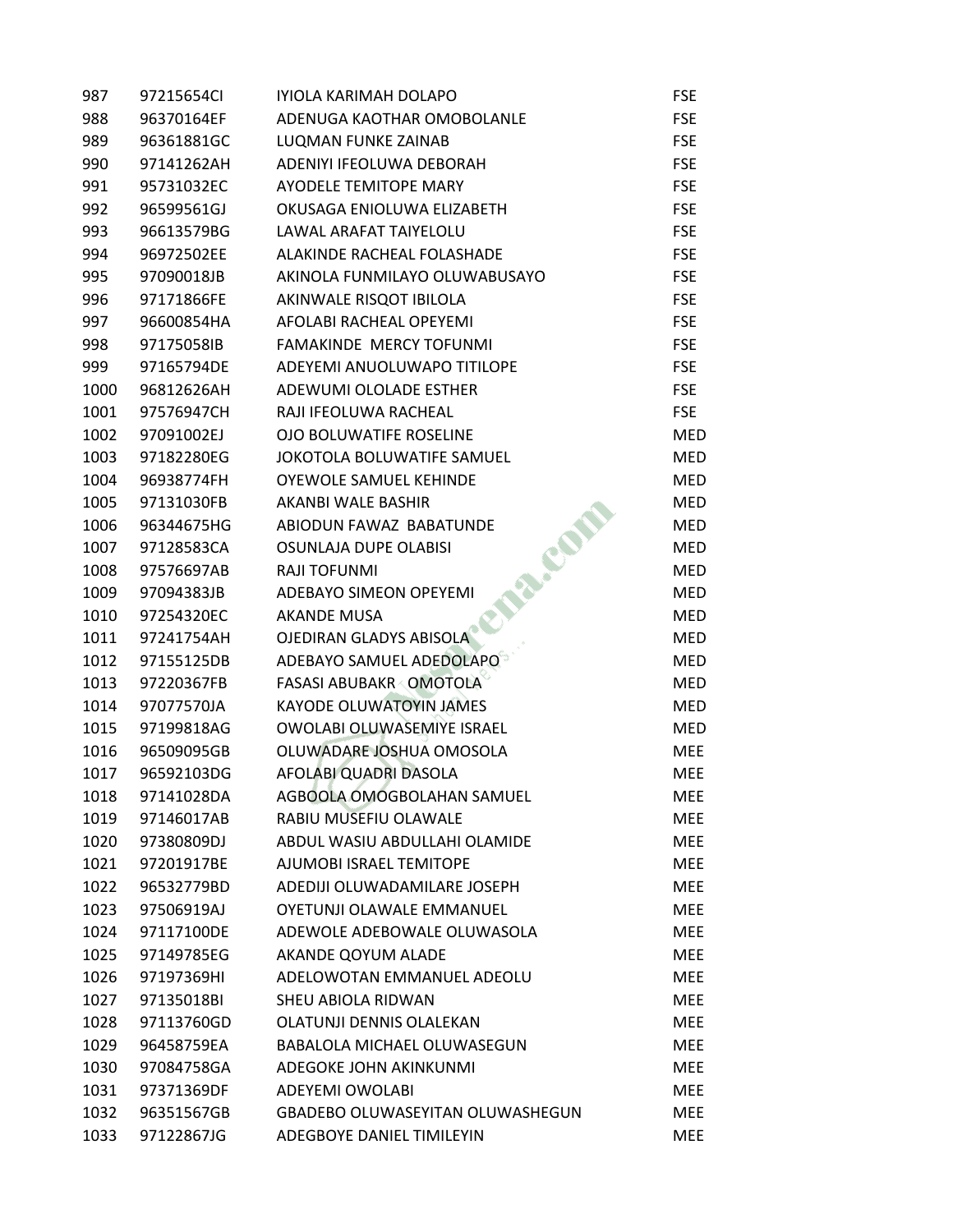| 1034 | 97102319EI | OGUNYINKA MATHEW OLUWAGBEMIGA   | MEE        |
|------|------------|---------------------------------|------------|
| 1035 | 97205629DD | <b>OYEWOLE ELIJAH FAITH</b>     | <b>MEE</b> |
| 1036 | 97101855IC | ADESAKIN TOMIWA JULIUS          | <b>MEE</b> |
| 1037 | 97099554AB | ADEDOYIN SUNDAY AYOADE          | <b>MEE</b> |
| 1038 | 97133324FG | AKINROLABU OMOTAYO AKINPELUMI   | <b>MEE</b> |
| 1039 | 97102099CJ | DALEMO OKIKI MATTHEW            | <b>MEE</b> |
| 1040 | 97477542GE | ADEJUMO EBENEZER FIKAYO         | <b>MEE</b> |
| 1041 | 97186980BB | ADELEKE BOLAJI KABIR            | <b>MEE</b> |
| 1042 | 96973594GG | OLAYINKA TEMIDAYO SUKANMI       | <b>MEE</b> |
| 1043 | 96351129BH | ADENIRAN THEOPHILUS AYANFE      | <b>MEE</b> |
| 1044 | 97244265EA | ADENEGAN ISRAEL ADETUNJI        | <b>MEE</b> |
| 1045 | 96630602GG | AFOLABI IDRIS AKINLOYE          | <b>MEE</b> |
| 1046 | 96406548BI | OLAJIDE ELIJAH JESUFERANMI      | <b>MEE</b> |
| 1047 | 96534354EB | <b>OJO FESTUS PELUMI</b>        | <b>MEE</b> |
| 1048 | 97254804EF | DAUDA MARTIN ABIODUN            | <b>MEE</b> |
| 1049 | 97578466CJ | OYEDIRAN AYOMIDE CHRISTIANAH    | <b>MEE</b> |
| 1050 | 96911469AH | JACOB MICHAEL OLALEKAN          | <b>MEE</b> |
| 1051 | 97575719CF | AMOLE GBEMILEKE ENOCH           | <b>MEE</b> |
| 1052 | 97234001ID | OLAWOORE PHILIP AYOOLA          | <b>MEE</b> |
| 1053 | 97180895DA | OYEKALE OLUWASEYI OYEKUNLE      | <b>MEE</b> |
| 1054 | 96617746CI | HAMZAT BOLADALE VICTOR          | <b>MEE</b> |
| 1055 | 97575686CH | AKANJI OLABISI AYOMIDE          | <b>MEE</b> |
| 1056 | 97246773IC | ADENIRAN EMMANUEL AYOMIDE       | <b>MEE</b> |
| 1057 | 96348802BE | TAIWO AYOMIDE ADEWALE           | <b>MEE</b> |
| 1058 | 97159671HA | AKANBI QUAYUM OLALEKAN          | <b>MEE</b> |
| 1059 | 96363355AF | <b>OYELADE ELIJAH OLAMIDE</b>   | <b>MEE</b> |
| 1060 | 97201053IE | SIYANBOLA HAMMED OLAKUNLE       | <b>MEE</b> |
| 1061 | 96389700CF | OGUNLOLA AYOMIDE PURPOSE        | <b>MEE</b> |
| 1062 | 96064086HH | ALABI BARNABAS BAMIDELE         | <b>MEE</b> |
| 1063 | 97201164EC | FATAI QUWIYYU BABATUNDE         | <b>MEE</b> |
| 1064 | 96946827FB | ADETUNJI FARUQ OLAMILEKAN       | <b>MEE</b> |
| 1065 | 96964138BD | OGUNBANKE OLUWASEUN IYANUOLUWA  | MEE        |
| 1066 | 97575470JD | ISIAKA AYODELE RICHARD          | <b>MEE</b> |
| 1067 | 96924616EF | ADEYEMO AYOMIDE ADEDOTUN        | <b>MEE</b> |
| 1068 | 96926411JC | OYEGOKE GBOLAHAN EMMANUEL       | <b>MEE</b> |
| 1069 | 97209677BE | <b>BAKARE OLUWASEGUN SAMUEL</b> | <b>MEE</b> |
| 1070 | 97581724FC | ADEGBITE ADEDAMOLA BOONUOLA     | <b>MEE</b> |
| 1071 | 96370378IC | AKANMU ANUOLUWAPO MICHAEL       | <b>MEE</b> |
| 1072 | 96377049FB | ADEBAYO ENOCH AYOMIDE           | <b>MEE</b> |
| 1073 | 97242350GC | AYANKANMI JOSHUA ABIODUN        | <b>MEE</b> |
| 1074 | 96435777BJ | ABDULAZEEZ ABDULAZEEZ OYEWALE   | <b>MEE</b> |
| 1075 | 96481260EJ | AHMED OLANREWAJU GBOLAHAN       | <b>MEE</b> |
| 1076 | 97209896DG | <b>OYELERE TAOFEEK BABAJIDE</b> | <b>MEE</b> |
| 1077 | 97186870FA | ENIADE MICHEAL OLUWAFERANMI     | <b>MEE</b> |
| 1078 | 96324269IH | OSUOLALE OLUWATIMILEHIN JAMES   | <b>MEE</b> |
| 1079 | 97247301FA | OGUNMOLA TIJESUNI GABRIEL       | <b>MEE</b> |
| 1080 | 97195083EJ | LAWAL DHIKRULLAH BAYONLE        | MEE        |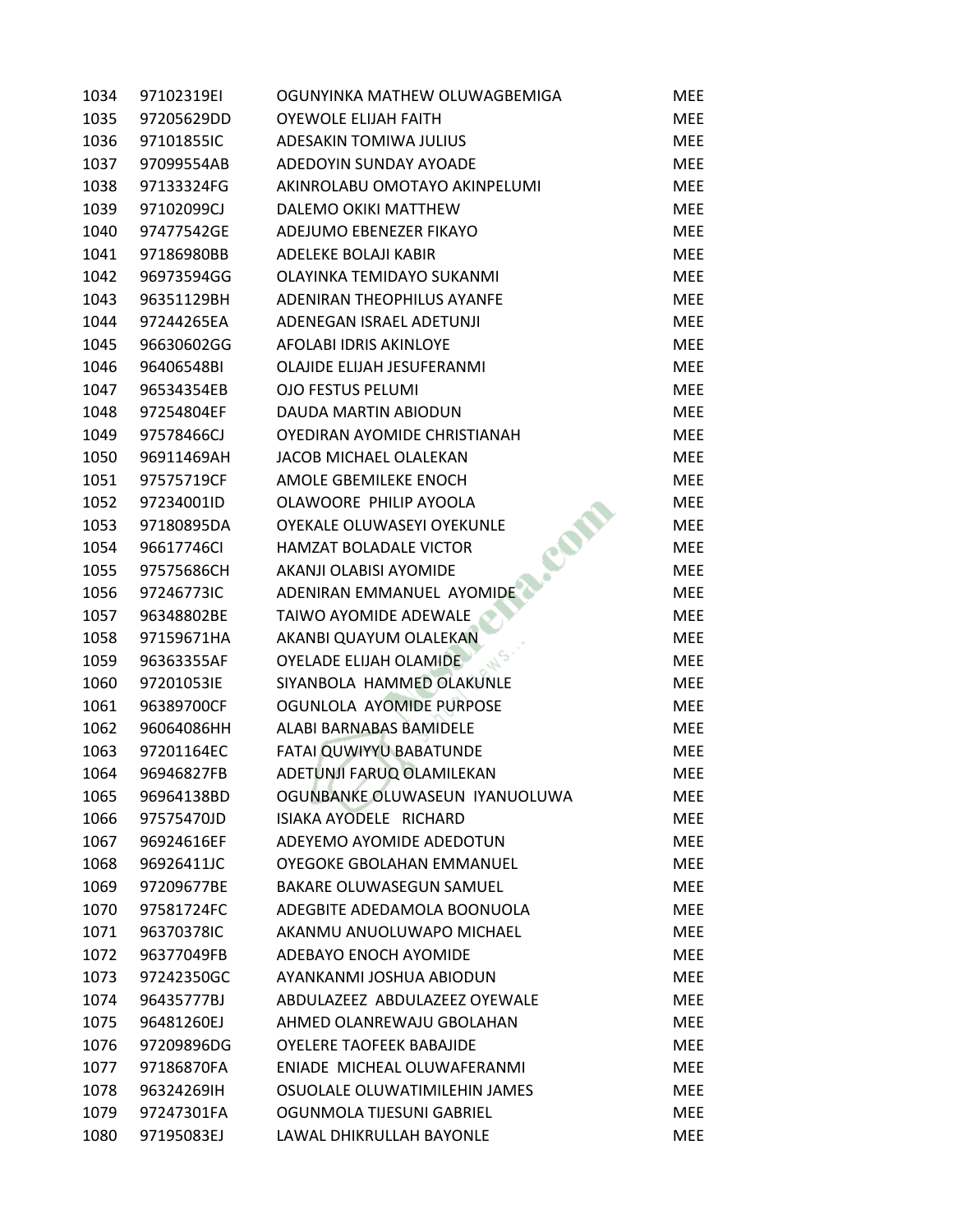| 1081 | 96355449FF | AKANBI VICTOR OLUWADAMILARE        | <b>MEE</b> |
|------|------------|------------------------------------|------------|
| 1082 | 97214071CE | OGUNDIRAN KOLAPO DAMOLA            | <b>MEE</b> |
| 1083 | 96337512DB | AJANI HAMMED BOLUWATIFE            | <b>MEE</b> |
| 1084 | 96339021GD | <b>OYEDELE AMOS OYEKALE</b>        | <b>MEE</b> |
| 1085 | 97192717GG | OLALEKAN MICHEAL OLADIMEJI         | <b>MEE</b> |
| 1086 | 96356396CH | ABDULGANIYU HABEEBULLAH AKANBI     | <b>MEE</b> |
| 1087 | 96358567BD | AKANNI VICTOR DAVID                | <b>MEE</b> |
| 1088 | 97216296EC | IBRAHIM MUBARAK OLANREWAJU         | <b>MEE</b> |
| 1089 | 97572577EC | <b>MAKINDE PHILIP OKIKI</b>        | <b>MEE</b> |
| 1090 | 97241887JD | AKINYEMI GBENGA SEGUN              | <b>MEE</b> |
| 1091 | 97153603DI | AFOLABI KEHINDE KASHIF             | <b>MEE</b> |
| 1092 | 97252756HI | OLASINDE VICTOR OLUWABUKUNMI       | <b>MEE</b> |
| 1093 | 97182513CG | <b>BOLARINWA PETER SEGUN</b>       | <b>MEE</b> |
| 1094 | 96343168DI | ARANSIOLA SODIQ IDOWU              | <b>MEE</b> |
| 1095 | 96357067FB | OLATOYAN DENNIS AYOMIDE            | <b>MEE</b> |
| 1096 | 96528176EI | ALAUGHE DANIEL FINNEY              | <b>MEE</b> |
| 1097 | 96338590JF | <b>IMOROA AIGBOJE VICTOR</b>       | <b>MEE</b> |
| 1098 | 97575936FD | AYODELE OLAYINKA SAMUEL            | <b>MEE</b> |
| 1099 | 96986581AC | OYEFUGA OLAMILEKAN SUNDAY          | <b>MEE</b> |
| 1100 | 96923526BH | ODUSANYA AYOMIDE JOSEPH            | <b>MEE</b> |
| 1101 | 97155596HD | ADEJORO EMMANUEL VICTOR            | <b>MEE</b> |
| 1102 | 96625788FF | ADENAWO EMMANUEL ADESOJI           | <b>MEE</b> |
| 1103 | 96624975GJ | JACOB OBICHUKWU OLUWASEYI          | <b>MEE</b> |
| 1104 | 96403151CE | <b>AGUNBIADE PAUL TEGA</b>         | <b>MEE</b> |
| 1105 | 96488767DC | DUROJAIYE IRETOMIWA OLAOLUWA       | <b>MEE</b> |
| 1106 | 97036451GD | OLORUNDARE OLAMIDE                 | <b>MEE</b> |
| 1107 | 96501390JA | KOULEFIONOU GBENGA                 | <b>MEE</b> |
| 1108 | 97174930HH | <b>ONI BOLAJI STEPHEN</b>          | <b>MEE</b> |
| 1109 | 96856302CG | OGUNDIPE SAMUEL OLUWABAMIGBE       | <b>MEE</b> |
| 1110 | 96364510DC | ADESINA ISAAC PEACE                | <b>MEE</b> |
| 1111 | 96483729BE | ONYEAMA PROSPER ENUOMA             | <b>MEE</b> |
| 1112 | 96378115FE | ADEWARA OLUWAYANMIFE AYOMIKUN      | MEE        |
| 1113 | 96426916CE | OGUNSANYA OMOLADE GBEKELEOLUWA     | <b>MEE</b> |
| 1114 | 96440781EC | AKINDEKO AYOOLUWAPO ANTHONY        | <b>MEE</b> |
| 1115 | 97214794IG | EZEH VICTOR CHUKWUEMEKA            | <b>MEE</b> |
| 1116 | 97219490GD | ASOJO OLAKUNLE EMMANUEL            | <b>MEE</b> |
| 1117 | 96792805AJ | <b>BULUS LOUIS TAMUNOBARAABIYE</b> | <b>MEE</b> |
| 1118 | 97246512IJ | HAMMED SAMAD OLALEKAN              | <b>NUR</b> |
| 1119 | 97221081ED | OMISORE SHAMSUDEEN OLANIYI         | <b>NUR</b> |
| 1120 | 97256281HG | SAMSON BOLUWATIFE SUNDAY           | <b>NUR</b> |
| 1121 | 97216892JH | AMAO GLADYS OLUWATUNMISE           | <b>NUR</b> |
| 1122 | 97127106IG | <b>ISAMOT ASISAT ADEOLA</b>        | <b>NUR</b> |
| 1123 | 97125063AH | AYODELE OYINKANSOLA ELIZABETH      | <b>NUR</b> |
| 1124 | 97160326EF | OLADINI TEMITAYO JANET             | <b>NUR</b> |
| 1125 | 97117271AG | JAYEOBA MERCY BOLUWATIFE           | <b>NUR</b> |
| 1126 | 97126789GH | TAYESE OYINDAMOLA MOFOLUWASO       | <b>NUR</b> |
| 1127 | 97580700CA | ELUYEMI DAMILOLA FAITH             | <b>NUR</b> |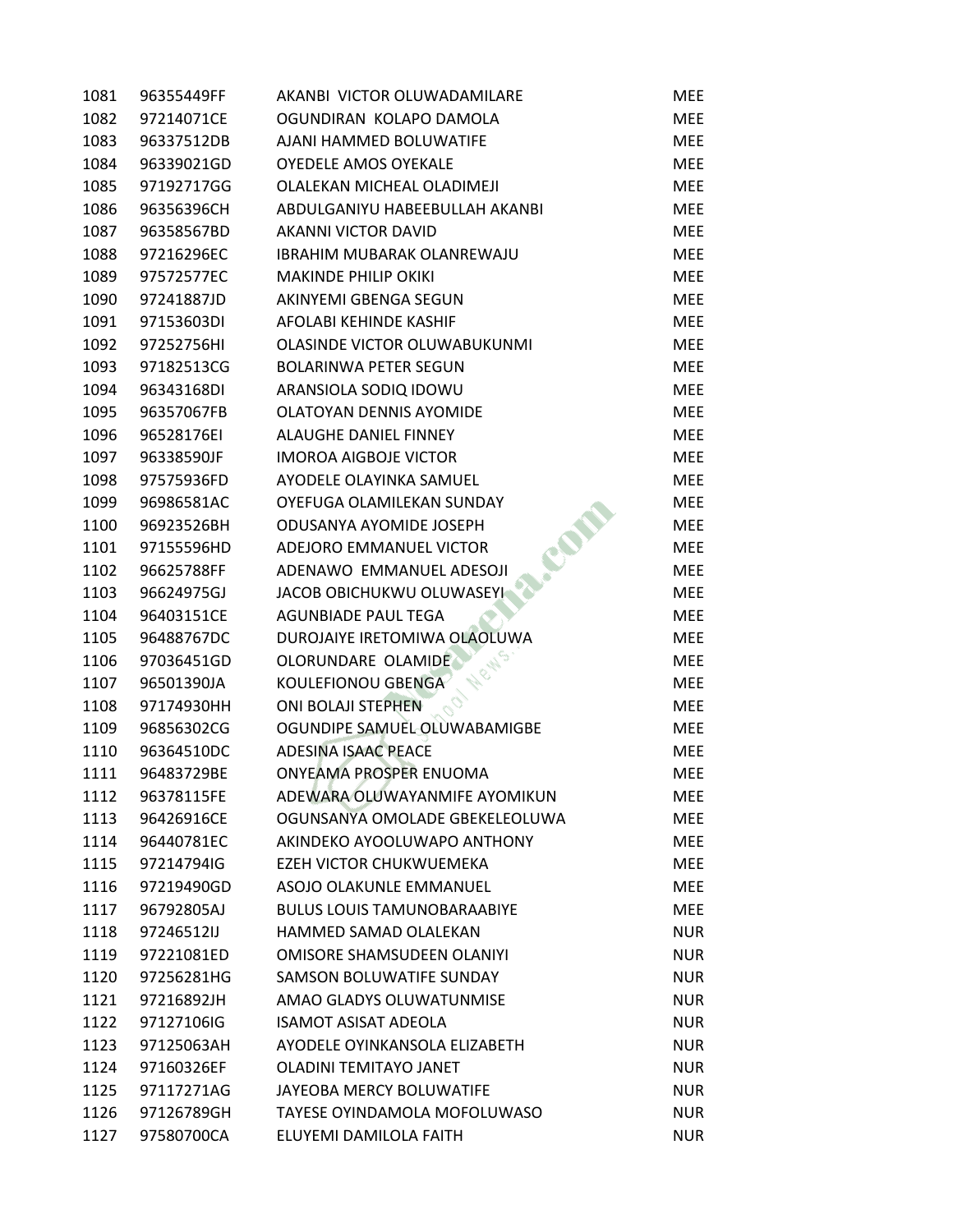| 1128 | 97147347IF | OGUNGBIRE ELIZABETH BUSAYO           | <b>NUR</b> |
|------|------------|--------------------------------------|------------|
| 1129 | 97137513AC | OLAWOYE BOLANLE ZAINAB               | <b>NUR</b> |
| 1130 | 97146147JG | HASSAN BRIDGET DOLAPO                | <b>NUR</b> |
| 1131 | 97243504JC | ONIPEDE IBRAHIM OMOGBOLAHAN          | <b>NUR</b> |
| 1132 | 97198175IF | <b>OYELAMI TITILOPE MARY</b>         | <b>NUR</b> |
| 1133 | 97240768FF | AJAYI BISOLA AANUOLUWAPO             | <b>NUR</b> |
| 1134 | 97259557EF | ABIDIESIN AISHAT OLAMIDE             | <b>NUR</b> |
| 1135 | 97232760CD | ADEAGBO NAHEEMOT ABIMBOLA            | <b>NUR</b> |
| 1136 | 96907840DA | FADEYI-OLUFEMI IFEOLUWAHAN OGENEYOME | <b>NUR</b> |
| 1137 | 97256874ED | ASIRU KAOTHAR AYOKA                  | <b>NUR</b> |
| 1138 | 97241258EA | AKINOLA SHERIFF OSUOLALE             | <b>NUR</b> |
| 1139 | 97250296IG | SALAUDEEN MARIAM OYINDAMOLA          | <b>NUR</b> |
| 1140 | 97188470AD | FEHINTOLA MARY FOLUSO                | <b>NUR</b> |
| 1141 | 97580438DA | SALAU MUBARAK OMOTOSO                | <b>NUR</b> |
| 1142 | 97575276JD | ALFRED ENO-OBONG RUTH                | <b>NUR</b> |
| 1143 | 97162551GD | ENIODUNMO HAMDALAT OPEYEMI           | <b>NUR</b> |
| 1144 | 97582446CA | ADEKUNLE ADEOBA VICTOR               | PAB        |
| 1145 | 97215552ED | ADEKANMBI OLUWATOYIN DEBORAH         | PAB        |
| 1146 | 96937082IJ | OSHO MAYOWA MATTHEW                  | PAB        |
| 1147 | 97084060CA | <b>OLADEJO OLUMIDE ISRAEL</b>        | <b>PAB</b> |
| 1148 | 97189802IB | AKINYELE EMMANUEL OLUWATIMILEYIN     | <b>PAB</b> |
| 1149 | 96620224GD | POPOOLA OLAJUMOKE FIYINFOLUWA        | PAB        |
| 1150 | 97174157GI | ADEOGUN PRECIOUS AYOMIDE             | PAB        |
| 1151 | 97113757HC | ASEEPERI PETER ADEBOWALE             | PAB        |
| 1152 | 96538538AC | <b>OYETUNJI IQMOT ORIYOMI</b>        | <b>PAB</b> |
| 1153 | 97106760BE | ADEYEMO OMOBOLANLE HAOLAT            | PAB        |
| 1154 | 97151825DH | ADEJARE OLUWATUMILARA DEBORAH        | PAB        |
| 1155 | 97219529ED | <b>ALAGBE ENITAN AYOMIDE</b>         | PAB        |
| 1156 | 97159042BH | AFOLABI MERCY OLAMIPOSI              | <b>PAB</b> |
| 1157 | 97146078BC | <b>LAWAL LATEEFAT AJOKE</b>          | <b>PAB</b> |
| 1158 | 97186909DA | <b>OYINLOLA TOBI SAMUEL</b>          | PAB        |
| 1159 | 97091807FJ | OLUWUYI ANUOLUWAPO DEBORAH           | PAB        |
| 1160 | 96963702GA | OLOSUNDE TOMILOLA ADEWUNMI           | PAB        |
| 1161 | 97198474GB | AKINDELE MONSURAH ANUOLUWA           | PAB        |
| 1162 | 97135319IF | SARAFADEEN MORIDIYAT OLAJUMOKE       | PAB        |
| 1163 | 96912704IF | AREMU HIQMAT ABISOLA                 | PAB        |
| 1164 | 97120850DG | AKANBI ADEFOYEKE MARY                | PAB        |
| 1165 | 97145778DJ | SHIYANBOLA VICTORY DANIEL            | PAB        |
| 1166 | 97119805GH | OLANREWAJU BARAKAT OYINDAMOLA        | PAB        |
| 1167 | 97216357FD | FAYOYIWA GRACE OREOLUWA              | <b>PAB</b> |
| 1168 | 97136315AH | <b>IDREES WIDAD TITILOPE</b>         | <b>PAB</b> |
| 1169 | 97145828ID | <b>OPAWOYE ITUNU ABOSEDE</b>         | PAB        |
| 1170 | 97000626GC | <b>ODELEYE PELUMI FAVOUR</b>         | PAB        |
| 1171 | 97149788DH | OLABIRAN ZAINAB ATINUKE              | PAB        |
| 1172 | 97579990BG | OLUWALADE MODUPE IDOWU               | PAB        |
| 1173 | 97136547IH | <b>IBRAHIM RASIDAT OLANSILE</b>      | PAB        |
| 1174 | 97141310FH | NJERIBE DIVINE FAVOUR                | PAB        |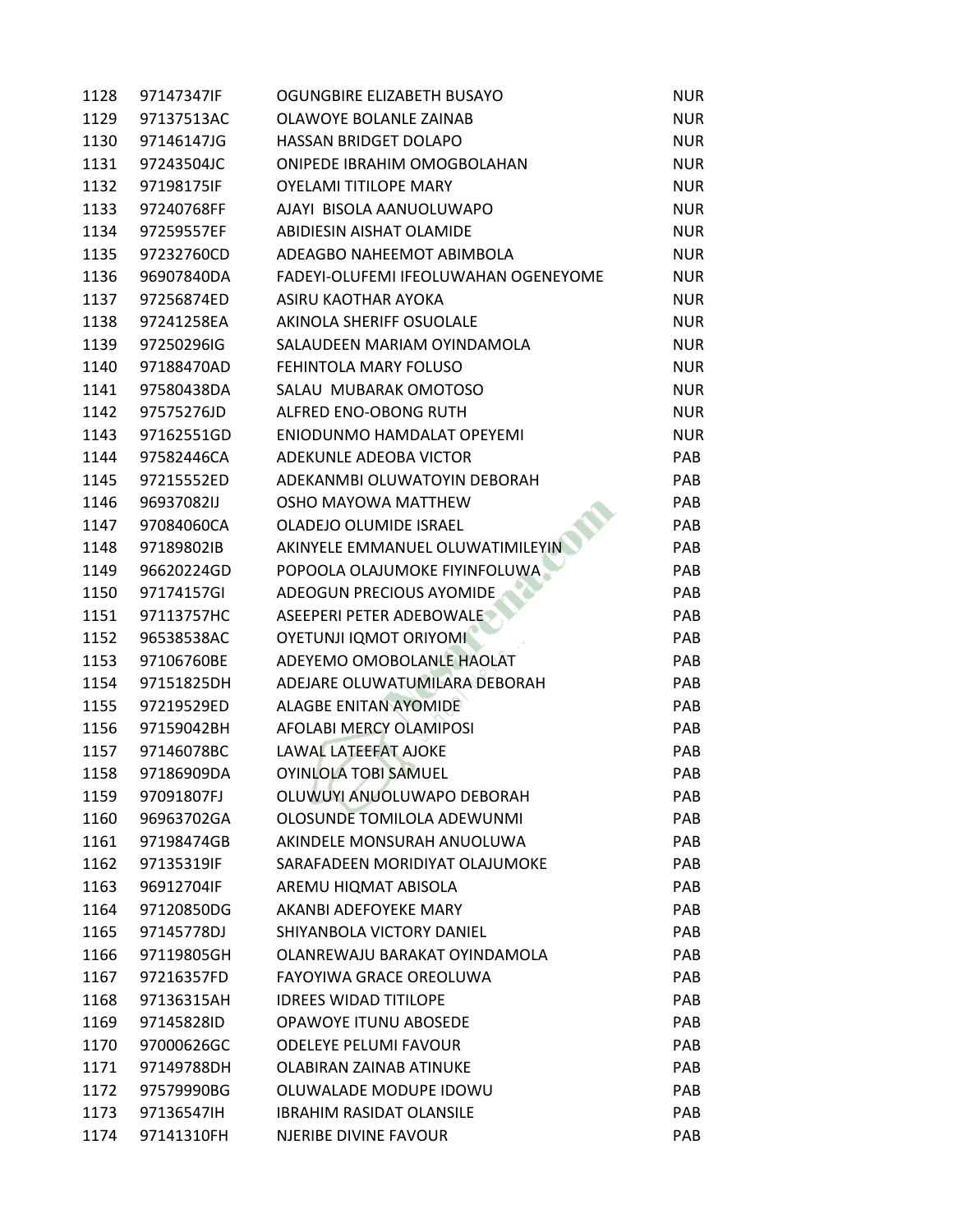| 1175 | 97131106BH | ANIMASAUN WURAOLA MERCY           | <b>PAB</b> |
|------|------------|-----------------------------------|------------|
| 1176 | 97144130DG | OLAYIWOLA AZEEZAT ADUNNI          | PAB        |
| 1177 | 97139593GH | ADEOYE ABIOLA SEKINAT             | PAB        |
| 1178 | 97087297AJ | FADARE IFEOLUWA OLUWADAMILOLA     | PAB        |
| 1179 | 97094292HD | OYENIRAN OMOWUMI FELICIA          | PAB        |
| 1180 | 97092109CG | <b>OLABISI OLUWATOSIN MARY</b>    | PAB        |
| 1181 | 97106836HH | ADEGOKE OMOLARA ELIZABETH         | PAB        |
| 1182 | 97143001Cl | OLASUNKANMI MUSA OLAMILEKAN       | PAB        |
| 1183 | 97203535BA | IYUNLOLA OLUWATIMILEYIN ENIOLA    | PAB        |
| 1184 | 96603307ID | OLARINDE OLUWASIKEMI ADUKE        | PAB        |
| 1185 | 97134043DD | OKE TOSIN SULIYAT                 | PAB        |
| 1186 | 97102137BC | SOBALOJU TAIWO ELIZABETH          | PAB        |
| 1187 | 97188195FC | <b>FAGBOHUN VIVIAN OLAMIDE</b>    | PAB        |
| 1188 | 96512881FC | ADELEYE SHOLA DAMILOLA            | PAB        |
| 1189 | 97100881JE | OYEBAMIJI BOLANLE RHODA           | PAB        |
| 1190 | 97218662CF | KAREEM FARUQ TOMIWA               | <b>PAB</b> |
| 1191 | 97119083AC | MOSHOOD FARUQ BOLADE              | PAB        |
| 1192 | 97036753DA | ONIGBINDE AANUOLUWAPO OMOKEHINDE  | PAB        |
| 1193 | 96445718HC | TIJANI AISHAT OLUWABUSOLAMI       | <b>PAB</b> |
| 1194 | 96339760HH | AYANSINA GRACE OLUBUSOLA          | <b>PAB</b> |
| 1195 | 97189366DB | WILLIAMS DEBORAH OLUWASEUN        | PAB        |
| 1196 | 96399442JD | OLOJEDE FLORENCE OLUWAPELUMI      | PAB        |
| 1197 | 97178346BE | ABDULQADIR NAHEEMOT SALEWA        | PAB        |
| 1198 | 97239883JB | OLAWUYI OPEYEMI ADEKEMI           | PAB        |
| 1199 | 97151873IH | <b>BELLO NADRAT OYEBIMPE</b>      | PAB        |
| 1200 | 96342589CJ | SIYANBOLA ROHEEMAT OLOLADE        | PAB        |
| 1201 | 97579478JH | <b>OYETUNJI JULIANAH TEMITOPE</b> | PAB        |
| 1202 | 97205730CB | AKINWALE SANDRA JESUTOFUNMI       | PAB        |
| 1203 | 97001089DB | AJAYI VERONICA OLUWASEUN          | PAB        |
| 1204 | 96119758JF | ONIFADE MOJOJESU AYOBAMI          | PAB        |
| 1205 | 96854559BH | OLUWADIRAN PEACE AYOBAMI          | PAB        |
| 1206 | 97243803GI | AJAGBE HALIMAT ADEDIWURA          | PAB        |
| 1207 | 97508433CG | ADENIJI FERANMI PHILIP            | <b>PAB</b> |
| 1208 | 97200191FB | OGUNGBADE OREOLUWA ESTHER         | PAB        |
| 1209 | 96649304CG | AJIBOLA BARAKAT DAMILOLA          | <b>PAB</b> |
| 1210 | 96360528EH | AKINTOLA OLOLADE ESTHER           | PAB        |
| 1211 | 97170774DC | OKUNOYE PRECIOUS FOLASADE         | <b>PAB</b> |
| 1212 | 97213182HC | ADEBAYO LATEEFAT IBIDUN           | <b>PAB</b> |
| 1213 | 97170044II | ADE-WILLIAMS EMMANUELLA IKEOLUWA  | <b>PAB</b> |
| 1214 | 96380064CH | ADESIYAN OLAMIDE OPEYEMI          | <b>PAB</b> |
| 1215 | 97252819ID | MORAKINYO FELICIA ADEOLA          | <b>PAB</b> |
| 1216 | 97204423GC | ABDULRAFIU FARIDAH DASOLA         | <b>PAB</b> |
| 1217 | 97204810GF | ARIKEWUSHOLA AISHAT OMOLEWA       | <b>PAB</b> |
| 1218 | 97188312IJ | OYEJIDE TOMIWA TOLULOPE           | PAB        |
| 1219 | 97220358HI | OLABAMIJI ROKIBAT MOTUNRAYO       | PAB        |
| 1220 | 97215321FH | ADEYEMO TEMITOPE EUNICE           | <b>PAB</b> |
| 1221 | 96410383FG | AZEEZ ROKIBAT FEYISARA            | PAB        |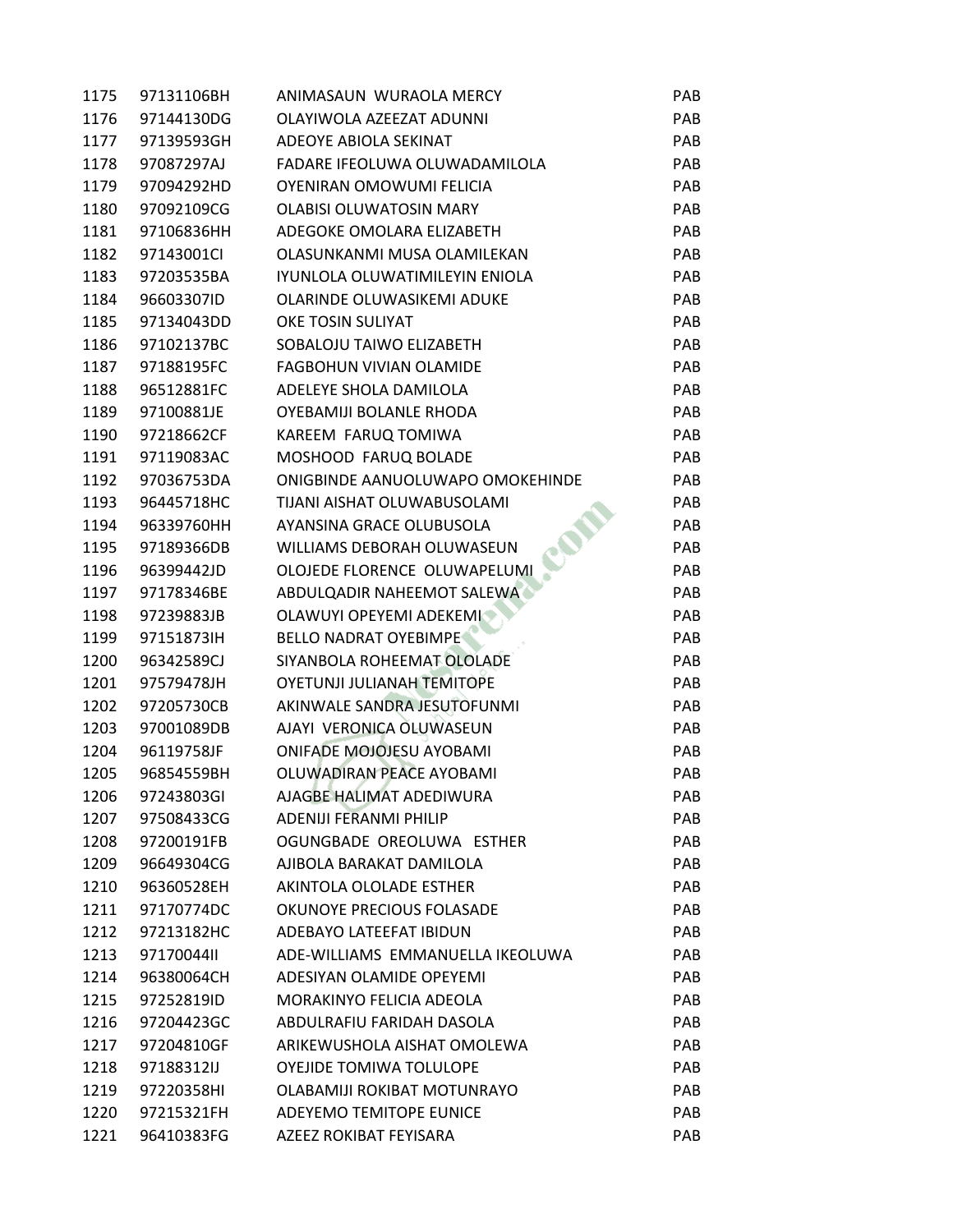| 1222 | 97191398EG | ADEGOKE AMINAT BISOLA              | PAB        |
|------|------------|------------------------------------|------------|
| 1223 | 96366258CG | OLATIDE PRAISE HALLELUYAH          | PAB        |
| 1224 | 96357543HI | OYEDEJI EMMANUELLA OLUWADAMILOLA   | PAB        |
| 1225 | 96371267DE | AJADI ADEOLA ROSELINE              | <b>PAB</b> |
| 1226 | 96373381JE | AKANBI DAMILOLA IBUNKUNOLUWA       | <b>PAB</b> |
| 1227 | 97248093AC | ADEBISI REBECCA OLUWABUNMI         | <b>PAB</b> |
| 1228 | 96331824CD | OYEWOLE ABIGEAL DAMILOLA           | <b>PAB</b> |
| 1229 | 97179880GI | ARIWOOLA GRACE ADENIKE             | PAB        |
| 1230 | 96619531AI | <b>HUSSEIN FAIZAT OLAMIDE</b>      | <b>PAB</b> |
| 1231 | 97183264AE | ADEBAYO MALIK OLALEKAN             | <b>PAB</b> |
| 1232 | 96332132GJ | AKINBOLA VICTOR SEUN               | PAB        |
| 1233 | 97015162AH | ADELEKAN TUNDE TOLUWALASE          | <b>PAB</b> |
| 1234 | 96341068DD | <b>OYEDEJI AMOS AYOMIDE</b>        | PAB        |
| 1235 | 97194884GE | <b>OBISESAN LATIFAT AJOKE</b>      | PAB        |
| 1236 | 97241882BB | OLANREWAJU OMOLARA ZAINAB          | <b>PAB</b> |
| 1237 | 96792302GD | KOARA BASSIRA                      | <b>PAB</b> |
| 1238 | 96370344IH | OLADEJI ELIZABETH OYINLADE         | <b>PAB</b> |
| 1239 | 96527016DG | OLUGBODI CHRISTIANA OLUWATOSIN     | <b>PAB</b> |
| 1240 | 97239859GG | ADEOYE ESTHER ADEDAYO              | <b>PAB</b> |
| 1241 | 97187593BF | AMBROSE DESTINY DAMILOLA           | <b>PAB</b> |
| 1242 | 96561714CD | IJOMA AMAKA ELSIE                  | PAB        |
| 1243 | 96396145JA | <b>OLADELE RUTH OLAMIDE</b>        | PAB        |
| 1244 | 97212590AF | ADEOSUN KEHINDE GRACE              | PAB        |
| 1245 | 96563985JH | AKANBI MARYAM ENITAN               | PAB        |
| 1246 | 96406992EE | <b>TEMIDAYO TEMITOPE MERCY</b>     | <b>PAB</b> |
| 1247 | 96979288FG | ALABI JOY OMONEGHO                 | PAB        |
| 1248 | 97179265HA | JOSHUA NAOMI TAIWO                 | PAB        |
| 1249 | 96370604ID | ADEBAYO AISHAT TEMITOPE            | <b>PAB</b> |
| 1250 | 95728890GG | ADETIPE ODUNAYO ESTHER             | <b>PAB</b> |
| 1251 | 97555603DJ | OLUSEGUN TEMIDAYO OLAJUMOKE        | PAB        |
| 1252 | 97194054DC | ADEPITAN ROFIAT OLUFUNMILAYO       | <b>PAB</b> |
| 1253 | 96550077BE | OGUNDIRAN SAMSON ADEMOLA-IYIOLA    | PAB        |
| 1254 | 97192230HC | <b>BOLARINWA PAMILERIN REJOICE</b> | PAB        |
| 1255 | 95747333CH | TEWOBOLA TEMITOPE ISRAEL           | <b>PAB</b> |
| 1256 | 97115509FE | <b>BAOKU MOJOLAOLWA ELIZABETH</b>  | PAC        |
| 1257 | 97191842HC | <b>OBISESAN KEHINDE MERCY</b>      | <b>PAC</b> |
| 1258 | 97238028DA | AYANWOLA NADIRAT AYANKUNMI         | <b>PAC</b> |
| 1259 | 97258252IA | ADELEKE JOANAH ADEPEJU             | <b>PAC</b> |
| 1260 | 96355853AH | ABIOLA OLUWALONI MARY              | <b>PAC</b> |
| 1261 | 97580992BH | <b>OLANIYAN TAIWO IBRAHIM</b>      | <b>PAC</b> |
| 1262 | 97185665HG | LAWAL OLUWATOYIN FAROUK            | <b>PAC</b> |
| 1263 | 97152781HJ | AJIBOYE VICTORIA TINUOLA           | <b>PAC</b> |
| 1264 | 97165867AJ | OGUNDARE DEBORAH AYOMIDE           | <b>PAC</b> |
| 1265 | 97234255JH | RAHEEM ODUNAYO AZEESAT             | <b>PAC</b> |
| 1266 | 96333537CF | <b>OLANIYI BABATUNDE ABAYOMI</b>   | <b>PAC</b> |
| 1267 | 97080047DB | OGUNLEYE OLUWADAMILOLA ESTHER      | <b>PAC</b> |
| 1268 | 96538934HF | OLADOKUN CHRISTIANAH OLAMIDE       | <b>PAC</b> |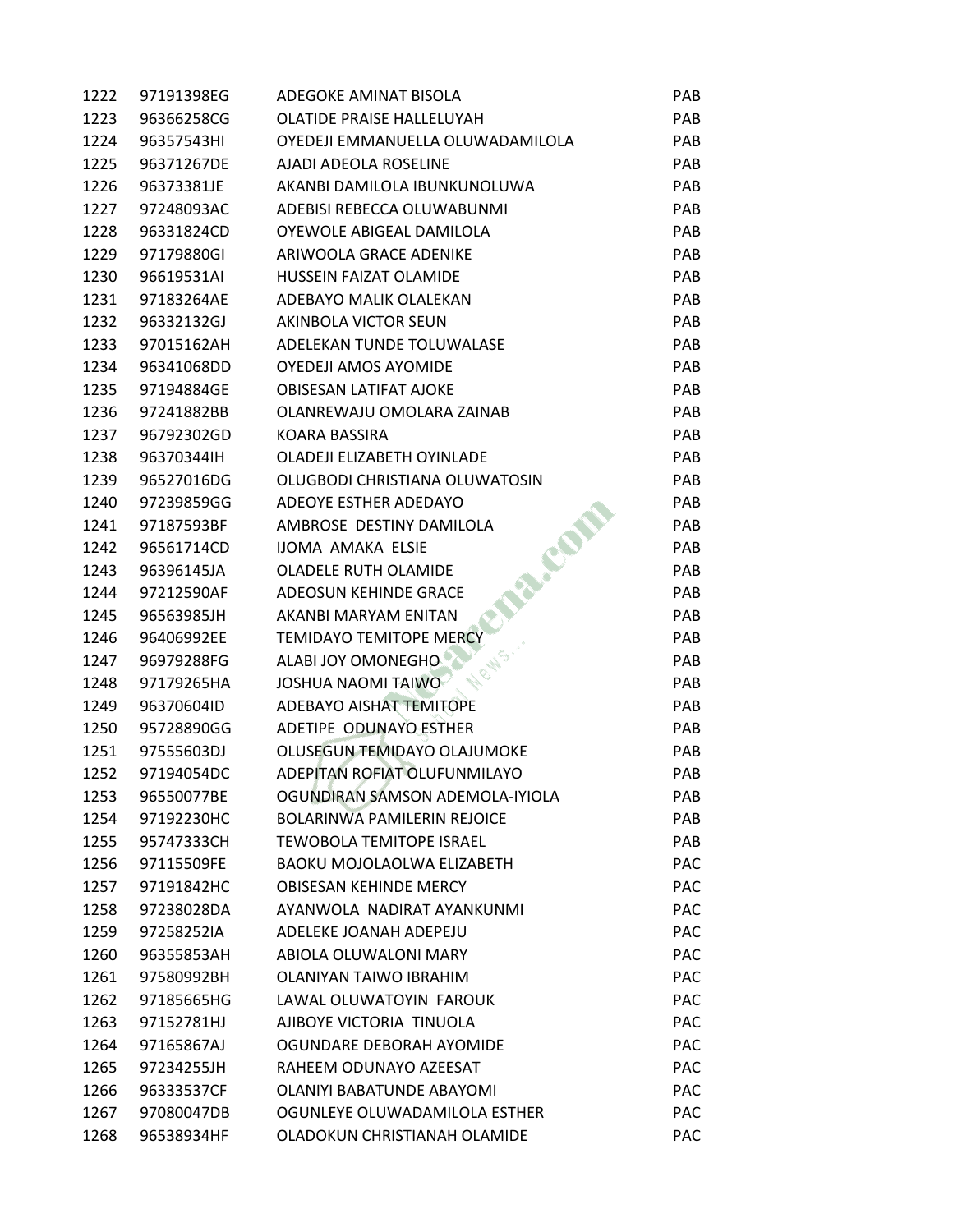| 1269 | 97227504HH | OKEWUMI GLORIA OLUWAKEMISOLA        | <b>PAC</b> |
|------|------------|-------------------------------------|------------|
| 1270 | 95722373CD | AJETUNMOBI OLUWAFISAYOMI EMMANUELLA | <b>PAC</b> |
| 1271 | 97376874BA | URANTA SAMUEL SODIENYE              | <b>PAC</b> |
| 1272 | 97246527EE | ALABI ISAIAH OLUWASOLA              | PAC        |
| 1273 | 97165316BD | ADELEKE TOYIN AYOMIKUN              | PAC        |
| 1274 | 97190360FG | <b>OGUNLADE OPEYEMI</b>             | <b>PAC</b> |
| 1275 | 97184956GJ | OLOSUNDE JUMOKE OREOLUWA            | <b>PAC</b> |
| 1276 | 96338659IC | ABDULKAREEM BASHEERAT KEHINDE       | <b>PAC</b> |
| 1277 | 97130667HD | <b>ODERINU GODWIN AYOMIDE</b>       | PAC        |
| 1278 | 97249518JC | AJADI ANUOLUWAPO JANET              | <b>PAC</b> |
| 1279 | 97163507AI | AWOLUYI OYINDAMOLA ABISOLA          | <b>PAC</b> |
| 1280 | 96951680EC | ADEBAYO BILIKIS OLAMIDE             | <b>PAC</b> |
| 1281 | 97205055AJ | AJIBOYE OLUWAFADEKEMI GLORY         | PAC        |
| 1282 | 97128313FE | RAJI TAWAKALIT OLAYINKA             | PAC        |
| 1283 | 96558372FI | OLUSHOLA FUNMILAYO YETUNDE          | <b>PAC</b> |
| 1284 | 97200407IC | ADELEKE KAOSARAT OPEYEMI            | <b>PAC</b> |
| 1285 | 97239037BA | YUSUFF ABEEBULAHI OLAKUNLE          | <b>PAC</b> |
| 1286 | 96586771CH | OGUNSOLA MOYOSORE ABIGEAL           | PAC        |
| 1287 | 97099112GG | ADEYEKUN AKEEM OJO                  | <b>PAC</b> |
| 1288 | 97194474DD | <b>KEHINDE KHADIJAT ABOSEDE</b>     | <b>PAC</b> |
| 1289 | 96516301HE | EN<br>SALAUDEEN OYINDAMOLA AISHAT   | <b>PAC</b> |
| 1290 | 97136782GB | OYERO GANIYAT OYEJOJU               | <b>PAC</b> |
| 1291 | 97212702FH | KAZEEM OPEYEMI NOFISAT              | PAC        |
| 1292 | 97250907JG | TEIDI JOHN OLUWASEGUN               | <b>PAC</b> |
| 1293 | 97243596BA | YUSUFF ROKIBAT ASABI                | <b>PAC</b> |
| 1294 | 97170534HD | FOWOWE DEBORAH TEMILOLUWA           | <b>PAC</b> |
| 1295 | 97578453GI | OYEYIOLA ABAYOMI SEUN               | <b>PAC</b> |
| 1296 | 96347089BC | HUSSEIN HAWAU OYINDAMOLA            | <b>PAC</b> |
| 1297 | 97246369DD | <b>OLABIYI TAIWO ABOSEDE</b>        | <b>PAC</b> |
| 1298 | 97039758DG | OLANREWAJU MARY PECULIAR            | <b>PAC</b> |
| 1299 | 96375693EF | OLADEJI BLESSING OLUWATOYIN         | <b>PAC</b> |
| 1300 | 96369001EC | <b>OLANIYI SAMUEL OPEYEMI</b>       | PAM        |
| 1301 | 97575703HD | OGUNMOLA OLUWASEGUN JOSEPH          | PAM        |
| 1302 | 96393109IA | ADEDAPO BENJAMIN ADEBORI            | <b>PAM</b> |
| 1303 | 96379372GG | <b>ADENIJI KAYODE</b>               | PAM        |
| 1304 | 97579952DD | ADENIYI TAIWO ADEWUNMI              | PAM        |
| 1305 | 97160376IJ | <b>IDRIS OREOLUWA DAVID</b>         | PAM        |
| 1306 | 96374736AG | ADEKUNLE WISDOM                     | <b>PAM</b> |
| 1307 | 97245548HB | ABDULKAREEM FATIA AYOMIDE           | PAM        |
| 1308 | 97575521DH | AKANNI SAYO AMOS                    | PAM        |
| 1309 | 97131141AJ | OJOKUKU ABISOLA PRECIOUS            | <b>PAP</b> |
| 1310 | 97582211EG | <b>OYELADE TIMILEYIN SURUBOMI</b>   | <b>PAP</b> |
| 1311 | 97161202DG | AKINADE JAMIU ADEBAYO               | <b>PAP</b> |
| 1312 | 97165345CD | OLADIMEJI AZEEZ OPEYEMI             | <b>PAP</b> |
| 1313 | 96566794BC | YAKUBU HAMMED OLA                   | <b>PAP</b> |
| 1314 | 97192002HH | OLASEHINDE PRAISE OMOTOLA           | <b>PAP</b> |
| 1315 | 96350322BD | ADEBAYO DAMILARE JAMES              | <b>PAP</b> |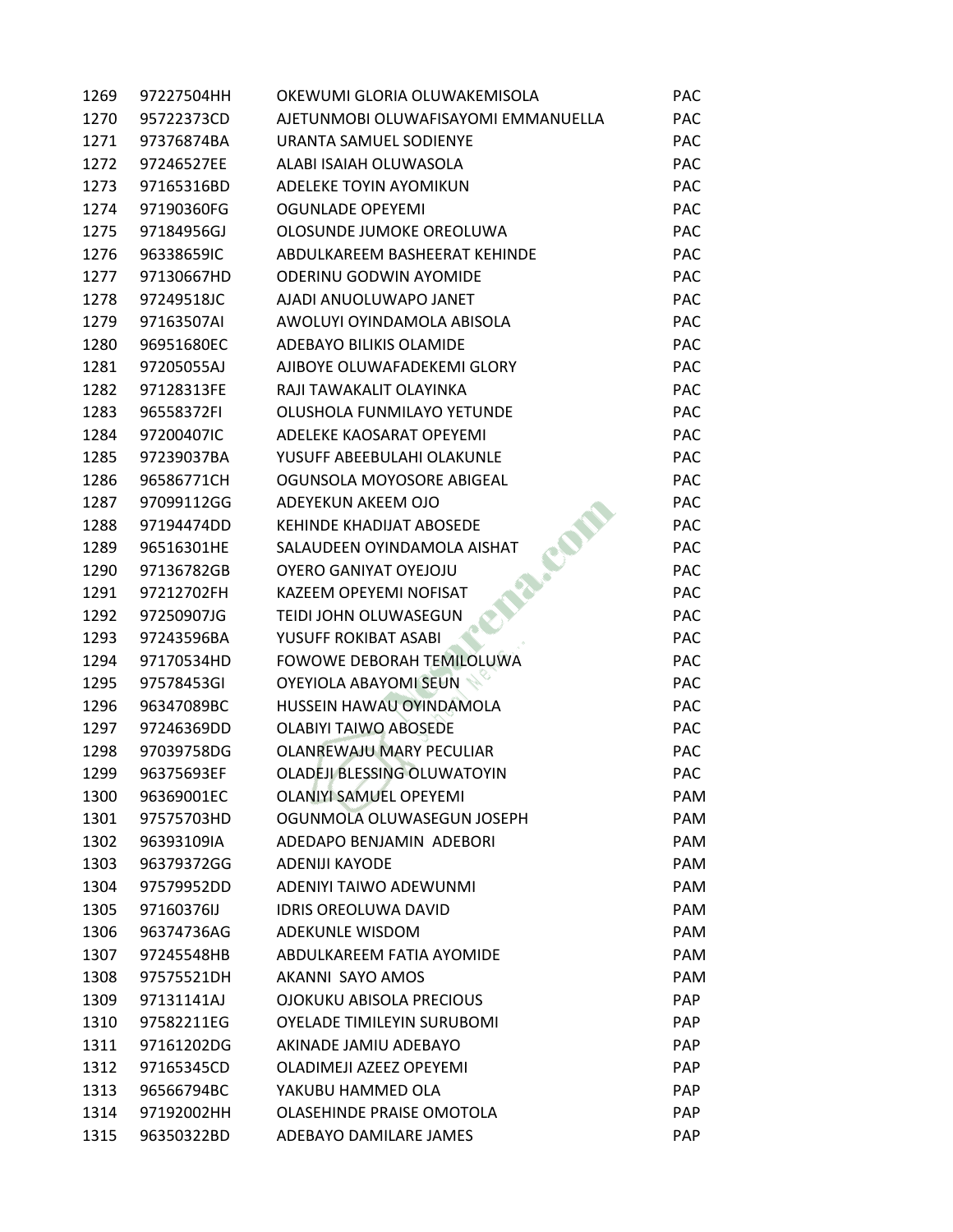| 1316 | 96373509AB | OLANREWAJU DEBORAH SEUN          | <b>PAP</b> |
|------|------------|----------------------------------|------------|
| 1317 | 97250130AC | <b>KASALI AISHAT OMOWUMI</b>     | <b>PAP</b> |
| 1318 | 96436583CG | SHOWUNMI AZEEZ MICHEAL           | <b>PAP</b> |
| 1319 | 97115342HA | ODETUYI SHINAFUNMI PAUL          | <b>PAP</b> |
| 1320 | 96380378FF | AMOLE SEGUN ISRAEL               | <b>PAP</b> |
| 1321 | 97133166EF | OLUTUNDE ELIJAH ADEWALE          | <b>PAP</b> |
| 1322 | 97221437EC | AYANWOLE MARY DAMILOLA           | <b>PAP</b> |
| 1323 | 96873552HE | AKANDE GABRIEL OLUWASEGUN        | <b>PAP</b> |
| 1324 | 96362125AJ | <b>FALOLA SAMUEL FAITH</b>       | <b>PAP</b> |
| 1325 | 96403454IF | ADENEKAN SHERIFFDEEN OLATUNJI    | <b>PAP</b> |
| 1326 | 96494394CJ | RAJI ABDULLATEEF AYOMIDE         | <b>PAP</b> |
| 1327 | 96555691FA | OLOWOSOKEDILE DAVID OLADIPUPO    | <b>PAP</b> |
| 1328 | 97166697EB | ADIO WARIS AYODEJI               | <b>PAP</b> |
| 1329 | 97150414AC | ALADEJOBI SAMUEL ADEWALE         | <b>PAP</b> |
| 1330 | 97202458EA | OKEDIJI EZEKIEL ADEYINKA         | <b>PAP</b> |
| 1331 | 97150722EI | OLAYINKA PRINCE TEMILOLUWA       | <b>PAP</b> |
| 1332 | 97012328HA | ADEYEMO ADEBIMPE ZAINAB          | PSG        |
| 1333 | 97242041BJ | ADEBIMPE SAHEEDAT BUKOLA         | PSG        |
| 1334 | 97007536JA | <b>IJIDAKINRO ENIOLA FAITH</b>   | PSG        |
| 1335 | 96340818AH | ABDULSALAM SUKURAT ENIOLA        | <b>PSG</b> |
| 1336 | 97090610GB | <b>AYODEJI MUHYDEEN OPEYEMI</b>  | PSG        |
| 1337 | 96357377JB | ALAMU MICHEAL OPEMIPO            | PSG        |
| 1338 | 97064774GG | AFOLABI ABIODUN TOHEEB           | PSG        |
| 1339 | 96389865BF | APANTAKU OLAMIDE SAMUEL          | PSG        |
| 1340 | 97156824HF | OYENIYI MARIAM OLUWADAMILOLA     | PSG        |
| 1341 | 96977081IB | ADEKOMI CONVENANT OLUWASEGUN     | <b>PSG</b> |
| 1342 | 97127287CI | ADERIBIGBE PRECIOUS ADEOLA       | PSG        |
| 1343 | 97005080IG | TAIWO LATEEF OLADIPUPO           | PSG        |
| 1344 | 96441958AD | ADEGOKE ODUNAYO OMOLARA          | PSG        |
| 1345 | 97145420EG | OGUNDEJI ABIODUN SAMUEL          | PSG        |
| 1346 | 97031879AF | ADEYEMO EMMANUEL ADEYINKA        | PSG        |
| 1347 | 96628953GG | <b>OLAIYA ADEMIDUN PRECIOUS</b>  | <b>PSG</b> |
| 1348 | 97140770CI | <b>IBIKUNLE BAMISE ELIZABETH</b> | PSG        |
| 1349 | 97149541AC | OKUNOYE ENIOLA AISHAT            | PSG        |
| 1350 | 96989826GE | JIMOH NOFISAT OMOLARA            | PSG        |
| 1351 | 97154543DB | KAJOLA PAULINA OYINDAMOLA        | PSG        |
| 1352 | 97101892GI | ALABI OLUWASEUN BOSEDE           | <b>PSG</b> |
| 1353 | 96345748FI | OLAWALE TOYYIB AJIBOLA           | <b>PSG</b> |
| 1354 | 97125074HB | MUHAMMED IDAYAT GBEMISOLA        | <b>PSG</b> |
| 1355 | 97122568CD | OLADEJO BRIGHT TOLUWALOPE        | PSG        |
| 1356 | 96360354IE | OKEDIJI OVERCOMER ENIOLA         | PSG        |
| 1357 | 97133132FA | <b>BAMIDELE CHIKA ESTHER</b>     | <b>PSG</b> |
| 1358 | 97142355CG | ATOYEJE ELIZABETH OLUWAFUNMILAYO | <b>PSG</b> |
| 1359 | 97134174Cl | AFOLABI SULIYAT KIKELOMO         | PSG        |
| 1360 | 97146585ED | <b>AZEEZ SEFIU ABIODUN</b>       | PSG        |
| 1361 | 97100115GE | ADEROPO BRIGHT ABIDEMI           | PSG        |
| 1362 | 97199032DG | AYANWALE MARY PEACEFULGIFT       | PSG        |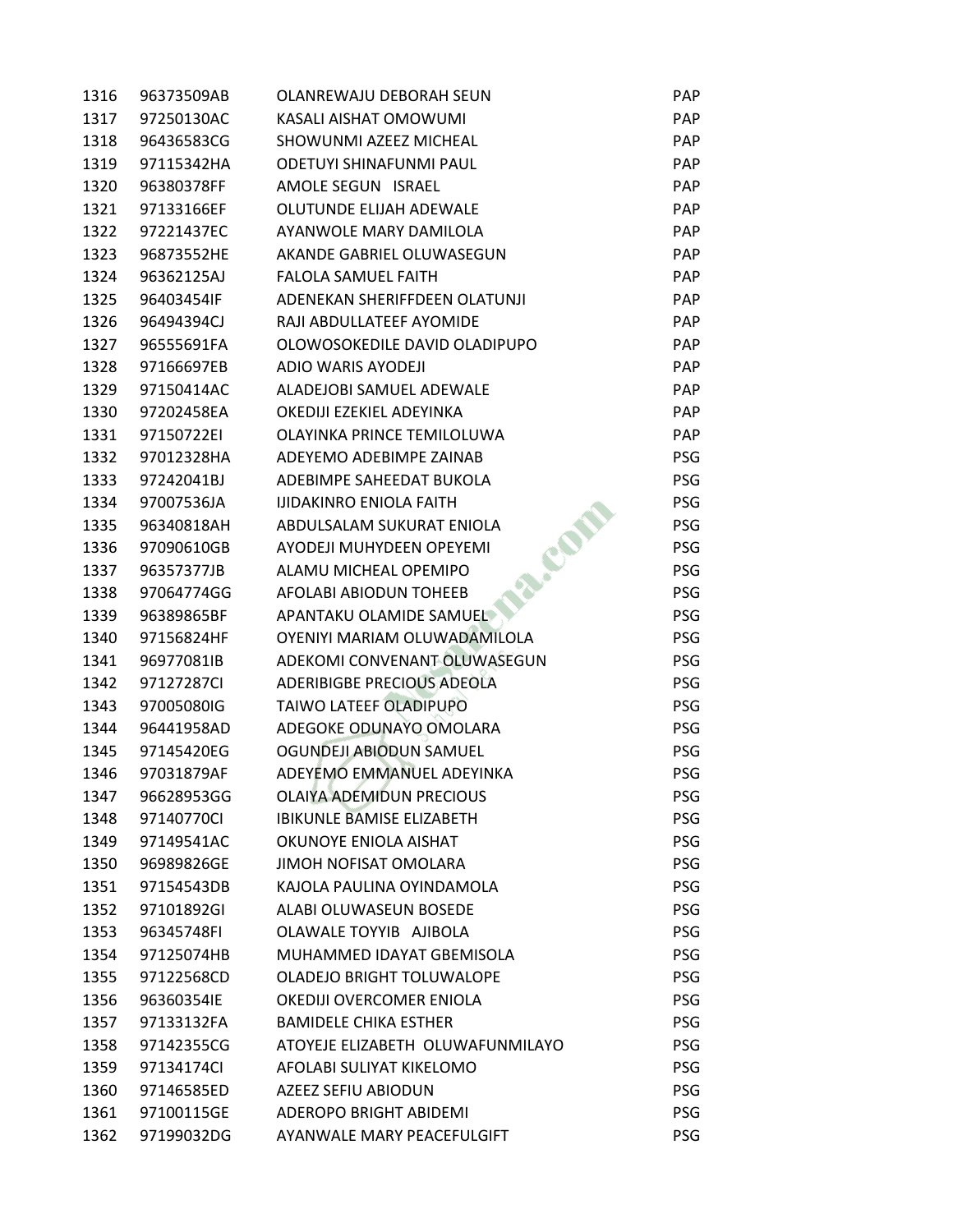| 1363 | 97133549GA | ATOYEBI RAPHAEL ADETONA            | <b>PSG</b> |
|------|------------|------------------------------------|------------|
| 1364 | 97218842GH | AKINTOMIDE YUSUFF AKINWALE         | PSG        |
| 1365 | 97122348AE | ADEBAYO OMOWUNMI BARAKAT           | PSG        |
| 1366 | 97114095CI | FADUGBA MOJISOLA RACHEAL           | PSG        |
| 1367 | 97140044HC | AKINDELE OLUWATOYIN ALICE          | PSG        |
| 1368 | 97134034GA | ADEGBOYE BUKOLA ELIZABETH          | PSG        |
| 1369 | 97189811FE | ADEWALE ADETOYESE AYODEJI          | <b>PSG</b> |
| 1370 | 97134035FH | OLADELE OPEYEMI AYOMIDE            | <b>PSG</b> |
| 1371 | 97171435IG | OSUOLALE NAIMOT BUSOLA             | PSG        |
| 1372 | 97199227DD | OJOFEMI ODUNAYO CHRISTIANAH        | PSG        |
| 1373 | 97104795IJ | OLADIPUPO OPEYEMI CHRISTIANAH      | <b>PSG</b> |
| 1374 | 97135051BG | OYINLOLA SULIYAT DAMILOLA          | PSG        |
| 1375 | 97116830GI | OJO IFEOLUWA MARY                  | PSG        |
| 1376 | 97079115BE | RAHEEM SAUDAT OMOWUMI              | PSG        |
| 1377 | 97134871HB | <b>OMITOYIN OLAMIDE MICHEAL</b>    | PSG        |
| 1378 | 97144646EA | OLAKANMI OLUWAKEMI DEBORAH         | PSG        |
| 1379 | 97142381EF | OKUNLOLA ABDULRAHMAN ABDULATEEF    | <b>PSG</b> |
| 1380 | 97120846EI | AWWAL ABDULLAH ADESINA             | PSG        |
| 1381 | 97137024BE | <b>ISA RUQAYAT TEMITOPE</b>        | PSG        |
| 1382 | 97098865DB | <b>ASETOYI COMFORT LARA</b>        | <b>PSG</b> |
| 1383 | 97104789BA | FOLAKANMI CHRISTIANA TEMITOPE      | PSG        |
| 1384 | 97134059IC | AJIBOLA EMMANUEL ADEDAMOLA         | PSG        |
| 1385 | 96480098ED | AYENI VICTORIA JESUTOMISIN         | PSG        |
| 1386 | 96148863IA | <b>FAMAKINWA SAMUEL OLANIYI</b>    | PSG        |
| 1387 | 97219377BE | IJADUOLA MORENIKEJI MATHEW         | PSG        |
| 1388 | 96556143FC | FRANCIS STELLA ADESEWA             | <b>PSG</b> |
| 1389 | 97174699JB | OLADIMEJI ADEDOYIN OLUWAFERANMI    | <b>PSG</b> |
| 1390 | 97110816GI | ADEYEYE GRACE OLUWATUNMIBI         | PSG        |
| 1391 | 97153636DG | SALAM BARAKAT BOLAJI               | PSG        |
| 1392 | 97181592HD | ADEOYE PELUMI SAMUEL               | PSG        |
| 1393 | 96912038EG | <b>OLORODE SAMUEL AYOMIDE</b>      | PSG        |
| 1394 | 97189446IC | OLATUNDE UTHMAN ISHOLA             | <b>PSG</b> |
| 1395 | 97197789HJ | OLATUNJI IFEOLUWA JOSEPH           | <b>PSG</b> |
| 1396 | 97178031IG | AKIN-FATOKI ENOCH AKINLEYE         | <b>PSG</b> |
| 1397 | 96360056AI | <b>KEHINDE WALIYAT TITILOPE</b>    | PSG        |
| 1398 | 97151257JC | ADEPEGBA ISAIAH AYOOLUWA           | PSG        |
| 1399 | 97131137CB | <b>AWOLOWO MERCY YETUNDE</b>       | PSG        |
| 1400 | 96349895DD | <b>IBRAHIM SOFIYULLAHA OLAITAN</b> | <b>PSG</b> |
| 1401 | 97220283BC | SHAKIRUDEEN AISHAT OLUWADASOLA     | PSG        |
| 1402 | 96914051CB | HAMZAT MUKADAS ADEBAYO             | PSG        |
| 1403 | 96354008BD | ABDULLAHI LATEEFAT AYOMIDE         | PSG        |
| 1404 | 97208293JC | OLUWASEGUN PRECIOUS OLUWADAMILOLA  | <b>PSG</b> |
| 1405 | 96350059CG | <b>KAREEM TOYYIB OLAITAN</b>       | <b>PSG</b> |
| 1406 | 96364039IH | OKUNLOLA AYANFEOLUWA FAITH         | <b>PSG</b> |
| 1407 | 96505836EB | OKELEYE ISRAEL AYODAMOPE           | PSG        |
| 1408 | 96473271FH | <b>ITANOLA UTHMAN OLUWASEUN</b>    | <b>PSG</b> |
| 1409 | 97161594CE | AYANDEJI SAMUEL FERANMI            | PSG        |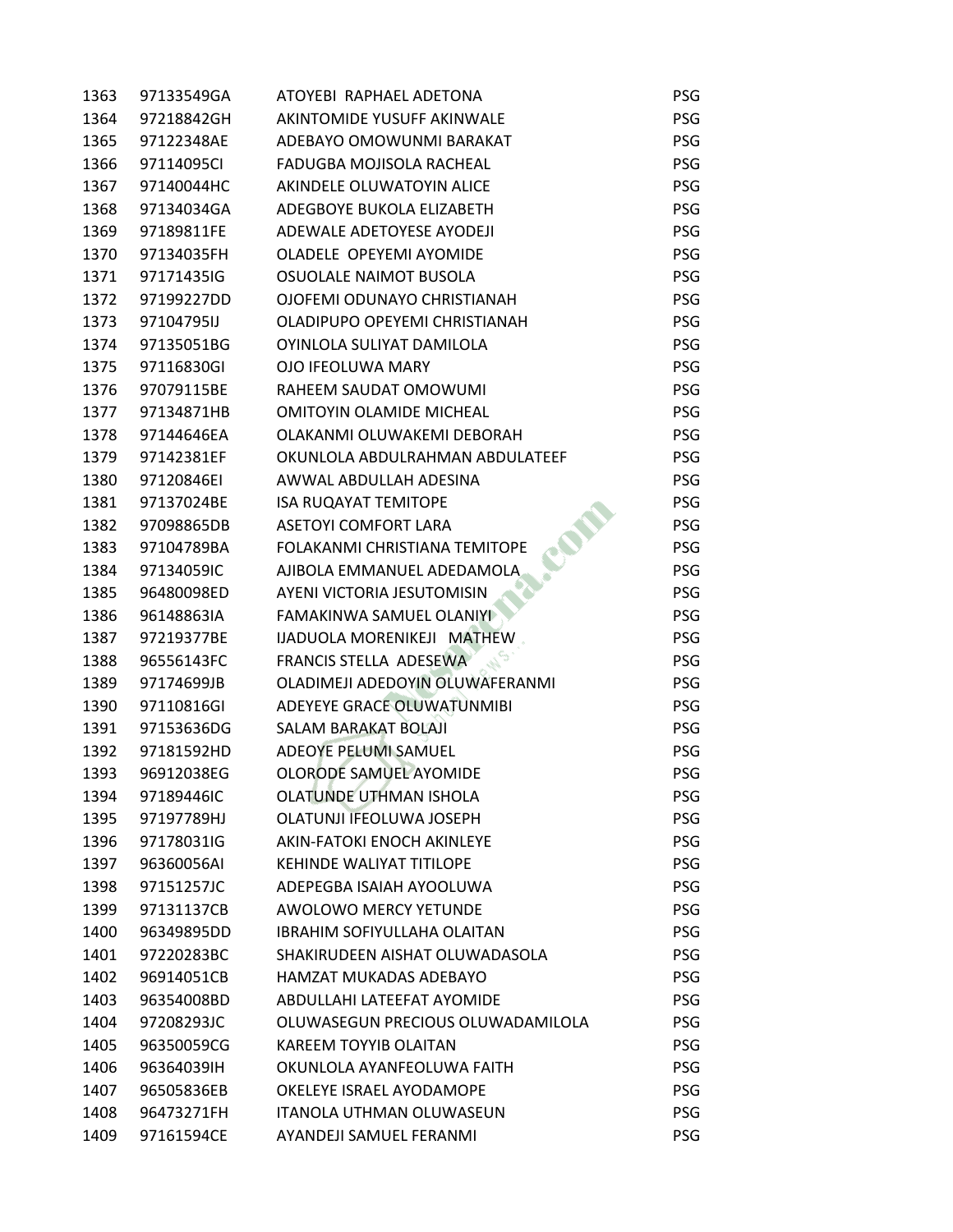| 1410 | 97238031CB | <b>ABILAWON MARK ADETOYE</b>     | <b>PSG</b> |
|------|------------|----------------------------------|------------|
| 1411 | 97171589BC | <b>BAMIDELE MUAPHAT OLAYINKA</b> | PSG        |
| 1412 | 96970340DB | <b>ADENIYI MISTURA TITILOPE</b>  | PSG        |
| 1413 | 97172437IH | AKINYINKA SERAH AFOLASHADE       | <b>PSG</b> |
| 1414 | 97219770JG | ADEBAYO EMMANUEL TUNDE           | PSG        |
| 1415 | 97194117DH | OLUTUNDE PRISCILLA IFEOLUWA      | <b>PSG</b> |
| 1416 | 96366372HC | <b>GABRIEL JOY ADELOYIN</b>      | <b>PSG</b> |
| 1417 | 96354752BC | ABDULAZEEZ HANEEFAH AYOMIDE      | <b>PSG</b> |
| 1418 | 97140388BA | <b>OLANIYAN JOY ADEFUNKE</b>     | <b>PSG</b> |
| 1419 | 97206032IF | KAREEM GANIYAT ONIKEPO           | PSG        |
| 1420 | 97120084AG | HAMMED ALIMOT ABIODUN            | <b>PSG</b> |
| 1421 | 97252599GE | POPOOLA JESSE KOREDE             | <b>PSG</b> |
| 1422 | 97179024BH | ABDULAZEEZ HANIFAH OLAJUMOKE     | <b>PSG</b> |
| 1423 | 97220507BJ | OYETUNDE ESTHER OLAMIDE          | <b>PSG</b> |
| 1424 | 97241291DI | <b>LORI HERITAGE EJIRO</b>       | PSG        |
| 1425 | 97210909AE | OMOLADUN BLESSING IFEOLUWA       | PSG        |
| 1426 | 96360306DE | <b>OGUNKUNLE PROMISE PONLE</b>   | <b>PSG</b> |
| 1427 | 96360566DA | AKANNI CHRISTIANAH BLESSING      | <b>PSG</b> |
| 1428 | 96581668BA | AKINLOTAN AYOMIDE JOSEPHINE      | PSG        |
| 1429 | 96581867JC | ADENIRAN TAIWO ANJOLAOMO         | <b>PSG</b> |
| 1430 | 97157696HI | ABOLADE OLATOMIWA ISHMAEL        | <b>PSG</b> |
| 1431 | 97171772EF | ABDULSALAM ABISOLA OMOWUMI       | PSG        |
| 1432 | 97153432GG | AKINSOLA PRISCILLA DEMILADE      | <b>PSG</b> |
| 1433 | 97180449BA | OYESIJI HALIMAT AWERO            | PSG        |
| 1434 | 97173818BI | AFOLABI RUTH OLUWATEMILORUN      | <b>PSG</b> |
| 1435 | 96517819HJ | OKEDUNWON OLUWASEUN OPEMIPO      | <b>PSG</b> |
| 1436 | 96352508FB | LAWAL ADEDAMOLA JUSTINAH         | <b>PSG</b> |
| 1437 | 97201155GJ | AZEEZ PRECIOUS SAMAD             | <b>PSG</b> |
| 1438 | 97157115HF | AHMAD ALIMAT UMMI                | PSG        |
| 1439 | 96507651Cl | <b>OGBENI SAMSON OVIE</b>        | <b>PSG</b> |
| 1440 | 97173721BI | OKU SOLOMON OLUMIDE              | PSG        |
| 1441 | 96598685HI | ECHATAH ANTOINETTE EBODIAME      | <b>PSG</b> |
| 1442 | 96013685FH | ANITA DAVID ESOSA                | PSG        |
| 1443 | 97133281II | AFOLABI OLUWASEYIFUNMI AYOBAMI   | PSG        |
| 1444 | 97185240JA | AJIBEWA OLUWASEUNFUNMI TIMI      | <b>PSG</b> |
| 1445 | 96390210EH | OYENIRAN TOMIWA ALEX             | PSG        |
| 1446 | 96476572EI | AWE EMMANUEL OLUWASEUN           | <b>PSG</b> |
| 1447 | 97093760CA | <b>ADEBAYO PROMISE ADEDOYIN</b>  | <b>PSG</b> |
| 1448 | 97125109GD | <b>AGUNBIADE MERCY OLUWASEYI</b> | <b>PSG</b> |
| 1449 | 96351831EF | <b>OLOMU MAKINDE</b>             | <b>PSG</b> |
| 1450 | 96501678AC | ADENIRAN ARAFAT OLAMIPOSI        | <b>SLT</b> |
| 1451 | 97108769AB | AKINOLA JOHN AYOBAMI             | <b>SLT</b> |
| 1452 | 97242124GB | ABDUSSALAM BUSHROH ADENIKE       | <b>SLT</b> |
| 1453 | 97145754BE | <b>FASANYA JIBRIL OPEYEMI</b>    | <b>SLT</b> |
| 1454 | 96619343IH | OJELABI GLORY OLUWAFUNMIBI       | <b>SLT</b> |
| 1455 | 97576000FF | <b>IBRAHIM KERIMOT ADEDOYIN</b>  | <b>SLT</b> |
| 1456 | 97189771HH | ALABI AISHAT FUNMILOLA           | <b>SLT</b> |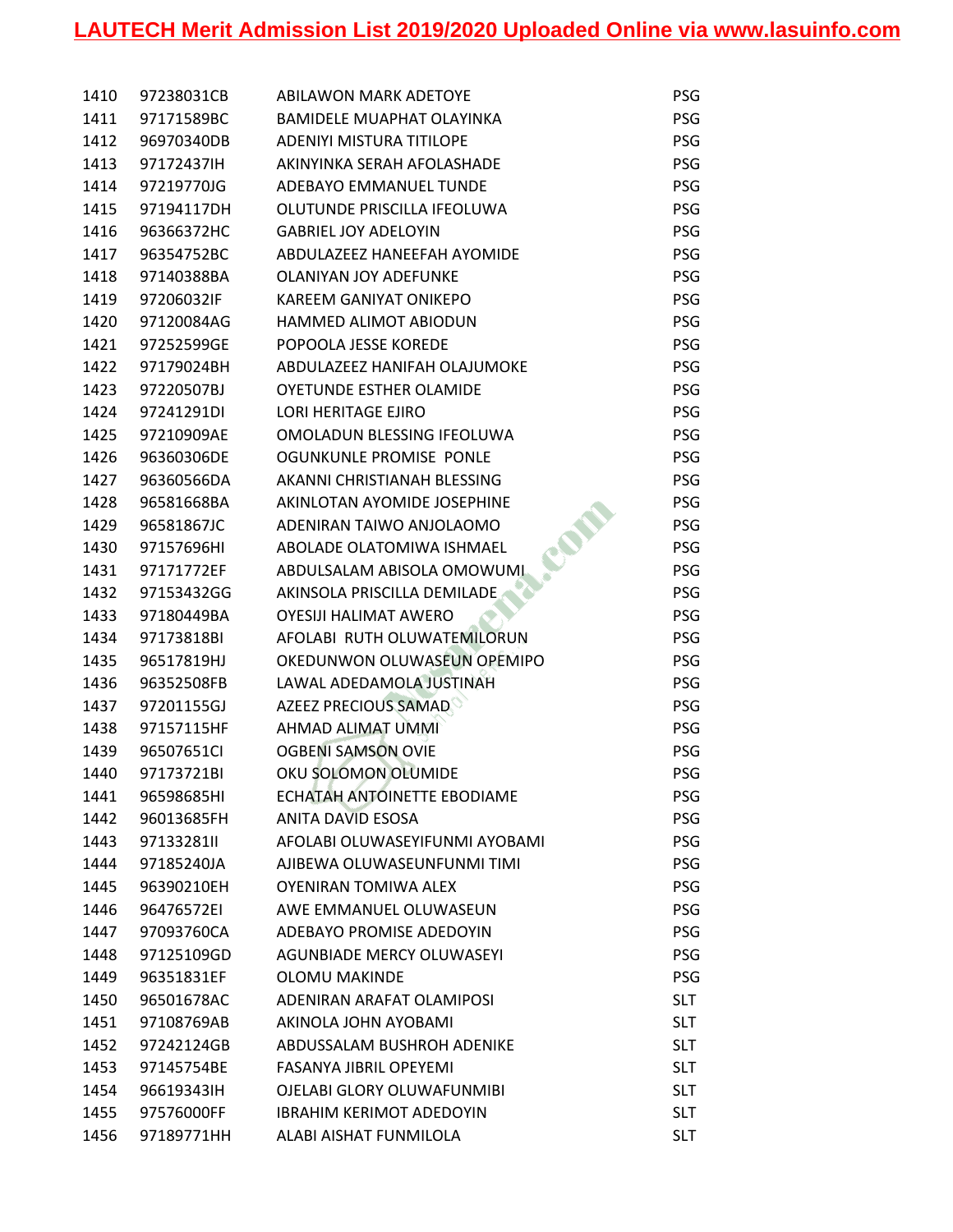| 1457 | 96469447ID | ADERIBIGBE ADEBAYO JAMES         | <b>SLT</b> |
|------|------------|----------------------------------|------------|
| 1458 | 96588581CJ | OYADEYI OLUWATIMILEYIN ABOSEDE   | <b>SLT</b> |
| 1459 | 96618688BF | ADEYINKA ABIOLA ENITAN           | <b>SLT</b> |
| 1460 | 97244375AB | OGUNKUNLE OLUWAFEMI JULIUS       | <b>SLT</b> |
| 1461 | 97138550JC | OLADUNTOYE PROMISE SAMUEL        | <b>SLT</b> |
| 1462 | 96358069FC | ADELEYE ELIZABETH TAIWO          | <b>SLT</b> |
| 1463 | 97193275EB | ADENIYI RHODA OMOWUMI            | <b>SLT</b> |
| 1464 | 97251820HD | ADEPOJU ELIJAH OLAWALE           | <b>SLT</b> |
| 1465 | 96341376HJ | ADEKOYENI PRINCESS VICTORIA      | <b>SLT</b> |
| 1466 | 97155183FB | ADEWOLE TAIWO AFEEZ              | <b>SLT</b> |
| 1467 | 96863098AI | OGUNDIPE DEBORAH OLUWABUKOLA     | <b>SLT</b> |
| 1468 | 97067256IJ | ODETAYO OLOLADE SANDRA           | <b>SLT</b> |
| 1469 | 97128558JF | ADEGUN SOFIA TITILAYO            | <b>SLT</b> |
| 1470 | 97131034DJ | BABATUNDE BARAKAH OYINDAMOLA     | <b>SLT</b> |
| 1471 | 97115584CD | ADEBOYE ACCESS IYINRERE          | <b>SLT</b> |
| 1472 | 97142251EH | SANGODARE KEHINDE PEREZ          | <b>SLT</b> |
| 1473 | 96403628EI | AKINBILE MOTUNRAYO IKEOLUWA      | <b>SLT</b> |
| 1474 | 96591802GG | OMOLE ISEOLUWA COMFORT           | <b>SLT</b> |
| 1475 | 97090067EB | <b>FAGADE MUTIYAT TEMITOPE</b>   | <b>SLT</b> |
| 1476 | 96916057BH | OLADOYE MARVELLOUS BUSOLA        | <b>SLT</b> |
| 1477 | 97137814GJ | ABDULRAHAMON ISLAMIYAT OLUWAKEMI | <b>SLT</b> |
| 1478 | 97085351CH | TIAMIYU JAMIU AYOMIDE            | <b>SLT</b> |
| 1479 | 96885808GJ | LATEEF OJASOPE AISHAT            | <b>SLT</b> |
| 1480 | 97325152HD | <b>ADEWALE BALIKIS</b>           | <b>SLT</b> |
| 1481 | 97148877FE | SALAKO HOPE FERANMI              | <b>SLT</b> |
| 1482 | 97131323EF | OKUNOLA IYANUOLUWA GRACE         | <b>SLT</b> |
| 1483 | 97113505FC | JANET TEMITOPE<br>OJO            | <b>SLT</b> |
| 1484 | 97154848IG | <b>LAWAL ZAINAB OPEYEMI</b>      | <b>SLT</b> |
| 1485 | 96544338GC | ADEYEMI ALIMOT OLUWASEUN         | <b>SLT</b> |
| 1486 | 96926503BA | FALODE AMINAT EKUNMAYOWA         | <b>SLT</b> |
| 1487 | 97167007IB | OLOJEDE VICTORIA DAMILOLA        | <b>SLT</b> |
| 1488 | 96555155AJ | AMUDA BASITH OKIKIOLA            | <b>SLT</b> |
| 1489 | 97116061EH | AGBOOLA MIRACLE ADURAGBEMI       | <b>SLT</b> |
| 1490 | 97078029HB | ABDULRASAQ ISLAMIYAH             | <b>SLT</b> |
| 1491 | 96552570AE | OGUNLEYE OLUWATOBILOBA RUTH      | <b>SLT</b> |
| 1492 | 97129378GA | OLA VICTOR OLUWASEMILORE         | <b>SLT</b> |
| 1493 | 97081028JF | YUSUF KAFAYAT FUNMILAYO          | <b>SLT</b> |
| 1494 | 96368888JA | POPOOLA ROFIAT OLUWAFUNMILAYO    | <b>SLT</b> |
| 1495 | 97136509AH | ASIMIYU SUKURAT OLABISI          | <b>SLT</b> |
| 1496 | 97129324Cl | AFOLABI SULAIMAN KOLAWOLE        | <b>SLT</b> |
| 1497 | 97201039CJ | AKANDE OLUWANIFESIMI PRECIOUS    | <b>SLT</b> |
| 1498 | 97125783HI | <b>AJAO PRAISE GRACE</b>         | <b>SLT</b> |
| 1499 | 97078103ED | AKINBAMI OMOBOLADE VICTORIA      | <b>SLT</b> |
| 1500 | 97148597CB | AWOSIYAN KEHINDE OMOLARA         | <b>SLT</b> |
| 1501 | 97210447DC | OYENIYI OPEOLUWA VICTORIA        | <b>SLT</b> |
| 1502 | 97139767DA | <b>OLASENI EMMANUEL BIDEMI</b>   | <b>SLT</b> |
| 1503 | 97131800GJ | ADEWUMI BOLUWATIFE MICHEAL       | <b>SLT</b> |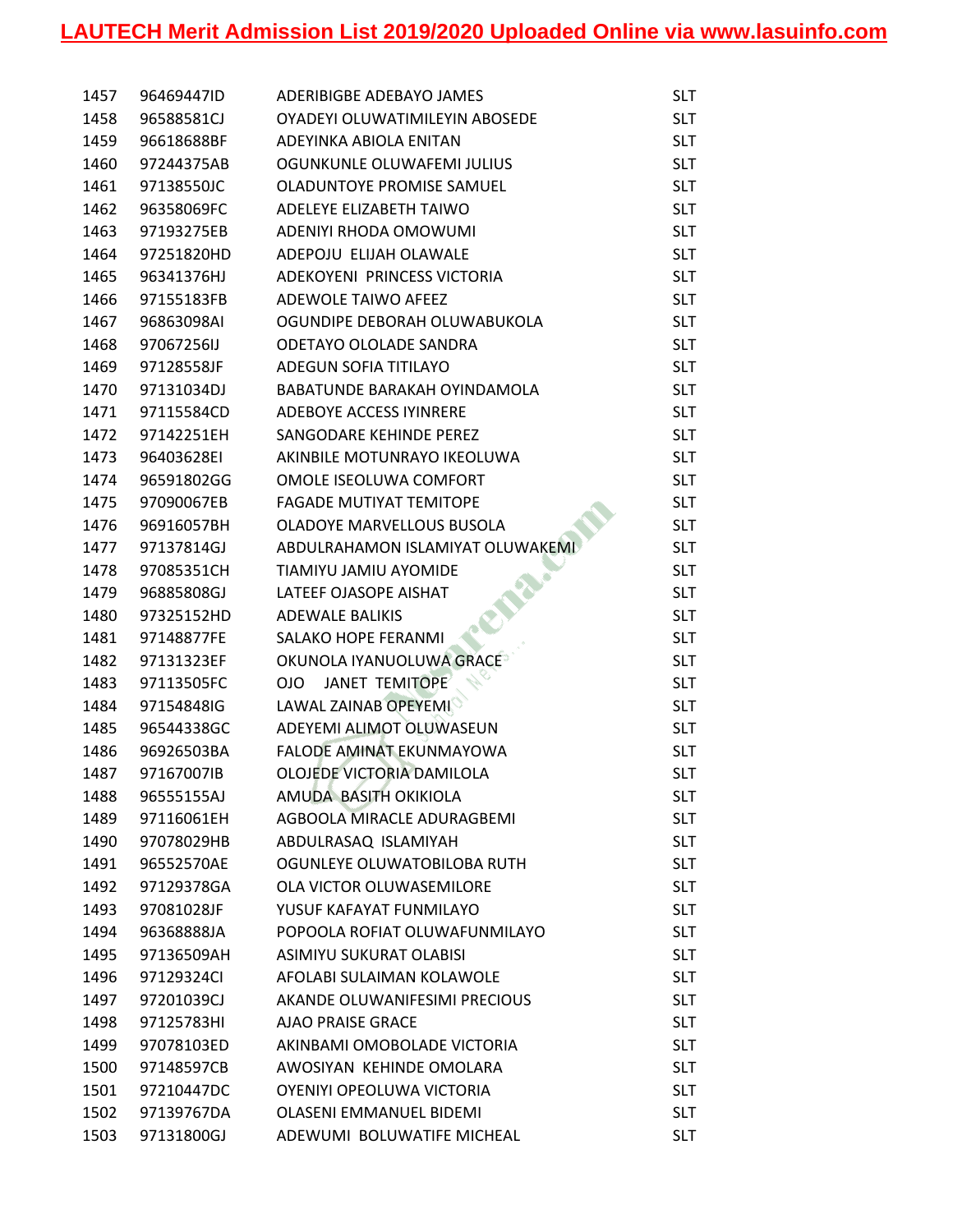| 1504 | 97129053GF | AJIROTUTU ESTHER WURAOLA        | <b>SLT</b> |
|------|------------|---------------------------------|------------|
| 1505 | 97146754CB | OJEBODE QUEEN ELIZABETH         | <b>SLT</b> |
| 1506 | 96940010DF | ADEDEJI ABOSEDE OLAJUWON        | <b>SLT</b> |
| 1507 | 97121314AC | OLANREWAJU RIDWAN OPEYEMI       | <b>SLT</b> |
| 1508 | 96336259AH | OLAOYE OPEYEMI SAMUEL           | <b>SLT</b> |
| 1509 | 97141073IJ | ADESHINA TEMITOPE ELIZABETH     | <b>SLT</b> |
| 1510 | 97121876GC | OYEYEMI DORCAS OLUWAFUNMIKE     | <b>SLT</b> |
| 1511 | 97576955AD | OLORUNNISOLA AMEN OLUWATIMISOLA | <b>SLT</b> |
| 1512 | 97148275BH | OLADEJO JELILAH FOLASHADE       | <b>SLT</b> |
| 1513 | 97136544JG | ADESINA MARIAM TEMITOPE         | <b>SLT</b> |
| 1514 | 97165524GI | IJIBADEJO PEACE, BOLUWATIFE     | <b>SLT</b> |
| 1515 | 97066048CH | ADENIYI SAMUEL TIMILEYIN        | <b>SLT</b> |
| 1516 | 96923769GE | AKINWUNMI DEBORAH TAIWO         | <b>SLT</b> |
| 1517 | 97207545AI | OYEBAMIJI GRACE ABIODUN         | <b>SLT</b> |
| 1518 | 96518094DA | OGUNLOLA ADEBISI EUNICE         | <b>SLT</b> |
| 1519 | 97093254ID | <b>JELILI ROKEEB ADEYEYE</b>    | <b>SLT</b> |
| 1520 | 97146856AG | ALABA IYANUOLUWA RACHAEL        | <b>SLT</b> |
| 1521 | 97095828CE | ILESANMI MARGARET OMOWUMI       | <b>SLT</b> |
| 1522 | 96957604CB | ODUSANWO AYOMIDE MOBOLAJI       | <b>SLT</b> |
| 1523 | 96973569EE | AKANDE DAMILOLA REBECCA         | <b>SLT</b> |
| 1524 | 97140398HH | ADEOTI TEMILOLUWA JEMIMAH       | <b>SLT</b> |
| 1525 | 97578445JC | OYEDIRAN GLORY TITILAYO         | <b>SLT</b> |
| 1526 | 97241864GF | ODEYALE OLUWASEYI BLESSING      | <b>SLT</b> |
| 1527 | 97150458GE | ADEBISI ABDULMALIK AFOLABI      | <b>SLT</b> |
| 1528 | 97243372AD | <b>FOLARANMI RAHEEM SOLA</b>    | <b>SLT</b> |
| 1529 | 97097553IH | ELUYERA MIRACLE FASILAT         | <b>SLT</b> |
| 1530 | 97079865JC | AGBOADE FOLASADE RACHEAL        | <b>SLT</b> |
| 1531 | 96591797IB | IYIOLA OMOLARA YEWANDE          | <b>SLT</b> |
| 1532 | 97135409AJ | ADEDOKUN DEBORAH ADEDOYIN       | <b>SLT</b> |
| 1533 | 97206409CB | <b>AYOOLA ENIOLA ABIKE</b>      | <b>SLT</b> |
| 1534 | 97205158II | <b>BELLO TINUADE ADEWUMI</b>    | <b>SLT</b> |
| 1535 | 97133594CC | <b>OLAIFA SUKURAT ANIIKE</b>    | <b>SLT</b> |
| 1536 | 95734315IH | <b>OJO AYOMIKUN</b>             | <b>SLT</b> |
| 1537 | 97099256CC | RASAQ SHAKIRAH ABIMBOLA         | <b>SLT</b> |
| 1538 | 97100765FE | ODEKANLE ODUNAYO EMMANUEL       | <b>SLT</b> |
| 1539 | 97044153ED | ALABI EZEKIEL                   | <b>SLT</b> |
| 1540 | 97143608FA | AKINBOBOLA DAMILOLA GRACE       | <b>SLT</b> |
| 1541 | 97135416IF | OJEWOLA ADERONKE OMOLARA        | <b>SLT</b> |
| 1542 | 96916837AF | ADENIKA FAITH ADURAWUNMI        | <b>SLT</b> |
| 1543 | 96334629EH | <b>OLANIYAN CLEMENT OLAOYE</b>  | <b>SLT</b> |
| 1544 | 96358649FI | OGUNTOYE PROMISE OLUWASINDARA   | <b>SLT</b> |
| 1545 | 97182593HH | AREMU FAITH OLAMIDE             | <b>SLT</b> |
| 1546 | 96351541EC | <b>ODEDE ELIJAH OLANIYI</b>     | <b>SLT</b> |
| 1547 | 97191871IC | FOLORUNSO TAIWO ABDULLAHI       | <b>SLT</b> |
| 1548 | 97177275CG | <b>ODUWAYE TEMITOPE ESTHER</b>  | <b>SLT</b> |
| 1549 | 97186143JH | RAFIU ISLAMIAT OPEYEMI          | <b>SLT</b> |
| 1550 | 96512363FE | ADEDIGBA RANTI ODUNAYO          | <b>SLT</b> |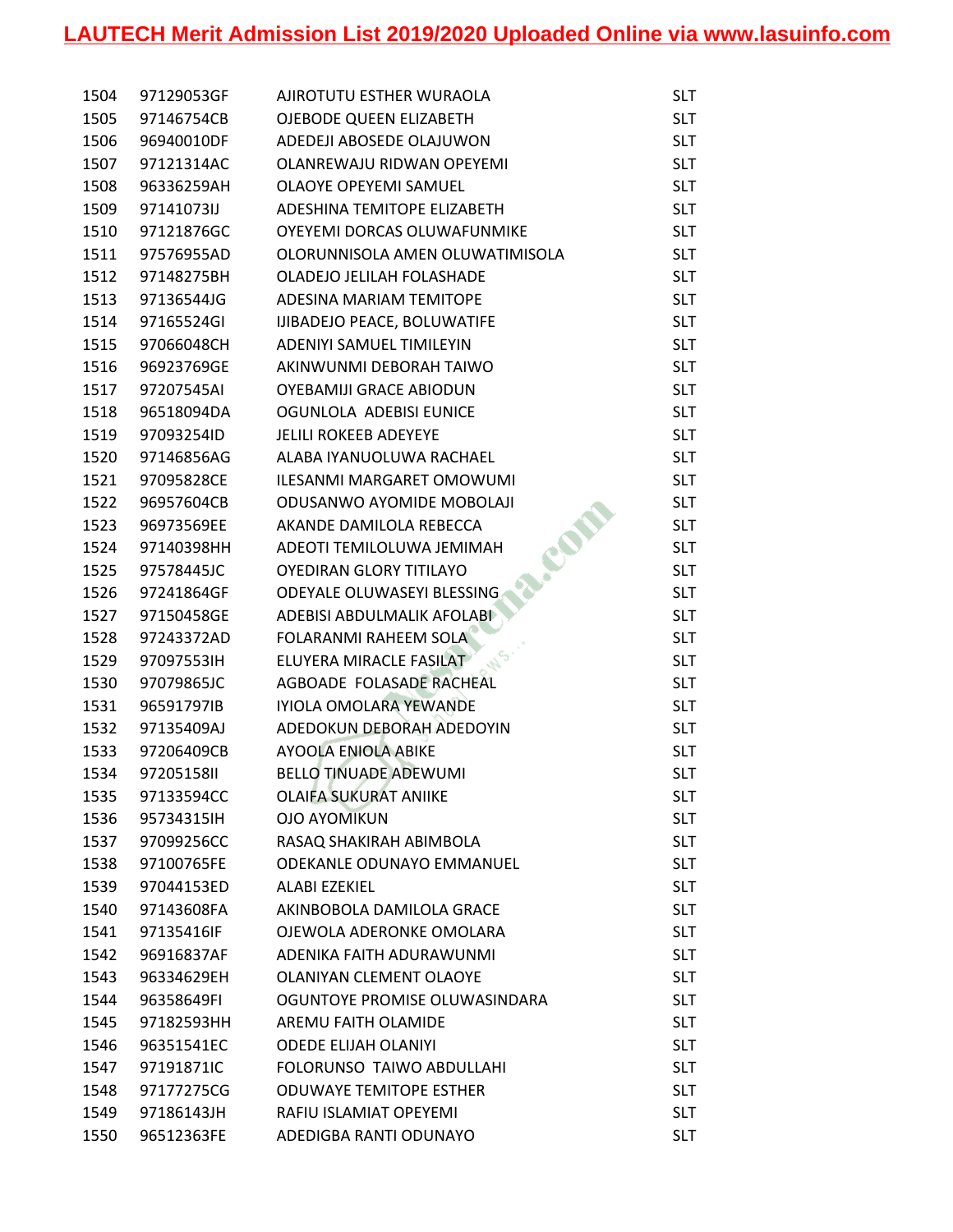| 1551 | 96829056JA | <b>DAVID TABITHA</b>               | SLT        |
|------|------------|------------------------------------|------------|
| 1552 | 97168251DF | ASADIRAN OMOTOLA OREOLUWA          | <b>SLT</b> |
| 1553 | 96534967EF | AKINYEMI KEHINDE BALIQEES          | <b>SLT</b> |
| 1554 | 96915314BF | OLADEJO TUNRAYO FATIMAH            | <b>SLT</b> |
| 1555 | 97140530GJ | FALANA ROSELINE OMOLOLA            | <b>SLT</b> |
| 1556 | 97172431AI | ADEWALE SANDRA OLUWATIMILEYIN      | <b>SLT</b> |
| 1557 | 96465146IF | OJETUNDE KABIRAT OMOTAYO           | <b>SLT</b> |
| 1558 | 97577493DI | MURAINA SHAKIRAT ADESEWA           | <b>SLT</b> |
| 1559 | 97186752BG | <b>OJERINDE MARY AYOMIDE</b>       | <b>SLT</b> |
| 1560 | 97252762GA | SANGODARE ELIZABETH OLUWATIMILEYIN | <b>SLT</b> |
| 1561 | 97161929IG | <b>SULAIMON AISHAT OLARONKE</b>    | <b>SLT</b> |
| 1562 | 97234506CD | ADELEKE GRACE AYOBAMI              | <b>SLT</b> |
| 1563 | 96376872JH | <b>OMOLADE MARY OLAYEMI</b>        | <b>SLT</b> |
| 1564 | 96345818EC | ADELANI AYOMIDE GOODNESS           | <b>SLT</b> |
| 1565 | 96742812CG | <b>BABALOLA PELUMI OLAMIDE</b>     | <b>SLT</b> |
| 1566 | 96378317DA | <b>SULAIMAN RIDWAN ABAYOMI</b>     | <b>SLT</b> |
| 1567 | 96639013FD | OYELOWO BOLUWATIFE REBECCA         | <b>SLT</b> |
| 1568 | 96862819GJ | <b>ADETUNJI ABIGAIL ABOSEDE</b>    | <b>SLT</b> |
| 1569 | 97218908GD | ALAMU DORCAS OLUWAPAMILERIN        | <b>SLT</b> |
| 1570 | 97175261FE | ADELEKE ESTHER BUSAYO              | <b>SLT</b> |
| 1571 | 96973759FG | OLALEYE OLUWAPELUMI DANIEL         | <b>SLT</b> |
| 1572 | 97259332EB | ADEKUNLE RAHEEMAT ARIKE            | <b>SLT</b> |
| 1573 | 97250776AE | AGBOOLA KHALILAT MONINUOLA         | <b>SLT</b> |
| 1574 | 96353673EI | HAMMED TAOFEEK AJIBOLA             | <b>SLT</b> |
| 1575 | 96508591CB | OLUREMI OLAOLUWA ISREAL            | <b>SLT</b> |
| 1576 | 96371758BG | MOHAMMED MAJEEDAH ADEBISI          | <b>SLT</b> |
| 1577 | 97253560JB | SAHEED ROQEEBAT OPEYEMI            | <b>SLT</b> |
| 1578 | 97158752BE | <b>OLATUNBOSUN FAIDAT AYOMIDE</b>  | <b>SLT</b> |
| 1579 | 96903795EA | AKINYEMI BLESSING JACOB            | <b>SLT</b> |
| 1580 | 96372758CD | ADEDOYIN RHODA MOFADEJUWON         | <b>SLT</b> |
| 1581 | 97191583HD | TIJANI KUDIRAT BOLUWATIFE          | <b>SLT</b> |
| 1582 | 97171128DH | <b>JUNAID BAZEET</b>               | <b>SLT</b> |
| 1583 | 97187173BE | <b>OKANLAWON ENIOLA NIFEMI</b>     | <b>SLT</b> |
| 1584 | 97256071CH | JIMOH TAWAKALIT OYINDAMOLA         | <b>SLT</b> |
| 1585 | 97048941DF | <b>ADEBAYO SUKURAT OPEYEMI</b>     | <b>SLT</b> |
| 1586 | 96913892BD | ADEKUNLE AFUSAT OMOWUNMI           | <b>SLT</b> |
| 1587 | 97163261GH | <b>OLAOYE MOTUNRAYO DORCAS</b>     | <b>SLT</b> |
| 1588 | 97167034JH | OLA FUNMIBI ABIGEAL                | <b>SLT</b> |
| 1589 | 97576204CF | ADEREMI OLUWASEYI STEPHEN          | <b>SLT</b> |
| 1590 | 96370284HD | <b>ALAGBE ESTHER AYOMIDE</b>       | <b>SLT</b> |
| 1591 | 96854275JD | ADEGOKE VICTORIA ADEYINKA          | <b>SLT</b> |
| 1592 | 97221534EC | ADEBAYO ABEEDAH                    | <b>SLT</b> |
| 1593 | 96349689GJ | YAKUB RIDWAN AYOMIDE               | <b>SLT</b> |
| 1594 | 97070019EF | OGUNDIPE BOLUWATIFE OLAMIDE        | <b>SLT</b> |
| 1595 | 97193235GE | OLALERE MARY IDOWU                 | <b>SLT</b> |
| 1596 | 96359813FI | OLADIPUPO EBENEZER OLUWATOSIN      | <b>SLT</b> |
| 1597 | 96687299BG | <b>TIMOTHY PRECIOUS ADEFUNKE</b>   | <b>SLT</b> |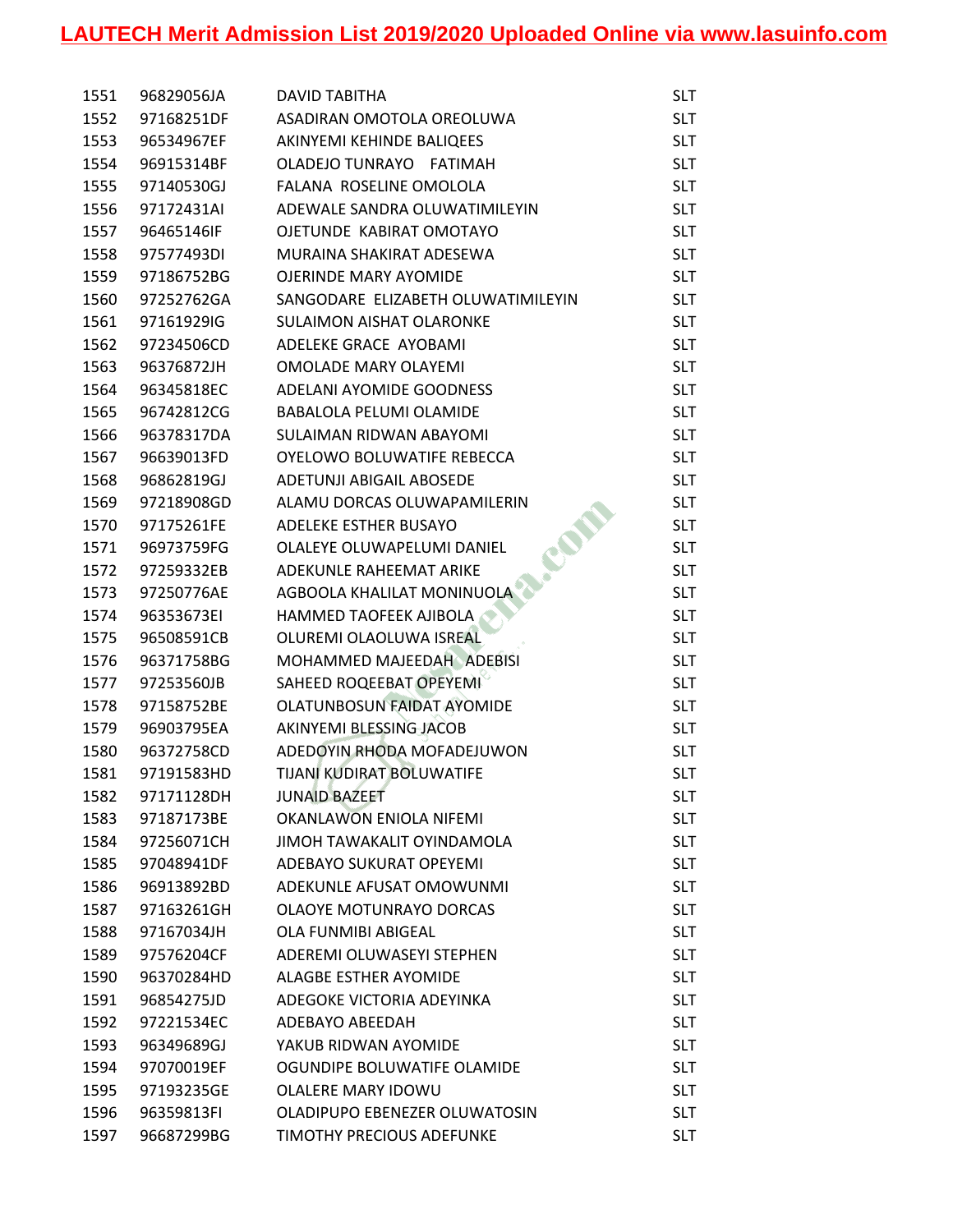| 1598 | 97246767AD | AYODELE MARVELLOUS AYOMIDE       | <b>SLT</b> |
|------|------------|----------------------------------|------------|
| 1599 | 97580467EA | AREO MARVELLOUS OLUBUNMI         | <b>SLT</b> |
| 1600 | 96063648DD | SUNDAY SARAH OLUWAFUMILAYO       | <b>SLT</b> |
| 1601 | 97217280JH | AKINWUMI TITOBILOLUWA MIRACLE    | <b>SLT</b> |
| 1602 | 96356023HJ | ADEKUNLE CHRISTIANA ADEWUMI      | <b>SLT</b> |
| 1603 | 97086267JC | AREMU OLAMIDE ISRAEL             | <b>SLT</b> |
| 1604 | 97580246CE | OGUNRINDE IYANUOLUWA DEBORAH     | <b>SLT</b> |
| 1605 | 96334729DI | ADEMOLA ADEWALE ZACHEAUS         | <b>SLT</b> |
| 1606 | 96361623GA | AJIBADE VICTORIA ADEBUNMI        | <b>SLT</b> |
| 1607 | 97160817CH | RAHEEM ABIBAT, BOLANLE           | <b>SLT</b> |
| 1608 | 96896771GD | IGE OMOTOLANI ELIZABETH          | <b>SLT</b> |
| 1609 | 97164759DF | SEIDU DAMILOLA TEMITOPE          | <b>SLT</b> |
| 1610 | 96978255FB | ADENEKAN IFEOLUWA COMFORT        | <b>SLT</b> |
| 1611 | 97575438JC | ADUBU IFEOLUWA ESTHER            | <b>SLT</b> |
| 1612 | 96429466DH | <b>SCOTT PRAISE OLUWASEUN</b>    | <b>SLT</b> |
| 1613 | 97042226AE | AKINSUYI MICHAEL SIMILOLUWA      | <b>SLT</b> |
| 1614 | 96948702FC | <b>NWAFOR OLUCHI DEBORAH</b>     | <b>SLT</b> |
| 1615 | 97159041CA | OMOLOJA SODIQ OLUMIDE            | <b>SLT</b> |
| 1616 | 97152029AH | <b>BALOGUN BUSAYO GABRIEL</b>    | <b>SLT</b> |
| 1617 | 96426628BF | ZAKARIYAH FATHIAT AYOBAMI        | <b>SLT</b> |
| 1618 | 97196420BF | VANDI KIYA JATU                  | <b>SLT</b> |
| 1619 | 96622065GJ | JACK EDIDIONG FRIDAY             | <b>SLT</b> |
| 1620 | 97165589GH | ADEOLU BOLAJI CHRISTOPHER        | <b>SLT</b> |
| 1621 | 96438310ID | <b>IGBILE BOLU SAMSON</b>        | <b>SLT</b> |
| 1622 | 97150339DD | AFOLORUNSO GBEMISOLA TESTIMONY   | <b>SLT</b> |
| 1623 | 96878331JD | SOFELA OLUFEMI BOLUWATIFE        | <b>SLT</b> |
| 1624 | 95731262DB | AREOLA OLUWATOSIN ABOSEDE        | <b>SLT</b> |
| 1625 | 97160539IF | <b>ORIJI JOY AMARACHI</b>        | <b>SLT</b> |
| 1626 | 96406682AE | OGUNYOMI ADERAYO OLUWAFEMISI     | <b>SLT</b> |
| 1627 | 96919431IA | OPALEYE IFEDAYO EMMANUEL         | <b>SLT</b> |
| 1628 | 96535052IB | <b>BABATUNDE SAMUEL ADEKUNLE</b> | <b>STA</b> |
| 1629 | 96973297IE | ONI EMMANUEL MIRACLE             | <b>STA</b> |
| 1630 | 97177459FG | LAWAL DAYO QUZEEM                | <b>STA</b> |
| 1631 | 96336115FB | AKANDE GRACE TOLULOPE            | <b>STA</b> |
| 1632 | 97203162GC | AKINADE FERANMI SUNDAY           | <b>STA</b> |
| 1633 | 96344259GD | <b>OYEDELE BLESSING SAMUEL</b>   | <b>STA</b> |
| 1634 | 97206632DB | OLOWOAKE OLANSHILE ABDULBASHIT   | <b>STA</b> |
| 1635 | 97220138FJ | ADEGBOLA IFEOLUWA REBECCA        | <b>STA</b> |
| 1636 | 97124646JE | <b>AMUDA IDRIS</b>               | <b>STA</b> |
| 1637 | 97000291JH | OLAFADE BLESSING OLUWADAMILOLA   | <b>STA</b> |
| 1638 | 96338626IE | ONILEAYO MORAYO OMOLARA          | <b>STA</b> |
| 1639 | 97104031FD | ADARIGHOFUA LYDIA FUNMILAYO      | <b>TPM</b> |
| 1640 | 96326785AI | SAMUEL AYORINDE ELISHA           | <b>TPM</b> |
| 1641 | 96341514FD | <b>OFFIA MATTHEW</b>             | <b>URP</b> |
| 1642 | 97191305DE | OYEBODE FERANMI DANIEL           | <b>URP</b> |
| 1643 | 97240614DC | <b>MUTIU MALIK ADEKUNLE</b>      | <b>URP</b> |
| 1644 | 97254501IB | AJEKIIGBE WALIULAHI OLAYIDE      | <b>URP</b> |